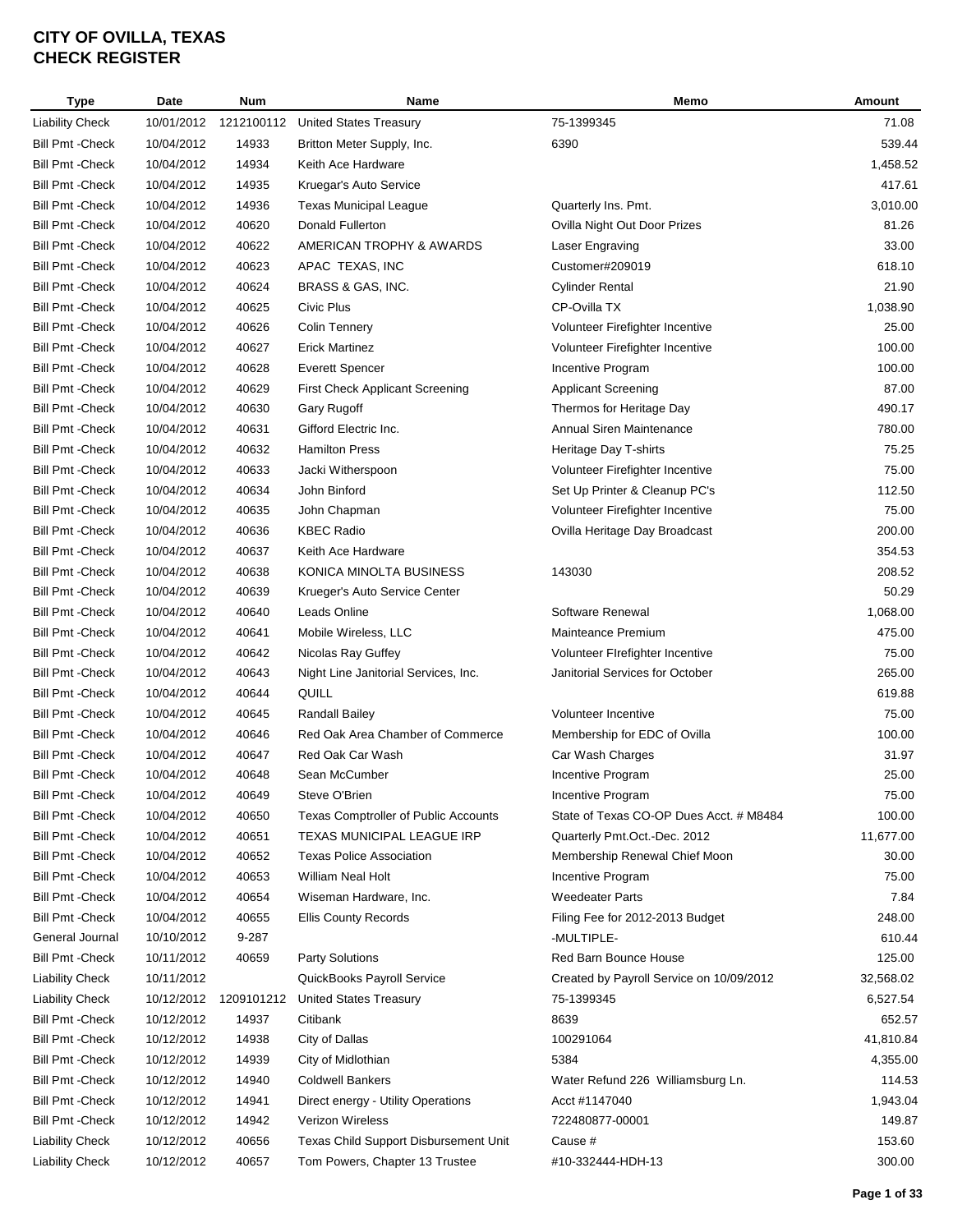| <b>Type</b>             | Date       | <b>Num</b> | Name                                     | Memo                                             | Amount    |
|-------------------------|------------|------------|------------------------------------------|--------------------------------------------------|-----------|
| Paycheck                | 10/12/2012 | 40658      | Paycheck                                 |                                                  | 403.89    |
| <b>Bill Pmt - Check</b> | 10/12/2012 | 40660      | BIRKHOFF, HENDRICKS, & Carter, L.L.P.    | Ovilla Rd. Baptist Chruch Plan Review            | 164.49    |
| <b>Bill Pmt - Check</b> | 10/12/2012 | 40661      | <b>Bound Tree Medical</b>                | 202701                                           | 90.54     |
| <b>Bill Pmt - Check</b> | 10/12/2012 | 40662      | Brittain & Crawford, LLC                 | Amend City Limit Map                             | 960.00    |
| <b>Bill Pmt - Check</b> | 10/12/2012 | 40663      | Bureau Veritas North America, Inc.       |                                                  | 1,315.88  |
| <b>Bill Pmt - Check</b> | 10/12/2012 | 40664      | CHEST DIAGNOSTIC THERAPEUTIC             |                                                  | 25.00     |
| <b>Bill Pmt - Check</b> | 10/12/2012 | 40665      | Citibank                                 |                                                  | 4,094.67  |
| <b>Bill Pmt - Check</b> | 10/12/2012 | 40666      | City of Midlothian                       |                                                  | 28,737.50 |
| <b>Bill Pmt - Check</b> | 10/12/2012 | 40667      | Direct Energy - Utility Operations       | Acct. #1147039                                   | 4,777.44  |
| <b>Bill Pmt - Check</b> | 10/12/2012 | 40668      | <b>NAPA</b>                              | Battery R755                                     | 114.31    |
| <b>Bill Pmt - Check</b> | 10/12/2012 | 40669      | Nichols, Jackson, Dillard, Hager & Smith | Prosecutor forSept. 2012                         | 811.52    |
| <b>Bill Pmt - Check</b> | 10/12/2012 | 40670      | <b>Ricoh Americas Corportation</b>       | 001-0084752-001                                  | 110.34    |
| <b>Bill Pmt - Check</b> | 10/12/2012 | 40671      | Sam Houston State University             | Annual Lease for Crimes Software                 | 15,000.00 |
| <b>Bill Pmt - Check</b> | 10/12/2012 | 40672      | Siddons-Martin Emergency Group, LLC      | Repairs to R723                                  | 974.77    |
| <b>Bill Pmt - Check</b> | 10/12/2012 | 40673      | Stephen B. Trammell DO                   | 2665                                             | 130.00    |
| <b>Bill Pmt - Check</b> | 10/12/2012 | 40674      | UNITED SITE SERVICES OF Texas, Inc.      | HBI-05767                                        | 154.71    |
| <b>Bill Pmt - Check</b> | 10/12/2012 | 40675      | <b>Verizon Wireless</b>                  | 722480877-00001                                  | 647.12    |
| <b>Bill Pmt - Check</b> | 10/12/2012 | 40676      | WAXAHACHIE ENVIRONMENTAL HEALTH          | Impound Services for Sept.                       | 61.00     |
| <b>Liability Check</b>  | 10/12/2012 | 40677      | T. M. R. S.                              | 00961                                            | 8,661.56  |
| Check                   | 10/12/2012 | Draft      | <b>AFLAC</b>                             | Insurance                                        | 999.24    |
| <b>Bill Pmt - Check</b> | 10/16/2012 | 40678      | <b>STATE COMPTROLLER</b>                 |                                                  | 8,337.93  |
| <b>Bill Pmt - Check</b> | 10/18/2012 | 14943      | Clifford Power Systems, Inc.             | quarter end 9-30-12 75-1399345                   | 329.44    |
|                         |            |            |                                          | Kohler Generator Repair                          | 27.00     |
| <b>Bill Pmt - Check</b> | 10/18/2012 | 14944      | DPC INDUSTIRES, INC.                     | Cust.76737400                                    |           |
| <b>Bill Pmt - Check</b> | 10/18/2012 | 14945      | Hilco Electric Cooperative, Inc.         | 5605450                                          | 135.10    |
| <b>Bill Pmt - Check</b> | 10/18/2012 | 14946      | Odessa Pumps                             | <b>Field Service Charge</b>                      | 85.00     |
| <b>Bill Pmt - Check</b> | 10/18/2012 | 14947      | Shell                                    | 80-728-0062-9                                    | 2,158.72  |
| Check                   | 10/18/2012 | 2446       | Sams Club                                | Supplies                                         | 68.06     |
| <b>Bill Pmt - Check</b> | 10/18/2012 | 40679      | AT&T 515-3390                            | 972 515-3390 980 3                               | 70.70     |
| <b>Bill Pmt - Check</b> | 10/18/2012 | 40680      | <b>ATMOS Energy</b>                      | 000291506                                        | 25.76     |
| <b>Bill Pmt - Check</b> | 10/18/2012 | 40681      | Central Texas Frame & Alignment Inc.     | Alignment for R704                               | 667.50    |
| <b>Bill Pmt - Check</b> | 10/18/2012 | 40682      | GST Public Safety Supply, LLC            |                                                  | 75.80     |
| <b>Bill Pmt - Check</b> | 10/18/2012 | 40683      | HILCO ELECTRIC COOPERATIVE, INC.         | 4400864000                                       | 387.18    |
| <b>Bill Pmt - Check</b> | 10/18/2012 | 40684      | Johnson Whitesboro Ford Inc.             | 2013 Ford F-150 Truck                            | 37,951.21 |
| <b>Bill Pmt - Check</b> | 10/18/2012 | 40685      | NORTH CENTRAL TEXAS COG                  |                                                  | 460.00    |
| Bill Pmt -Check         | 10/18/2012 | 40686      | <b>Shell Card Services</b>               |                                                  | 3,572.76  |
| <b>Bill Pmt - Check</b> | 10/18/2012 | 40687      | Texas Commission on Fire Protection      | Phillip Brancato- Indiv. Renewal                 | 85.00     |
| <b>Bill Pmt - Check</b> | 10/18/2012 | 40688      | The Pollice and Sheriffs Press           | ID Cards-                                        | 12.45     |
| <b>Bill Pmt - Check</b> | 10/18/2012 | 40689      | <b>Tyler Technologies</b>                | 44160                                            | 1,686.67  |
| <b>Bill Pmt - Check</b> | 10/18/2012 | 40690      | UNITED SITE SERVICES OF Texas, Inc.      | HBI-05767                                        | 209.57    |
| <b>Bill Pmt - Check</b> | 10/18/2012 | 40691      | <b>WAXAHACHIE DAILY LIGHT</b>            | Ordinance                                        | 72.48     |
| Check                   | 10/18/2012 | Draft      | <b>State Comptroller</b>                 | 1-75-1399345-5                                   | 1,039.28  |
| Check                   | 10/22/2012 | 1206       | Defender Supply                          |                                                  | 620.00    |
| <b>Bill Pmt - Check</b> | 10/22/2012 | 40692      | Midstate Environmental Services, LLC     | Recycle Oil                                      | 150.00    |
| <b>Bill Pmt - Check</b> | 10/22/2012 | 40693      | <b>Scott Kurth</b>                       | October Judge Fee                                | 440.00    |
| <b>Bill Pmt - Check</b> | 10/23/2012 | 14948      | DPC INDUSTIRES, INC.                     | Cust.76737400                                    | 27.00     |
| <b>Bill Pmt - Check</b> | 10/23/2012 | 40697      | <b>Bound Tree Medical</b>                | 202701                                           | 331.25    |
| <b>Bill Pmt - Check</b> | 10/23/2012 | 40698      | COMPLETE LOGO SOURCE                     |                                                  | 776.20    |
| <b>Bill Pmt - Check</b> | 10/23/2012 | 40699      | Dell Marketing L.P.                      |                                                  | 1,615.00  |
| <b>Bill Pmt - Check</b> | 10/23/2012 | 40700      | Gingerbread House                        | Ellis County Children's Advocacy Center Donation | 1,000.00  |
| Bill Pmt -Check         | 10/23/2012 | 40701      | John Binford                             |                                                  | 1,650.00  |
| <b>Bill Pmt - Check</b> | 10/23/2012 | 40702      | OAK CLIFF OFFICE SUPPLY & Printing Inc.  | <b>Office Supplies</b>                           | 194.20    |
| <b>Bill Pmt - Check</b> | 10/23/2012 | 40703      | QUILL                                    | Account#C5884618                                 | 265.04    |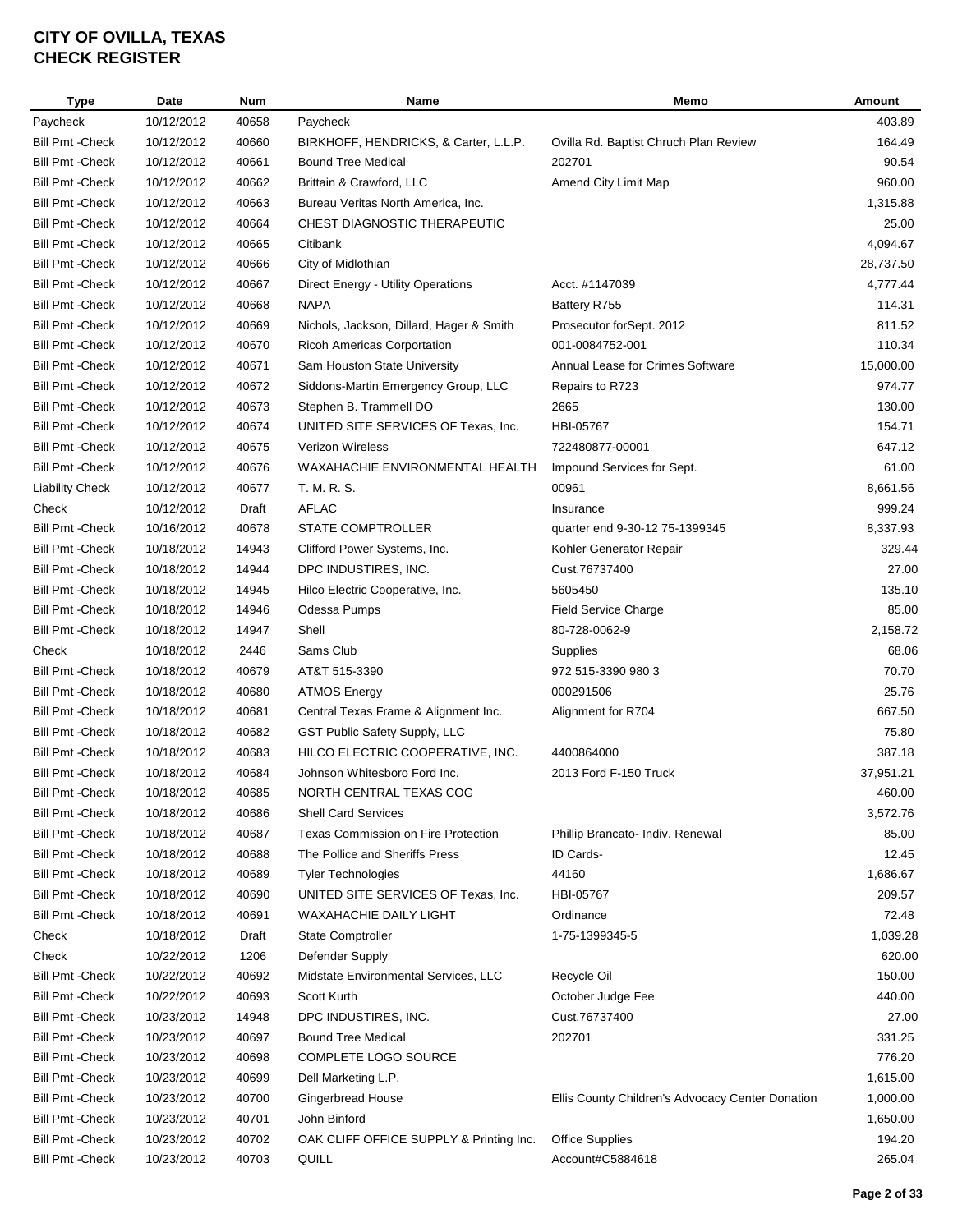| Type                    | Date       | <b>Num</b> | Name                                   | Memo                                        | Amount    |
|-------------------------|------------|------------|----------------------------------------|---------------------------------------------|-----------|
| <b>Bill Pmt - Check</b> | 10/23/2012 | 40704      | Renfro Glass, Inc.                     | Windshield for Fire Truck                   | 215.00    |
| <b>Bill Pmt - Check</b> | 10/23/2012 | 40705      | Ricoh Americas Corportation #456685    | 12842111                                    | 255.36    |
| <b>Bill Pmt - Check</b> | 10/23/2012 | 40706      | STATE COMPTROLLER                      | quarter end 9-30-12 75-1399345              | 12.50     |
| <b>Bill Pmt - Check</b> | 10/23/2012 | 40707      | <b>STERICYCLE</b>                      | 4012564                                     | 148.60    |
| <b>Bill Pmt - Check</b> | 10/23/2012 | 40708      | Shara Backus                           | Refund for Overpayment                      | 0.10      |
| <b>Liability Check</b>  | 10/25/2012 |            | QuickBooks Payroll Service             | Created by Payroll Service on 10/22/2012    | 35,288.06 |
| <b>Liability Check</b>  | 10/26/2012 |            | 1209102612 United States Treasury      | 75-1399345                                  | 6,925.49  |
| <b>Liability Check</b>  | 10/26/2012 | 40694      | Texas Child Support Disbursement Unit  | Cause #                                     | 153.60    |
| <b>Liability Check</b>  | 10/26/2012 | 40695      | Tom Powers, Chapter 13 Trustee         | #10-332444-HDH-13                           | 300.00    |
| Paycheck                | 10/26/2012 | 40696      | Paycheck                               |                                             | 477.25    |
| <b>Bill Pmt - Check</b> | 10/30/2012 | 14949      | Ashburne Glen Homeowners Assoc. Inc.   | Ashburne Glen HOA Oct. 2012                 | 1,673.76  |
| <b>Bill Pmt - Check</b> | 10/30/2012 | 14950      | <b>Blue Cross Blue Shield</b>          | 028829                                      | 1,810.24  |
| <b>Bill Pmt - Check</b> | 10/30/2012 | 14951      | Cbeyond                                | 37994                                       | 167.69    |
| <b>Bill Pmt - Check</b> | 10/30/2012 | 14952      | Homeowners of Meadow Glen              | Meadow Glen HOA Dues Collected in Oct. 2012 | 359.76    |
| <b>Bill Pmt - Check</b> | 10/30/2012 | 14953      | <b>Trinity River Authority</b>         | CTR000610                                   | 2,262.00  |
| <b>Bill Pmt - Check</b> | 10/30/2012 | 14954      | Trinity Rivier Authority of Texas      | CTR000610                                   | 55.00     |
| <b>Bill Pmt - Check</b> | 10/30/2012 | 14955      | U.S. Postal Service                    | WaterBill Postage                           | 400.32    |
| <b>Bill Pmt - Check</b> | 10/30/2012 | 14956      | Deborah Thomas                         | Water Deposit Refund                        | 91.71     |
| <b>Bill Pmt - Check</b> | 10/30/2012 | 14957      | <b>Safeguard Properties</b>            | Water Deposit Refund                        | 82.01     |
| <b>Bill Pmt - Check</b> | 10/30/2012 | 40709      | Aetna                                  | Acct#81628978                               | 345.80    |
| <b>Bill Pmt - Check</b> | 10/30/2012 | 40710      | Blackboard Connect Inc.                | 317576                                      | 5,349.00  |
| <b>Bill Pmt - Check</b> | 10/30/2012 | 40711      | <b>Blue Cross Blue Shield</b>          | 028829                                      | 5,305.68  |
| <b>Bill Pmt - Check</b> | 10/30/2012 | 40712      | <b>CBEYOND Communications</b>          | 37994                                       | 630.85    |
| <b>Bill Pmt - Check</b> | 10/30/2012 | 40713      | <b>Colonial Life Processing Center</b> | E3281110                                    | 87.40     |
| <b>Bill Pmt - Check</b> | 10/30/2012 | 40714      | Ellis County Precinct #4               |                                             | 435.00    |
| <b>Bill Pmt - Check</b> | 10/30/2012 | 40715      | HARDER ELECTRIC, INC.                  | Electrical Circuit for New Server Equipment | 208.00    |
| <b>Bill Pmt - Check</b> | 10/30/2012 | 40716      | Jeanette Sanders                       | Dusti the Clown                             | 100.00    |
| <b>Bill Pmt - Check</b> | 10/30/2012 | 40717      | Kara Burke                             | <b>Refund of Bonds</b>                      | 292.90    |
| <b>Bill Pmt - Check</b> | 10/30/2012 | 40718      | L. & L. Graphics                       | <b>City Stationery</b>                      | 186.00    |
| <b>Bill Pmt - Check</b> | 10/30/2012 | 40719      | Mandy Johnson                          | <b>Refund from Bonds Posted</b>             | 184.00    |
| <b>Bill Pmt - Check</b> | 10/30/2012 | 40720      | OFFICE DEPOT                           | 6011564204068364                            | 6.02      |
| <b>Bill Pmt - Check</b> | 10/30/2012 | 40721      | QUILL                                  |                                             | 259.47    |
| <b>Bill Pmt - Check</b> | 10/30/2012 | 40722      | Ricoh Americas Corportation #456685    | 001-0084752-001                             | 30.00     |
| <b>Bill Pmt - Check</b> | 10/30/2012 | 40723      | Sharon Jungman                         | Reimburse for GFOAT Conference              | 262.67    |
| Bill Pmt -Check         | 10/31/2012 | 14958      | City of Ovilla General Fund            | Monthly Garbage Transfer                    | 17,266.23 |
| <b>Bill Pmt - Check</b> | 10/31/2012 | 14959      | Petty Cash                             | Petty Cash                                  | 18.08     |
| <b>Bill Pmt - Check</b> | 10/31/2012 | 40724      | <b>Community Waste Disposal</b>        | 102326-001                                  | 16,496.42 |
| <b>Bill Pmt - Check</b> | 10/31/2012 | 40725      | Petty Cash                             | Petty Cash                                  | 7.58      |
| <b>Liability Check</b>  | 10/31/2012 |            | QuickBooks Payroll Service             | Created by Payroll Service on 10/29/2012    | 2,774.93  |
| <b>Liability Check</b>  | 11/01/2012 | 1212110112 | <b>United States Treasury</b>          | 75-1399345                                  | 81.20     |
| <b>Bill Pmt - Check</b> | 11/02/2012 | 14960      | B2O & Associates                       | Labor & Parts                               | 195.00    |
| <b>Bill Pmt - Check</b> | 11/02/2012 | 14961      | DPC INDUSTIRES, INC.                   | Cust.76737400                               | 316.34    |
| <b>Bill Pmt - Check</b> | 11/02/2012 | 14962      | Kruegar's Auto Service                 | Battery 2006 Chevy 1/2 Ton                  | 91.11     |
| <b>Bill Pmt - Check</b> | 11/02/2012 | 14963      | <b>Texas State Comptroller</b>         | <b>Unclaimed Property Payment</b>           | 616.86    |
| <b>Bill Pmt - Check</b> | 11/02/2012 | 40726      | APAC TEXAS, INC                        | Customer#209019                             | 959.84    |
| <b>Bill Pmt - Check</b> | 11/02/2012 | 40727      | AT&T-Mobility                          | 872461924                                   | 21.87     |
| <b>Bill Pmt - Check</b> | 11/02/2012 | 40728      | <b>Bound Tree Medical</b>              | 202701                                      | 17.58     |
| <b>Bill Pmt - Check</b> | 11/02/2012 | 40729      | <b>ERCOT</b>                           | <b>ERCOT Membership</b>                     | 100.00    |
| <b>Bill Pmt - Check</b> | 11/02/2012 | 40730      | <b>GST PUBLIC SAFETY SUPPLY</b>        | Police Uniforms                             | 49.85     |
| <b>Bill Pmt - Check</b> | 11/02/2012 | 40731      | KONICA MINOLTA BUSINESS SOLUTION       | 061-0040730-000                             | 212.94    |
| <b>Bill Pmt - Check</b> | 11/02/2012 | 40732      | PETE'S TIRE & AUTO SERVICE             | 2- Tires for Dump Truck                     | 842.28    |
| <b>Bill Pmt - Check</b> | 11/02/2012 | 40733      | Yellow Rose Chapter - TMCA             | <b>Chapter Dues</b>                         | 50.00     |
|                         |            |            |                                        |                                             |           |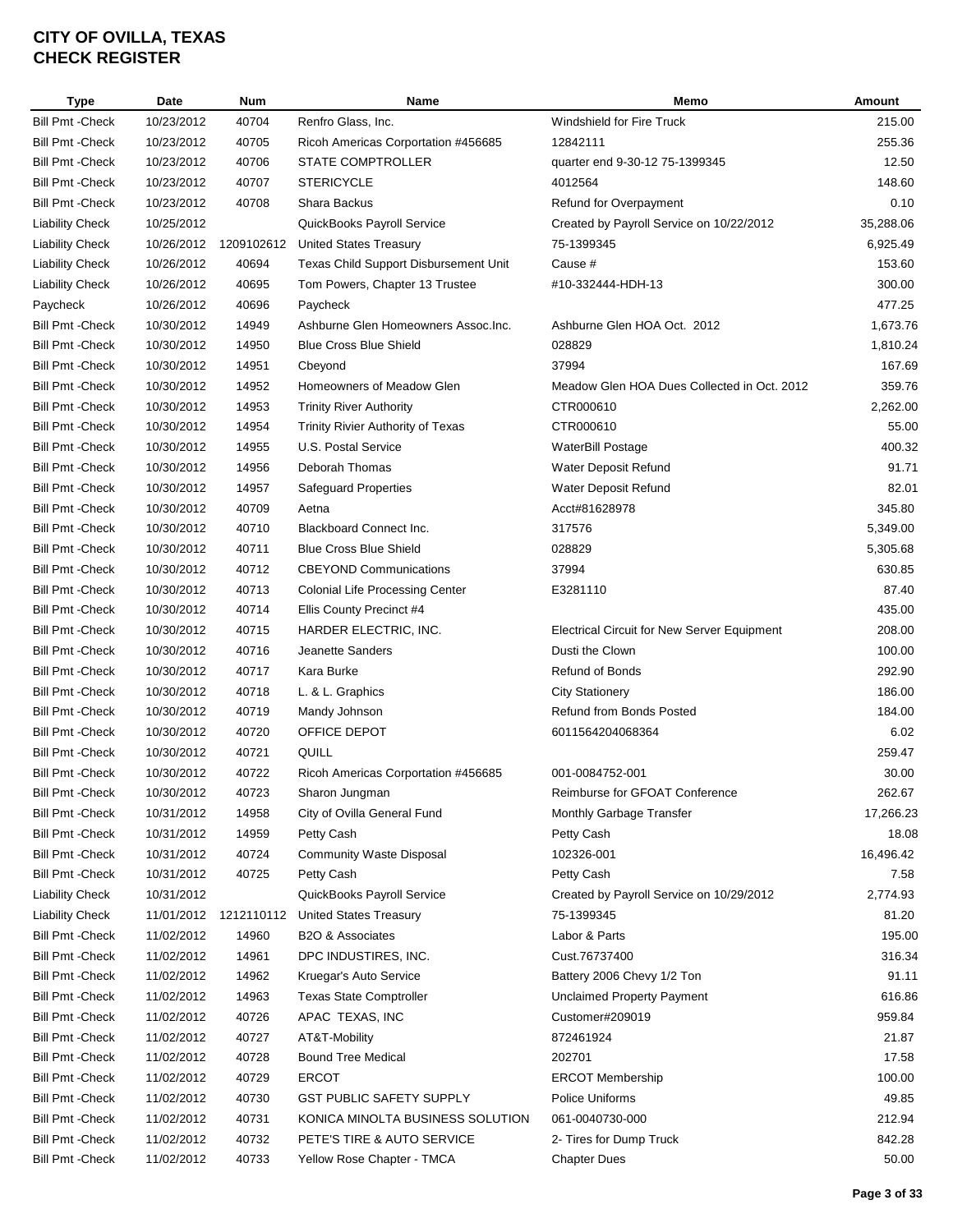| <b>Type</b>             | <b>Date</b> | <b>Num</b> | Name                                     | Memo                                     | Amount    |
|-------------------------|-------------|------------|------------------------------------------|------------------------------------------|-----------|
| <b>Bill Pmt - Check</b> | 11/02/2012  | 40734      | <b>Texas State Comptroller</b>           | Unclaimed Checks returned to State       | 353.00    |
| <b>Bill Pmt - Check</b> | 11/02/2012  | 40735      | <b>Erick Martinez</b>                    | Volunteer Incentive                      | 100.00    |
| <b>Bill Pmt - Check</b> | 11/02/2012  | 40736      | <b>Everett Spencer</b>                   | Incentive Program                        | 175.00    |
| <b>Bill Pmt - Check</b> | 11/02/2012  | 40737      | Jacki Witherspoon                        | Volunteer Incentive                      | 150.00    |
| <b>Bill Pmt - Check</b> | 11/02/2012  | 40738      | Nicolas Ray Guffey                       | Volunteer Incentive                      | 75.00     |
| <b>Bill Pmt - Check</b> | 11/02/2012  | 40739      | Randall Bailey                           | Volunteer Incentive                      | 140.00    |
| <b>Bill Pmt - Check</b> | 11/02/2012  | 40740      | Steve O'Brien                            | Incentive Program                        | 75.00     |
| <b>Bill Pmt - Check</b> | 11/02/2012  | 40741      | William Neal Holt                        | Incentive Program                        | 75.00     |
| <b>Bill Pmt - Check</b> | 11/02/2012  | 40742      | John Chapman                             | volunteer incentive                      | 200.00    |
| General Journal         | 11/05/2012  | 9-291      |                                          | Returned Check & Bank Charges            | 418.61    |
| <b>Liability Check</b>  | 11/08/2012  |            | QuickBooks Payroll Service               | Created by Payroll Service on 11/05/2012 | 35,635.69 |
| <b>Liability Check</b>  | 11/09/2012  | 1212110912 | <b>United States Treasury</b>            | 75-1399345                               | 7,212.53  |
| <b>Bill Pmt - Check</b> | 11/09/2012  | 14964      | City of Dallas                           | 100291064                                | 22,868.76 |
| <b>Bill Pmt - Check</b> | 11/09/2012  | 14965      | Direct energy - Utility Operations       | Acct. #1147040                           | 1,701.54  |
| <b>Bill Pmt - Check</b> | 11/09/2012  | 14966      | Keith Ace Hardware                       |                                          | 92.91     |
| <b>Bill Pmt - Check</b> | 11/09/2012  | 14967      | Verizon Wireless                         | 722480877-00001                          | 150.42    |
| <b>Bill Pmt - Check</b> | 11/09/2012  | 14968      | Continental Research Corp.               | Rid-o-grease                             | 293.49    |
| <b>Liability Check</b>  | 11/09/2012  | 40743      | Texas Child Support Disbursement Unit    | Cause #                                  | 153.60    |
| <b>Liability Check</b>  | 11/09/2012  | 40744      | Tom Powers, Chapter 13 Trustee           | #10-332444-HDH-13                        | 300.00    |
| Paycheck                | 11/09/2012  | 40745      | Paycheck                                 |                                          | 438.48    |
| <b>Bill Pmt - Check</b> | 11/09/2012  | 40746      | BIRKHOFF, HENDRICKS, & Carter, L.L.P.    | Ovilla Rd. Baptist Chruch Plan Review    | 54.16     |
| <b>Bill Pmt - Check</b> | 11/09/2012  | 40747      | <b>Bound Tree Medical</b>                | 202701                                   | 19.34     |
| <b>Bill Pmt - Check</b> | 11/09/2012  | 40748      | Brittain & Crawford, LLC                 | Amend Ovilla City Limit Map              | 1,660.00  |
| <b>Bill Pmt - Check</b> | 11/09/2012  | 40749      | Bureau Veritas North America, Inc.       |                                          | 1,986.72  |
| <b>Bill Pmt - Check</b> | 11/09/2012  | 40750      | Direct Energy - Utility Operations       |                                          | 4,700.36  |
| <b>Bill Pmt - Check</b> | 11/09/2012  | 40751      | Dulworth Septic Systems                  | Pump & Repair City Sceptic System        | 960.00    |
| <b>Bill Pmt - Check</b> | 11/09/2012  | 40752      | Ellis County Precinct #4                 | Tree Triming on Shiloh Road              | 1,050.00  |
| <b>Bill Pmt - Check</b> | 11/09/2012  | 40753      | Ennis Ford Inc.                          | Parts                                    | 56.83     |
| <b>Bill Pmt - Check</b> | 11/09/2012  | 40754      | <b>First Check Applicant Screening</b>   |                                          | 75.00     |
| <b>Bill Pmt - Check</b> | 11/09/2012  | 40755      | <b>GPC</b>                               | Re-do Fire Engine Hose Cover             | 200.00    |
| <b>Bill Pmt - Check</b> | 11/09/2012  | 40756      | <b>GST PUBLIC SAFETY SUPPLY</b>          | Police Uniforms                          | 260.50    |
| <b>Bill Pmt - Check</b> | 11/09/2012  | 40757      | John Binford                             | <b>Computer Issues</b>                   | 225.00    |
| <b>Bill Pmt - Check</b> | 11/09/2012  | 40758      | Keith Ace Hardware                       |                                          | 353.57    |
|                         | 11/09/2012  | 40759      |                                          |                                          |           |
| <b>Bill Pmt - Check</b> |             |            | Krueger's Auto Service Center            | Freon                                    | 39.96     |
| <b>Bill Pmt - Check</b> | 11/09/2012  | 40761      | The Macarlane Firm, PC                   | Legal Fees for October                   | 277.50    |
| <b>Bill Pmt - Check</b> | 11/09/2012  | 40762      | Usseid Amro                              | <b>Bond Refund</b>                       | 201.00    |
| <b>Bill Pmt - Check</b> | 11/09/2012  | 40763      | <b>Verizon Wireless</b>                  | 722480877-00001                          | 647.77    |
| <b>Bill Pmt - Check</b> | 11/09/2012  | 40764      | WAXAHACHIE ENVIRONMENTAL HEALTH          | Impound Services for Oct.                | 184.00    |
| <b>Bill Pmt - Check</b> | 11/09/2012  | 40766      | Petty Cash                               | Petty Cash                               | 27.00     |
| Check                   | 11/09/2012  | Draft      | AFLAC                                    | Insurance                                | 1,079.16  |
| Check                   | 11/12/2012  | 40765      | Costco                                   |                                          | 177.41    |
| General Journal         | 11/13/2012  | 9-292      |                                          | <b>Credit Card Fees</b>                  | 252.30    |
| Check                   | 11/14/2012  | 2447       | Northwest Territorial Mint LLC           | <b>Challenge Coins</b>                   | 713.89    |
| <b>Liability Check</b>  | 11/14/2012  | 40767      | T. M. R. S.                              | 00961                                    | 8,200.87  |
| <b>Bill Pmt - Check</b> | 11/16/2012  | 14969      | Citibank                                 | 8639                                     | 2,022.67  |
| <b>Bill Pmt - Check</b> | 11/16/2012  | 14970      | DPC INDUSTIRES, INC.                     | Cust.76737400                            | 24.00     |
| <b>Bill Pmt - Check</b> | 11/16/2012  | 14971      | Shell                                    | 80-728-0062-9                            | 792.32    |
| Bill Pmt - Check        | 11/16/2012  | 14972      | <b>Texas Commission on Environmental</b> | 90700067                                 | 2,689.65  |
| Bill Pmt - Check        | 11/16/2012  | 40768      | AT&T 515-3390                            | 972 515-3390 980 3                       | 70.73     |
| Bill Pmt - Check        | 11/16/2012  | 40769      | CHEST DIAGNOSTIC THERAPEUTIC             |                                          | 25.00     |
| <b>Bill Pmt - Check</b> | 11/16/2012  | 40770      | Citibank                                 | 8639                                     | 1,615.45  |
| <b>Bill Pmt - Check</b> | 11/16/2012  | 40771      | Davis & Stanton                          | OVILLA01                                 | 9.00      |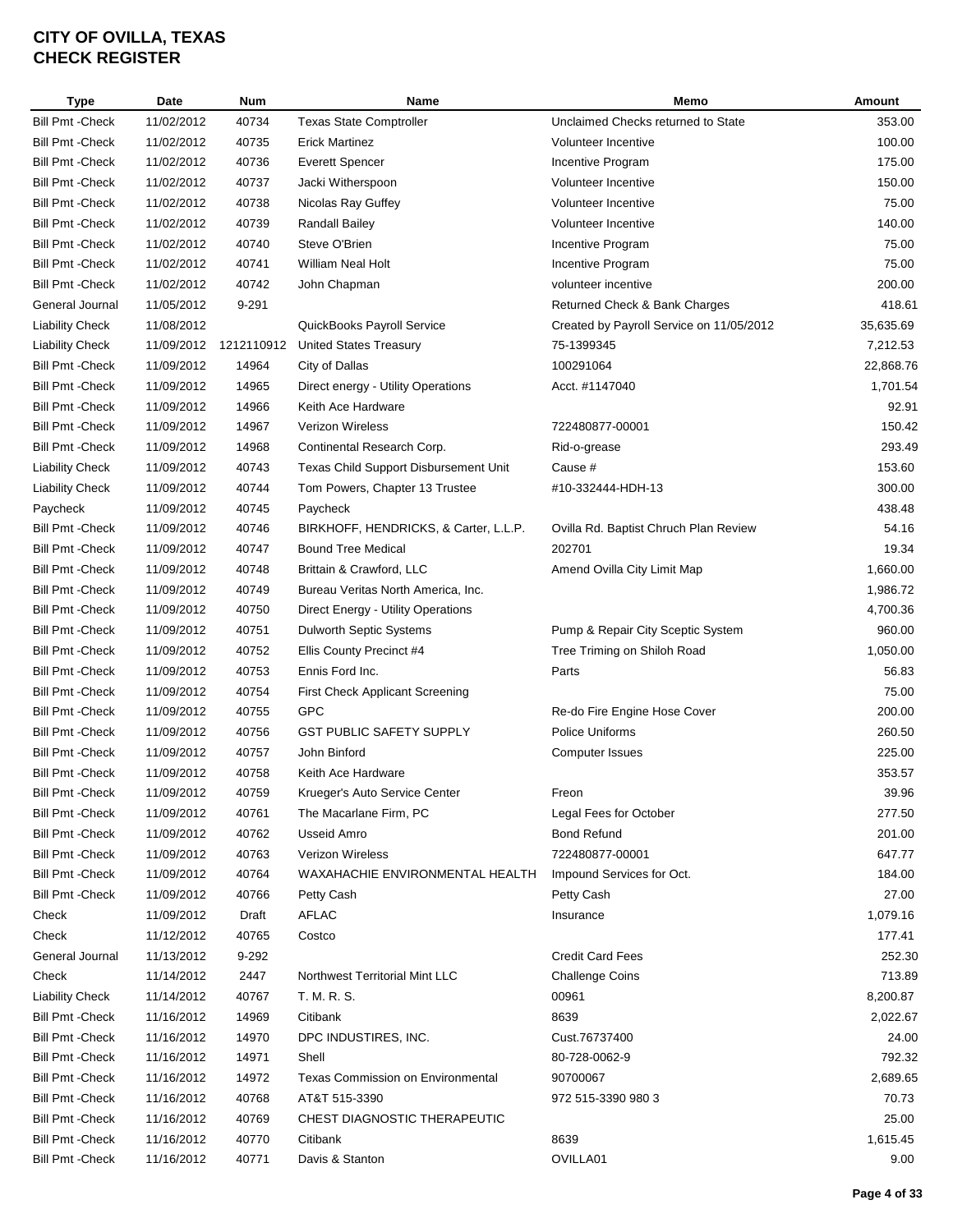| <b>Type</b>                      | Date                     | <b>Num</b>     | Name                                                            | Memo                                                | Amount    |
|----------------------------------|--------------------------|----------------|-----------------------------------------------------------------|-----------------------------------------------------|-----------|
| <b>Bill Pmt - Check</b>          | 11/16/2012               | 40772          | Ellis Central Appraisal District                                | 1st Qtr. Pmt. for EAD                               | 3,219.73  |
| <b>Bill Pmt - Check</b>          | 11/16/2012               | 40773          | Nichols, Jackson, Dillard, Hager & Smith                        | Prosecutor for Oct. 2012                            | 440.00    |
| <b>Bill Pmt - Check</b>          | 11/16/2012               | 40774          | QUILL                                                           |                                                     | 216.73    |
| <b>Bill Pmt - Check</b>          | 11/16/2012               | 40775          | Recall Secure Destruction Services, Inc.                        | <b>Record Destruction</b>                           | 100.00    |
| <b>Bill Pmt - Check</b>          | 11/16/2012               | 40776          | Ricoh Americas Corportation                                     | 001-0084752-001                                     | 110.34    |
| <b>Bill Pmt - Check</b>          | 11/16/2012               | 40777          | <b>Shell Card Services</b>                                      | 80-728-0062-9                                       | 3,875.26  |
| <b>Bill Pmt - Check</b>          | 11/16/2012               | 40778          | Siddons-Martin Emergency Group, LLC                             |                                                     | 465.19    |
| <b>Bill Pmt - Check</b>          | 11/16/2012               | 40779          | <b>STERICYCLE</b>                                               | 4012564                                             | 148.60    |
| <b>Bill Pmt - Check</b>          | 11/16/2012               | 40780          | The Pollice and Sheriffs Press                                  | ID Cards-                                           | 12.45     |
| <b>Bill Pmt - Check</b>          | 11/16/2012               | 40781          | <b>WAXAHACHIE DAILY LIGHT</b>                                   | <b>BOA</b>                                          | 46.81     |
| <b>Bill Pmt - Check</b>          | 11/19/2012               | 40782          | <b>ATMOS Energy</b>                                             | 000291506                                           | 37.51     |
| <b>Bill Pmt - Check</b>          | 11/19/2012               | 40783          | CASCO INDUSTRIES, INC.                                          | 6 Helmets                                           | 1,600.00  |
| <b>Bill Pmt - Check</b>          | 11/19/2012               | 40785          | Red Oak Auto Parts                                              | Customer #300                                       | 81.63     |
| Bill Pmt -Check                  | 11/19/2012               | 40786          | Stephen B. Trammell DO                                          | 2665                                                | 65.00     |
| Check                            | 11/19/2012               | Draft          | <b>State Comptroller</b>                                        | 1-75-1399345-5                                      | 1,073.73  |
| <b>Liability Check</b>           | 11/20/2012               |                | QuickBooks Payroll Service                                      | Created by Payroll Service on 11/19/2012            | 40,587.56 |
| Check                            | 11/21/2012               | 1207           | Cash                                                            | Money To buy Christmas Gifts for Police Christmas F | 200.00    |
| <b>Liability Check</b>           | 11/21/2012               | 1212112112     | <b>United States Treasury</b>                                   | 75-1399345                                          | 9,131.79  |
| <b>Liability Check</b>           | 11/21/2012               | 40787          | Texas Child Support Disbursement Unit                           | Cause #                                             | 153.60    |
| <b>Liability Check</b>           | 11/21/2012               | 40788          | Tom Powers, Chapter 13 Trustee                                  | #10-332444-HDH-13                                   | 300.00    |
| Paycheck                         | 11/21/2012               | 40789          | Paycheck                                                        |                                                     | 438.48    |
| <b>Bill Pmt - Check</b>          | 11/21/2012               | 40790          | Image Mart LLC                                                  | Shirts & Monograming                                | 20.00     |
| <b>Bill Pmt - Check</b>          | 11/21/2012               | 40791          | QUILL                                                           | Account#C5884618                                    | 19.34     |
| <b>Bill Pmt - Check</b>          | 11/21/2012               | 40792          | Ricoh Americas Corportation #456685                             | Copier Pmt.                                         | 255.36    |
| <b>Bill Pmt - Check</b>          | 11/21/2012               | 40793          | <b>SAM'S CLUB</b>                                               | Membership Renewal                                  | 90.00     |
| <b>Bill Pmt - Check</b>          | 11/21/2012               | 40794          | UNITED SITE SERVICES OF Texas, Inc.                             | HBI-05767                                           | 209.57    |
|                                  |                          |                |                                                                 | Annual Maint. on QB                                 | 950.00    |
| Check<br><b>Bill Pmt - Check</b> | 11/23/2012<br>11/26/2012 | Draft<br>40795 | Intuit/Quickbooks                                               |                                                     | 184.41    |
|                                  |                          |                | Petty Cash                                                      | Petty Cash                                          |           |
| <b>Bill Pmt - Check</b>          | 11/27/2012<br>11/27/2012 | 14973<br>14974 | <b>Alltex General Cont LLC</b><br><b>Blue Cross Blue Shield</b> | Water Deposit Refund                                | 2.45      |
| <b>Bill Pmt - Check</b>          |                          |                |                                                                 | 028829                                              | 1,810.24  |
| <b>Bill Pmt - Check</b>          | 11/27/2012               | 14975          | Cbeyond                                                         | 37994                                               | 167.69    |
| <b>Bill Pmt - Check</b>          | 11/27/2012               | 14976          | Destinee & Matthew Dawson                                       | Water Deposit Refund                                | 111.63    |
| <b>Bill Pmt - Check</b>          | 11/27/2012               | 14977          | Hilco Electric Cooperative, Inc.                                | 5605450                                             | 172.80    |
| <b>Bill Pmt - Check</b>          | 11/27/2012               | 14978          | Image Mart, LLC                                                 | Shirts & Monograming                                | 70.00     |
| <b>Bill Pmt - Check</b>          | 11/27/2012               | 14979          | Joann Moore                                                     | Water Deposit Refund                                | 106.30    |
| <b>Bill Pmt - Check</b>          | 11/27/2012               | 14980          | Khosrow Sadeghian                                               | Water Deposit Refund                                | 89.13     |
| <b>Bill Pmt - Check</b>          | 11/27/2012               | 14981          | U.S. Postal Service                                             | <b>WaterBill Postage</b>                            | 399.36    |
| <b>Bill Pmt - Check</b>          | 11/27/2012               | 40796          | Aetna                                                           | Acct#81628978                                       | 345.80    |
| <b>Bill Pmt - Check</b>          | 11/27/2012               | 40797          | <b>Blue Cross Blue Shield</b>                                   | 028829                                              | 5,758.24  |
| Bill Pmt -Check                  | 11/27/2012               | 40798          | <b>CBEYOND Communications</b>                                   | 37994                                               | 630.85    |
| <b>Bill Pmt - Check</b>          | 11/27/2012               | 40799          | <b>Colonial Life Processing Center</b>                          | E3281110                                            | 87.40     |
| <b>Bill Pmt - Check</b>          | 11/27/2012               | 40800          | HILCO ELECTRIC COOPERATIVE, INC.                                | 4400864000                                          | 387.18    |
| Bill Pmt - Check                 | 11/27/2012               | 40801          | John Binford                                                    | <b>Computer Issues</b>                              | 112.50    |
| Bill Pmt - Check                 | 11/27/2012               | 40802          | MES - Texas                                                     | 32402                                               | 456.66    |
| Bill Pmt - Check                 | 11/27/2012               | 40803          | <b>TMCA Yellow Rose Chapter</b>                                 | <b>TMCA Luncheon</b>                                | 15.00     |
| Bill Pmt - Check                 | 11/28/2012               | 40804          | <b>Scott Kurth</b>                                              | November Judge Fee                                  | 440.00    |
| <b>Bill Pmt - Check</b>          | 11/29/2012               | 14982          | Ashburne Glen Homeowners Assoc. Inc.                            | Ashburne Glen HOA Nov. 2012                         | 1,726.79  |
| <b>Bill Pmt - Check</b>          | 11/29/2012               | 14983          | City of Ovilla General Fund                                     | Monthly Garbage Transfer                            | 16,742.71 |
| Bill Pmt - Check                 | 11/29/2012               | 14984          | Homeowners of Meadow Glen                                       | Meadow Glen HOA Dues Collected in Nov. 2012         | 359.19    |
| Bill Pmt - Check                 | 11/29/2012               | 40805          | <b>Community Waste Disposal</b>                                 | 102326-001                                          | 16,496.42 |
| Bill Pmt - Check                 | 11/29/2012               | 40806          | Ennis Ford Inc.                                                 | Parts                                               | 161.43    |
| <b>Liability Check</b>           | 11/29/2012               |                | QuickBooks Payroll Service                                      | Created by Payroll Service on 11/27/2012            | 2,774.92  |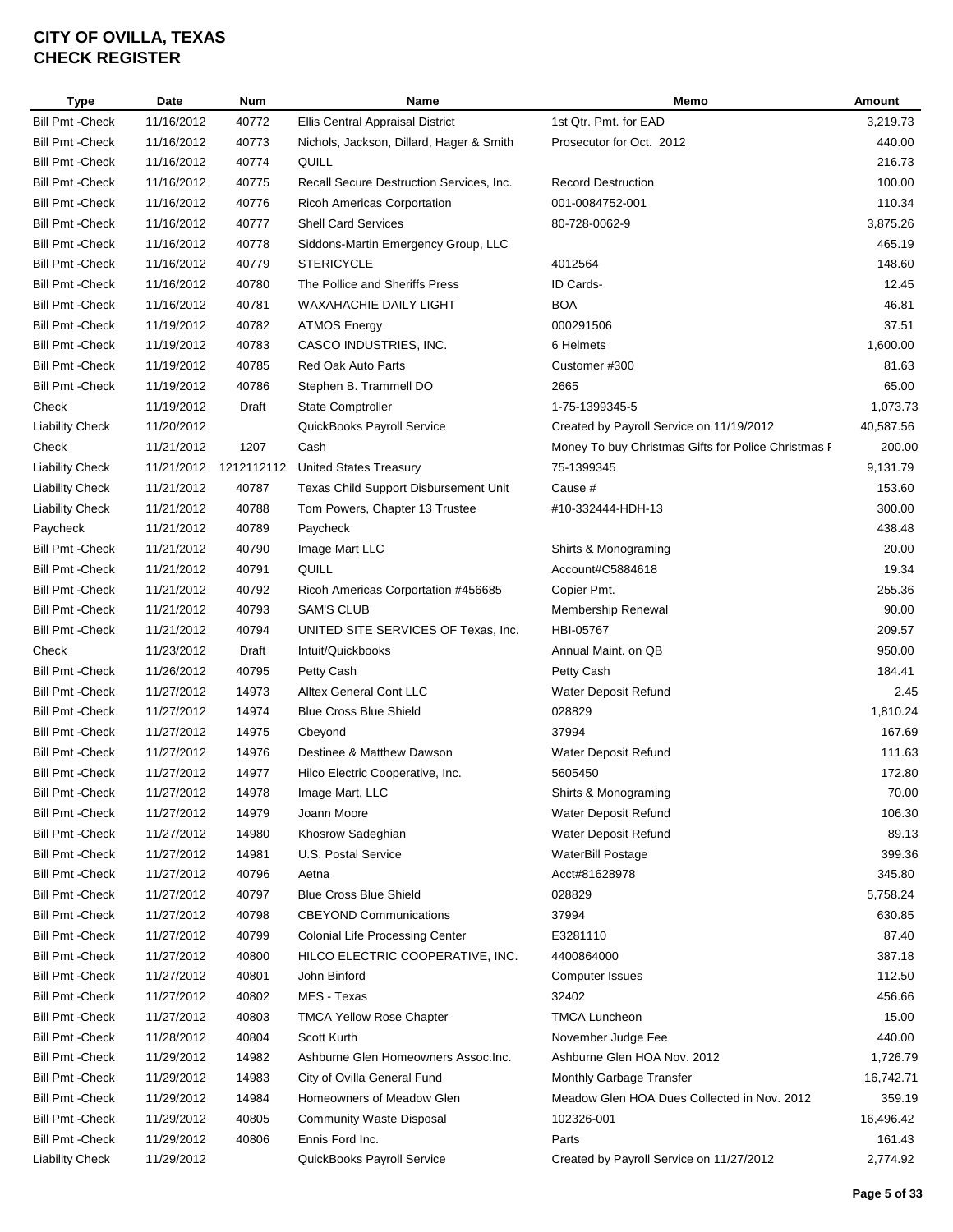| Type                    | <b>Date</b> | <b>Num</b> | Name                                    | Memo                                         | Amount    |
|-------------------------|-------------|------------|-----------------------------------------|----------------------------------------------|-----------|
| Check                   | 11/30/2012  | 1208       | Babe's Chicken                          | Food For Police Dept. Christmas Dinner       | 254.41    |
| <b>Liability Check</b>  | 11/30/2012  | 1212113012 | <b>United States Treasury</b>           | 75-1399345                                   | 81.22     |
| <b>Bill Pmt - Check</b> | 11/30/2012  | 40807      | Randall W. Whiteman                     | Consulting                                   | 500.00    |
| General Journal         | 12/05/2012  | 4-407      |                                         | Bank Service Charge for Returned Check       | 113.10    |
| <b>Liability Check</b>  | 12/06/2012  |            | QuickBooks Payroll Service              | Created by Payroll Service on 12/03/2012     | 34,536.02 |
| <b>Liability Check</b>  | 12/07/2012  | 1212120712 | United States Treasury                  | 75-1399345                                   | 6,843.52  |
| <b>Bill Pmt - Check</b> | 12/07/2012  | 14985      | B2O & Associates                        | Sewer Flat Tape, Water Probe Rod             | 707.86    |
| <b>Bill Pmt - Check</b> | 12/07/2012  | 14986      | City of Dallas                          | 100291064                                    | 25,977.81 |
| <b>Bill Pmt - Check</b> | 12/07/2012  | 14987      | Direct energy - Utility Operations      | 1147040                                      | 1,819.38  |
| <b>Bill Pmt - Check</b> | 12/07/2012  | 14988      | DPC INDUSTIRES, INC.                    | Cust.76737400                                | 743.13    |
| <b>Bill Pmt - Check</b> | 12/07/2012  | 14989      | Lower Colorado River Authority          | 003979                                       | 628.00    |
| <b>Bill Pmt - Check</b> | 12/07/2012  | 14990      | Ricoh USA, Inc.                         | Quarterly Copier Payment for Maint.          | 657.00    |
| <b>Bill Pmt - Check</b> | 12/07/2012  | 14991      | Trinity Rivier Authority of Texas       | CTR000610                                    | 55.00     |
| <b>Bill Pmt - Check</b> | 12/07/2012  | 14992      | <b>Verizon Wireless</b>                 | 722480877-00001                              | 151.74    |
| <b>Bill Pmt - Check</b> | 12/07/2012  | 14993      | Kruegar's Auto Service                  |                                              | 136.53    |
| <b>Liability Check</b>  | 12/07/2012  | 40808      | Texas Child Support Disbursement Unit   | Cause #                                      | 153.60    |
| <b>Liability Check</b>  | 12/07/2012  | 40809      | Tom Powers, Chapter 13 Trustee          | #10-332444-HDH-13                            | 300.00    |
| Paycheck                | 12/07/2012  | 40810      | Paycheck                                |                                              | 520.29    |
| <b>Bill Pmt - Check</b> | 12/07/2012  | 40811      | APAC TEXAS, INC                         | Customer#209019                              | 9,272.86  |
|                         |             |            |                                         |                                              | 21.87     |
| <b>Bill Pmt - Check</b> | 12/07/2012  | 40812      | AT&T-Mobility                           | 872461924                                    |           |
| <b>Bill Pmt - Check</b> | 12/07/2012  | 40813      | AUGUST INDUSTRIES, INC.                 | Customer#9OVILL                              | 323.75    |
| <b>Bill Pmt - Check</b> | 12/07/2012  | 40814      | BRASS & GAS, INC.                       | <b>Cylinder Rental</b>                       | 92.86     |
| <b>Bill Pmt - Check</b> | 12/07/2012  | 40815      | Bureau Veritas North America, Inc.      |                                              | 835.04    |
| <b>Bill Pmt - Check</b> | 12/07/2012  | 40816      | CASCO INDUSTRIES, INC.                  | 2-Boots                                      | 603.00    |
| <b>Bill Pmt - Check</b> | 12/07/2012  | 40817      | COMPLETE LOGO SOURCE                    | Uniforms                                     | 231.00    |
| <b>Bill Pmt - Check</b> | 12/07/2012  | 40818      | Dallas Central Appraisal District       | 2nd Qtr Budget Allocation for Tax Collection | 187.00    |
| <b>Bill Pmt - Check</b> | 12/07/2012  | 40819      | Davis & Stanton                         | OVILLA01                                     | 78.00     |
| <b>Bill Pmt - Check</b> | 12/07/2012  | 40820      | Direct Energy - Utility Operations      | Acct. #1147039                               | 4,789.55  |
| <b>Bill Pmt - Check</b> | 12/07/2012  | 40821      | Ellis County Precinct #4                | Road Base                                    | 300.00    |
| <b>Bill Pmt - Check</b> | 12/07/2012  | 40822      | Ellis County Tax Assessor-Collector     | 2012 Collection of Ad Valorem Tax            | 1,553.00  |
| <b>Bill Pmt - Check</b> | 12/07/2012  | 40823      | <b>Erick Martinez</b>                   | Volunteer Firefighter Incentive              | 50.00     |
| <b>Bill Pmt - Check</b> | 12/07/2012  | 40824      | <b>Everett Spencer</b>                  | Incentive Program                            | 140.00    |
| <b>Bill Pmt - Check</b> | 12/07/2012  | 40825      | First Check Applicant Screening         | <b>Applicant Screening</b>                   | 25.00     |
| <b>Bill Pmt - Check</b> | 12/07/2012  | 40826      | Jacki Witherspoon                       | Volunteer Firefighter Incentive              | 150.00    |
| <b>Bill Pmt - Check</b> | 12/07/2012  | 40827      | John Binford                            |                                              | 675.00    |
| <b>Bill Pmt - Check</b> | 12/07/2012  | 40828      | John Chapman                            | Volunteer Firefighter Incentive              | 375.00    |
| <b>Bill Pmt - Check</b> | 12/07/2012  | 40829      | KONICA MINOLTA BUSINESS SOLUTION        | 061-0040730-000                              | 233.82    |
| <b>Bill Pmt - Check</b> | 12/07/2012  | 40830      | KWIK KAR LUBE                           |                                              | 29.00     |
| Bill Pmt -Check         | 12/07/2012  | 40831      | <b>NCTCOG</b>                           | Public Funds Invest. Class Randy Whiteman    | 2,325.00  |
| Bill Pmt - Check        | 12/07/2012  | 40832      | Nicolas Ray Guffey                      | Volunteer Firefighter Incentive              | 100.00    |
| <b>Bill Pmt - Check</b> | 12/07/2012  | 40833      | OAK CLIFF OFFICE SUPPLY & Printing Inc. |                                              | 58.86     |
| <b>Bill Pmt - Check</b> | 12/07/2012  | 40834      | PETE'S TIRE & AUTO SERVICE              | <b>Flat Repair</b>                           | 35.00     |
| <b>Bill Pmt - Check</b> | 12/07/2012  | 40835      | QUILL                                   |                                              | 74.47     |
| <b>Bill Pmt - Check</b> | 12/07/2012  | 40836      | Randall Bailey                          | Volunteer Incentive                          | 70.00     |
| Bill Pmt -Check         | 12/07/2012  | 40837      | Sean McCumber                           | Incentive Program                            | 50.00     |
| <b>Bill Pmt - Check</b> | 12/07/2012  | 40838      | Stephen B. Trammell DO                  | 2665                                         | 65.00     |
| <b>Bill Pmt - Check</b> | 12/07/2012  | 40839      | Steve O'Brien                           | Incentive Program                            | 50.00     |
| <b>Bill Pmt - Check</b> | 12/07/2012  | 40840      | The Macarlane Firm, PC                  | Legal Bill for November                      | 495.00    |
| <b>Bill Pmt - Check</b> | 12/07/2012  | 40841      | Verizon Wireless                        | 722480877-00001                              | 647.77    |
| <b>Bill Pmt - Check</b> | 12/07/2012  | 40842      | Wiseman Hardware, Inc.                  | <b>Belts</b>                                 | 82.98     |
| <b>Bill Pmt - Check</b> | 12/07/2012  | 40843      | Krueger's Auto Service Center           | Hydraulic Hose John Deere 310K               | 44.47     |
| Check                   | 12/09/2012  | Draft      | AFLAC                                   | Insurance                                    | 1,079.16  |
|                         |             |            |                                         |                                              |           |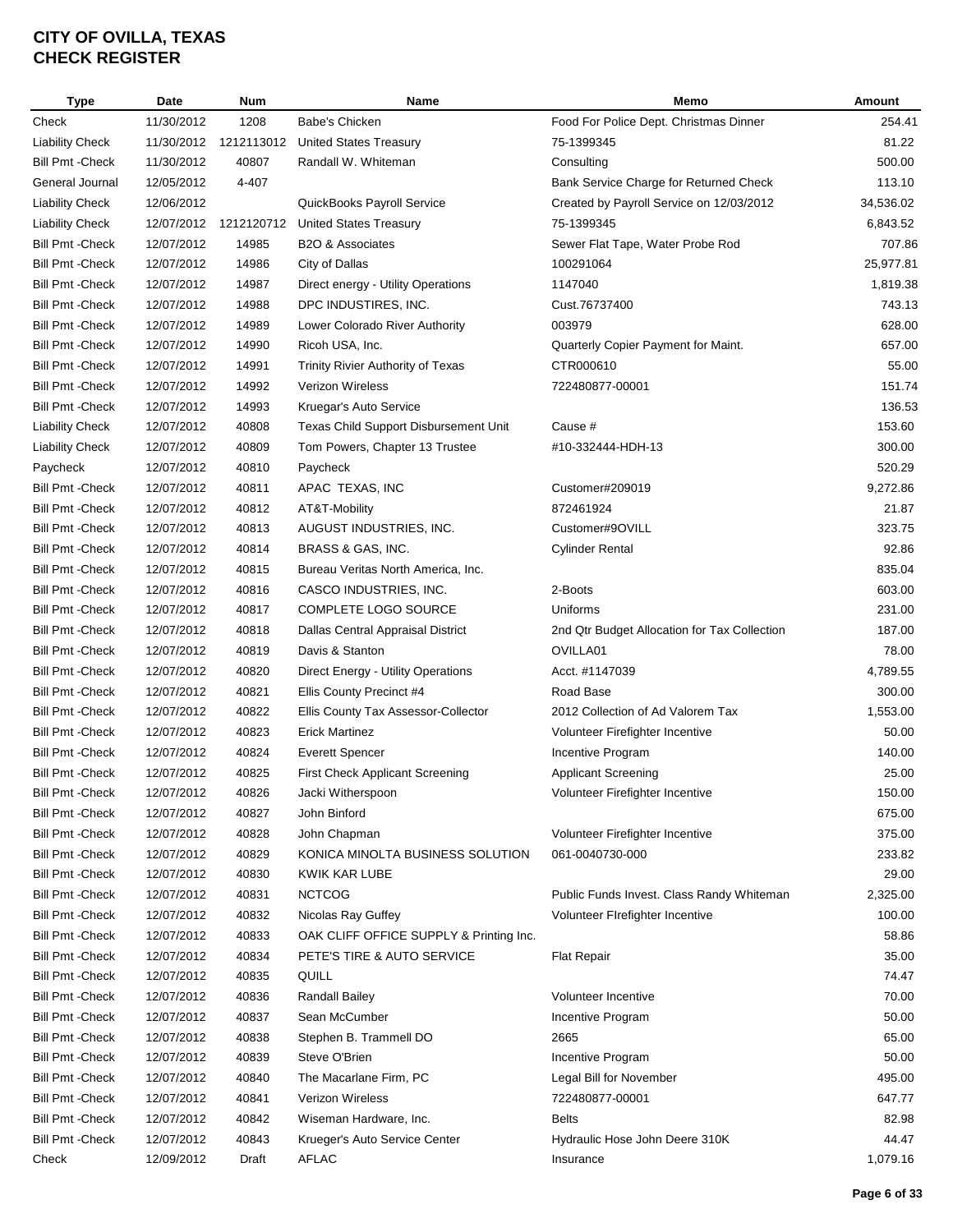| <b>Type</b>             | <b>Date</b> | <b>Num</b> | Name                                     | Memo                                           | Amount    |
|-------------------------|-------------|------------|------------------------------------------|------------------------------------------------|-----------|
| General Journal         | 12/10/2012  | 9-300      |                                          | <b>RevTrak Credit Card Fees</b>                | 233.88    |
| <b>Liability Check</b>  | 12/13/2012  | 40844      | T. M. R. S.                              | 00961                                          | 9,377.36  |
| <b>Bill Pmt - Check</b> | 12/14/2012  | 14994      | AVR Inc.                                 | Annual Maint. Fee 2/1 to 1/31/14               | 371.00    |
| <b>Bill Pmt - Check</b> | 12/14/2012  | 14995      | Citibank                                 | 8639                                           | 625.44    |
| <b>Bill Pmt - Check</b> | 12/14/2012  | 14996      | Keith Ace Hardware                       |                                                | 181.53    |
| <b>Bill Pmt - Check</b> | 12/14/2012  | 14997      | <b>Trinity River Authority</b>           | CTR000610                                      | 3,374.00  |
| <b>Bill Pmt - Check</b> | 12/14/2012  | 40845      | Al's Pest Control Services, Inc.         | 1552                                           | 135.00    |
| <b>Bill Pmt - Check</b> | 12/14/2012  | 40846      | AT&T 515-3390                            | 972 515-3390 980 3                             | 70.73     |
| <b>Bill Pmt - Check</b> | 12/14/2012  | 40847      | Citibank                                 | 8639                                           | 1,924.84  |
| <b>Bill Pmt - Check</b> | 12/14/2012  | 40848      | Dalton A. Baker                          | Volunteer Firefighter Incentive                | 50.00     |
| <b>Bill Pmt - Check</b> | 12/14/2012  | 40849      | Eagle Fire Extinguisher Co., Inc.        | Annual Inspection                              | 41.95     |
| <b>Bill Pmt - Check</b> | 12/14/2012  | 40850      | ESRI                                     | Arc View Primary Maint.                        | 400.00    |
| <b>Bill Pmt - Check</b> | 12/14/2012  | 40851      | Keith Ace Hardware                       |                                                | 306.46    |
| <b>Bill Pmt - Check</b> | 12/14/2012  | 40852      | KWIK KAR LUBE                            | Inspection                                     | 14.50     |
| <b>Bill Pmt - Check</b> | 12/14/2012  | 40853      | Modern Marketing Inc.                    | Fire Fighter Kid's Hats                        | 155.79    |
| <b>Bill Pmt - Check</b> | 12/14/2012  | 40855      | QUILL                                    | Account#C5884618                               | 112.49    |
| <b>Bill Pmt - Check</b> | 12/14/2012  | 40856      | Ricoh Americas Corportation              | 001-0084752-001                                | 110.34    |
|                         |             |            |                                          |                                                |           |
| <b>Bill Pmt - Check</b> | 12/14/2012  | 40857      | <b>Scott Kurth</b>                       | For Dec. 2012 Municipal Judge Duties           | 440.00    |
| <b>Bill Pmt - Check</b> | 12/14/2012  | 40858      | State Farm Fire & Casualty Co.           | <b>Fidelity Bond</b>                           | 250.00    |
| <b>Bill Pmt - Check</b> | 12/14/2012  | 40859      | <b>Sunbelt Rentals</b>                   | 3126178                                        | 63.92     |
| <b>Bill Pmt - Check</b> | 12/14/2012  | 40860      | WAXAHACHIE ENVIRONMENTAL HEALTH          | Impound Services for Nov.                      | 41.00     |
| <b>Bill Pmt - Check</b> | 12/14/2012  | 40861      | Night Line Janitorial Services, Inc.     | Janitorial Services for Dec.                   | 265.00    |
| <b>Bill Pmt - Check</b> | 12/14/2012  | 40862      | Nichols, Jackson, Dillard, Hager & Smith | Prosecutor for Nov. 2012                       | 465.76    |
| <b>Bill Pmt - Check</b> | 12/14/2012  | 40863      | Randall W. Whiteman                      | Consulting 12-1 to 12-15                       | 500.00    |
| Check                   | 12/17/2012  | 2448       | Costco                                   | Supplies                                       | 230.68    |
| Check                   | 12/18/2012  | 2449       | American Trophy Awards                   | Awards for Banquet                             | 416.00    |
| General Journal         | 12/18/2012  | 9-298      |                                          | Returned Check & Bank Charge                   | 156.00    |
| Check                   | 12/18/2012  | Draft      | <b>State Comptroller</b>                 | 1-75-1399345-5                                 | 1,041.21  |
| <b>Bill Pmt - Check</b> | 12/19/2012  | 14998      | U.S. Postal Service                      | WaterBill Postage                              | 398.72    |
| General Journal         | 12/19/2012  | 9-299      |                                          | Returned Check & Bank Charge                   | 111.04    |
| <b>Bill Pmt - Check</b> | 12/20/2012  | 14999      | Ashburne Glen Homeowners Assoc.Inc.      | Ashburne Glen HOA Fees Collected Thru 12-19-12 | 1,686.04  |
| <b>Bill Pmt - Check</b> | 12/20/2012  | 15000      | AVR Inc.                                 | Annual Software Support Jan.1 to 12/31/13      | 3,434.00  |
| <b>Bill Pmt - Check</b> | 12/20/2012  | 15001      | Britton Meter Supply, Inc.               | 6390                                           | 163.28    |
| <b>Bill Pmt - Check</b> | 12/20/2012  | 15002      | Continental Research Corp.               | Sewer Max                                      | 1,280.00  |
| <b>Bill Pmt - Check</b> | 12/20/2012  | 15003      | David and Melody Hornung                 | Water Deposit Refund                           | 12.36     |
| <b>Bill Pmt - Check</b> | 12/20/2012  | 15004      | Dudley Hamilton                          | <b>Shirts</b>                                  | 348.68    |
| <b>Bill Pmt - Check</b> | 12/20/2012  | 15005      | Homeowners of Meadow Glen                | Meadow Glen HOA Dues Collected Thru 12-19-12   | 336.00    |
| <b>Bill Pmt - Check</b> | 12/20/2012  | 15006      | <b>Robby Setser</b>                      | Water Deposit Refund                           | 101.01    |
| Bill Pmt -Check         | 12/20/2012  | 15007      | Shell                                    | 80-728-0062-9                                  | 642.45    |
| <b>Bill Pmt - Check</b> | 12/20/2012  | 15008      | <b>Sunbelt Rentals</b>                   | 25601886                                       | 99.35     |
| <b>Bill Pmt - Check</b> | 12/20/2012  | 15009      | <b>Trinity River Authority</b>           | CTR000610                                      | 3,374.00  |
| Bill Pmt -Check         | 12/20/2012  | 40867      | A & B State Inspection                   | State inspection 2008 Chevy                    | 29.99     |
| <b>Bill Pmt - Check</b> | 12/20/2012  | 40868      | Al's Pest Control Services, Inc.         | 1552                                           | 140.00    |
| <b>Bill Pmt - Check</b> | 12/20/2012  | 40869      | <b>ATMOS Energy</b>                      | 000291506                                      | 132.58    |
| <b>Bill Pmt - Check</b> | 12/20/2012  | 40870      | Bee-Jay Business Forms & Supplies        | 36260 GF Checks                                | 134.10    |
| <b>Bill Pmt - Check</b> | 12/20/2012  | 40871      | <b>Bound Tree Medical</b>                |                                                | 272.14    |
| <b>Bill Pmt - Check</b> | 12/20/2012  | 40872      | <b>Charles Dcurry</b>                    | 15 Locks repaired & 36 Keys                    | 449.00    |
| <b>Bill Pmt - Check</b> | 12/20/2012  | 40873      | Civic Plus                               | CP-Ovilla TX                                   | 1,038.90  |
| <b>Bill Pmt - Check</b> | 12/20/2012  | 40874      | <b>Community Waste Disposal</b>          | 102326-001                                     | 16,548.14 |
| Bill Pmt -Check         | 12/20/2012  | 40875      | COMPLETE LOGO SOURCE                     |                                                | 583.20    |
| <b>Bill Pmt - Check</b> | 12/20/2012  | 40876      | Eagle Fire Extinguisher Co., Inc.        | Annual Inspection                              | 85.00     |
| <b>Bill Pmt - Check</b> | 12/20/2012  | 40877      | Gillette Automotive Services, Inc.       | 1998 Ford Pot Hole Truck                       | 62.00     |
|                         |             |            |                                          |                                                |           |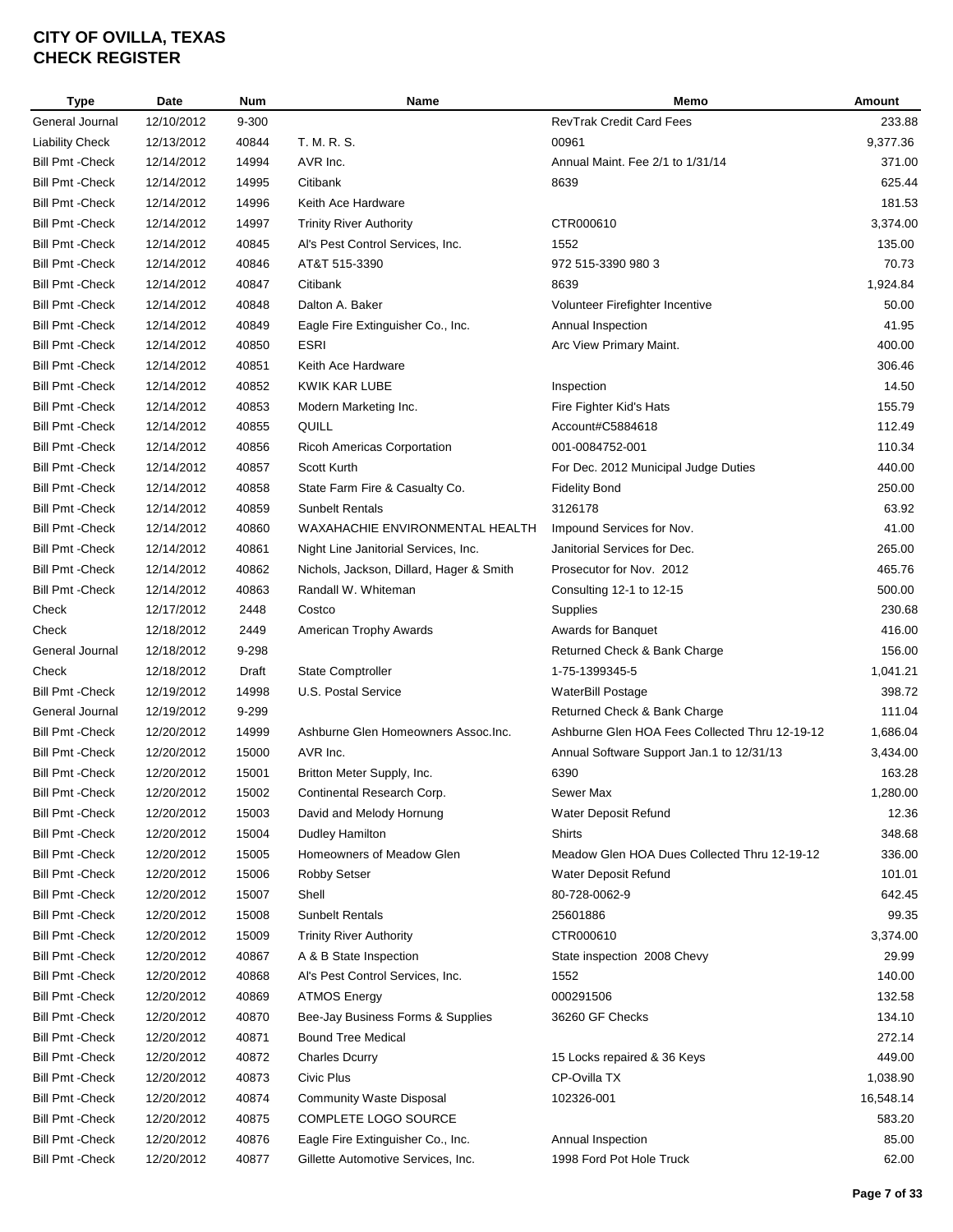| Type                    | Date       | <b>Num</b>   | Name                                           | Memo                                               | Amount    |
|-------------------------|------------|--------------|------------------------------------------------|----------------------------------------------------|-----------|
| <b>Bill Pmt - Check</b> | 12/20/2012 | 40878        | <b>Hamilton Press</b>                          | <b>Shirts</b>                                      | 83.70     |
| <b>Bill Pmt - Check</b> | 12/20/2012 | 40879        | <b>Impact Promotional Services</b>             | Uniforms                                           | 48.50     |
| <b>Bill Pmt - Check</b> | 12/20/2012 | 40880        | Night Line Janitorial Services, Inc.           | Janitorial Service for November                    | 265.00    |
| <b>Bill Pmt - Check</b> | 12/20/2012 | 40881        | Ricoh Americas Corportation #456685            | <b>Ricoh Copier Payment</b>                        | 255.36    |
| <b>Bill Pmt - Check</b> | 12/20/2012 | 40882        | <b>Shell Card Services</b>                     | 80-728-0062-9                                      | 3,997.01  |
| <b>Bill Pmt - Check</b> | 12/20/2012 | 40883        | <b>Texas Municipal Courts Education Center</b> | 2010 Texas Class C & Quick Reference Handbook      | 23.95     |
| <b>Bill Pmt - Check</b> | 12/20/2012 | 40884        | UNITED SITE SERVICES OF Texas, Inc.            | HBI-05767                                          | 209.57    |
| <b>Bill Pmt - Check</b> | 12/20/2012 | 40885        | VFIS of Texas/Regnier & Associates             | OVILL-1                                            | 3,824.00  |
| <b>Bill Pmt - Check</b> | 12/20/2012 | 40886        | <b>GST PUBLIC SAFETY SUPPLY</b>                |                                                    | 118.95    |
| <b>Liability Check</b>  | 12/20/2012 |              | QuickBooks Payroll Service                     | Created by Payroll Service on 12/17/2012           | 34,388.06 |
| <b>Liability Check</b>  | 12/21/2012 |              | 1212121712 United States Treasury              | 75-1399345                                         | 6,785.17  |
| <b>Liability Check</b>  | 12/21/2012 | 40864        | Texas Child Support Disbursement Unit          | Cause #                                            | 153.60    |
| <b>Liability Check</b>  | 12/21/2012 | 40865        | Tom Powers, Chapter 13 Trustee                 | #10-332444-HDH-13                                  | 300.00    |
| Paycheck                | 12/21/2012 | 40866        | Paycheck                                       |                                                    | 535.03    |
| <b>Bill Pmt - Check</b> | 12/28/2012 | 15010        | B2O & Associates                               |                                                    | 1,195.56  |
| <b>Bill Pmt - Check</b> | 12/28/2012 | 15011        | <b>Blue Cross Blue Shield</b>                  | 028829                                             | 1,810.24  |
| <b>Bill Pmt - Check</b> | 12/28/2012 | 15012        | Cbeyond                                        | 37994                                              | 167.69    |
| <b>Bill Pmt - Check</b> | 12/28/2012 | 15013        | Hilco Electric Cooperative, Inc.               | 5605450                                            | 224.48    |
| <b>Bill Pmt - Check</b> | 12/28/2012 | 15014        | Municipal Water Works Supply, LP               | 09-0008990                                         | 75.11     |
| <b>Bill Pmt - Check</b> | 12/28/2012 | 15015        | <b>Quill Corporation</b>                       | C5884618                                           | 157.49    |
| <b>Bill Pmt - Check</b> | 12/28/2012 | 40887        | Aetna                                          | Acct#81628978                                      | 392.80    |
| <b>Bill Pmt - Check</b> | 12/28/2012 | 40888        | AT&T-Mobility                                  | 872461924                                          | 21.87     |
| <b>Bill Pmt - Check</b> | 12/28/2012 | 40889        | <b>Blue Cross Blue Shield</b>                  | 028829                                             | 5,758.24  |
| <b>Bill Pmt - Check</b> | 12/28/2012 | 40890        | <b>Bound Tree Medical</b>                      | 202701                                             | 85.14     |
| <b>Bill Pmt - Check</b> | 12/28/2012 | 40891        | <b>CBEYOND Communications</b>                  | 37994                                              | 630.85    |
| <b>Bill Pmt - Check</b> | 12/28/2012 | 40892        | <b>Colonial Life Processing Center</b>         | E3281110                                           | 87.40     |
| <b>Bill Pmt - Check</b> | 12/28/2012 | 40893        | HILCO ELECTRIC COOPERATIVE, INC.               | 4400864000                                         | 387.18    |
| <b>Bill Pmt - Check</b> | 12/28/2012 | 40894        | John Binford                                   | Labor to set up VPN & SW for Remote Access to Cri  | 75.00     |
| <b>Bill Pmt - Check</b> | 12/28/2012 | 40895        | QUILL                                          |                                                    | 219.54    |
| <b>Bill Pmt - Check</b> | 12/28/2012 | 40896        | State Firemans's and Fire Marshals Assoc       | Annual Dues For Volunteer Firemen                  | 705.00    |
| <b>Bill Pmt - Check</b> | 12/28/2012 | 40897        | <b>STERICYCLE</b>                              | 4012564                                            | 148.60    |
| <b>Bill Pmt - Check</b> | 12/28/2012 | 40898        | Urban Fire Protection Inc.                     | Annual Monitoring fo FIre Alarm System Feb.2013 to | 420.00    |
| <b>Bill Pmt - Check</b> | 12/28/2012 | 40899        | Randall W. Whiteman                            | Consulting 12-1 to 12-15                           | 500.00    |
| Liability Check         | 12/28/2012 |              | QuickBooks Payroll Service                     | Created by Payroll Service on 12/26/2012           | 2,774.90  |
| Check                   | 12/30/2012 | <b>DRAFT</b> | TEXAS EMERGNCY SERVICES RETIREMEN #1219        |                                                    | 756.00    |
| <b>Liability Check</b>  | 12/31/2012 | 12122812     | <b>United States Treasury</b>                  | 75-1399345                                         | 81.26     |
| <b>Bill Pmt - Check</b> | 12/31/2012 | 15016        | City of Ovilla General Fund                    |                                                    | 58,821.81 |
| <b>Bill Pmt - Check</b> | 12/31/2012 | 15017        | City of Ovilla I & S                           | Quarterly Transfer to Debt Fund                    | 40,652.50 |
| <b>Bill Pmt - Check</b> | 12/31/2012 | 15018        | Petty Cash                                     | Petty Cash                                         | 3.65      |
| <b>Bill Pmt - Check</b> | 12/31/2012 | 40900        | Petty Cash                                     | Petty Cash                                         | 19.49     |
| <b>Bill Pmt - Check</b> | 01/03/2013 | 15019        | Britton Meter Supply, Inc.                     | 6390                                               | 45.00     |
| <b>Bill Pmt - Check</b> | 01/03/2013 | 15020        | DPC INDUSTIRES, INC.                           | Cust.76737400                                      | 743.15    |
| <b>Bill Pmt - Check</b> |            |              |                                                | Parts                                              | 90.94     |
|                         | 01/03/2013 | 15021        | Morrison Supply Co.                            |                                                    |           |
| <b>Bill Pmt - Check</b> | 01/03/2013 | 40904        | Adrian Velasquez                               | Volunteer FIrefigthter Incentive                   | 50.00     |
| <b>Bill Pmt - Check</b> | 01/03/2013 | 40905        | <b>Bound Tree Medical</b>                      | 202701                                             | 42.20     |
| <b>Bill Pmt - Check</b> | 01/03/2013 | 40906        | BRASS & GAS, INC.                              | <b>Cylinder Rental</b>                             | 21.90     |
| <b>Bill Pmt - Check</b> | 01/03/2013 | 40907        | Dalton A. Baker                                | Volunteer Firefighter Incentive                    | 200.00    |
| <b>Bill Pmt - Check</b> | 01/03/2013 | 40908        | <b>Erick Martinez</b>                          | Volunteer Incentive                                | 100.00    |
| <b>Bill Pmt - Check</b> | 01/03/2013 | 40909        | <b>Everett Spencer</b>                         | Incentive Program                                  | 157.50    |
| <b>Bill Pmt - Check</b> | 01/03/2013 | 40910        | Jacki Witherspoon                              | Volunteer Firefighter Incentive                    | 150.00    |
| <b>Bill Pmt - Check</b> | 01/03/2013 | 40911        | John Binford                                   | Repair Crimes after Storms                         | 75.00     |
| <b>Bill Pmt - Check</b> | 01/03/2013 | 40912        | John Chapman                                   | Volunteer Incentive                                | 200.00    |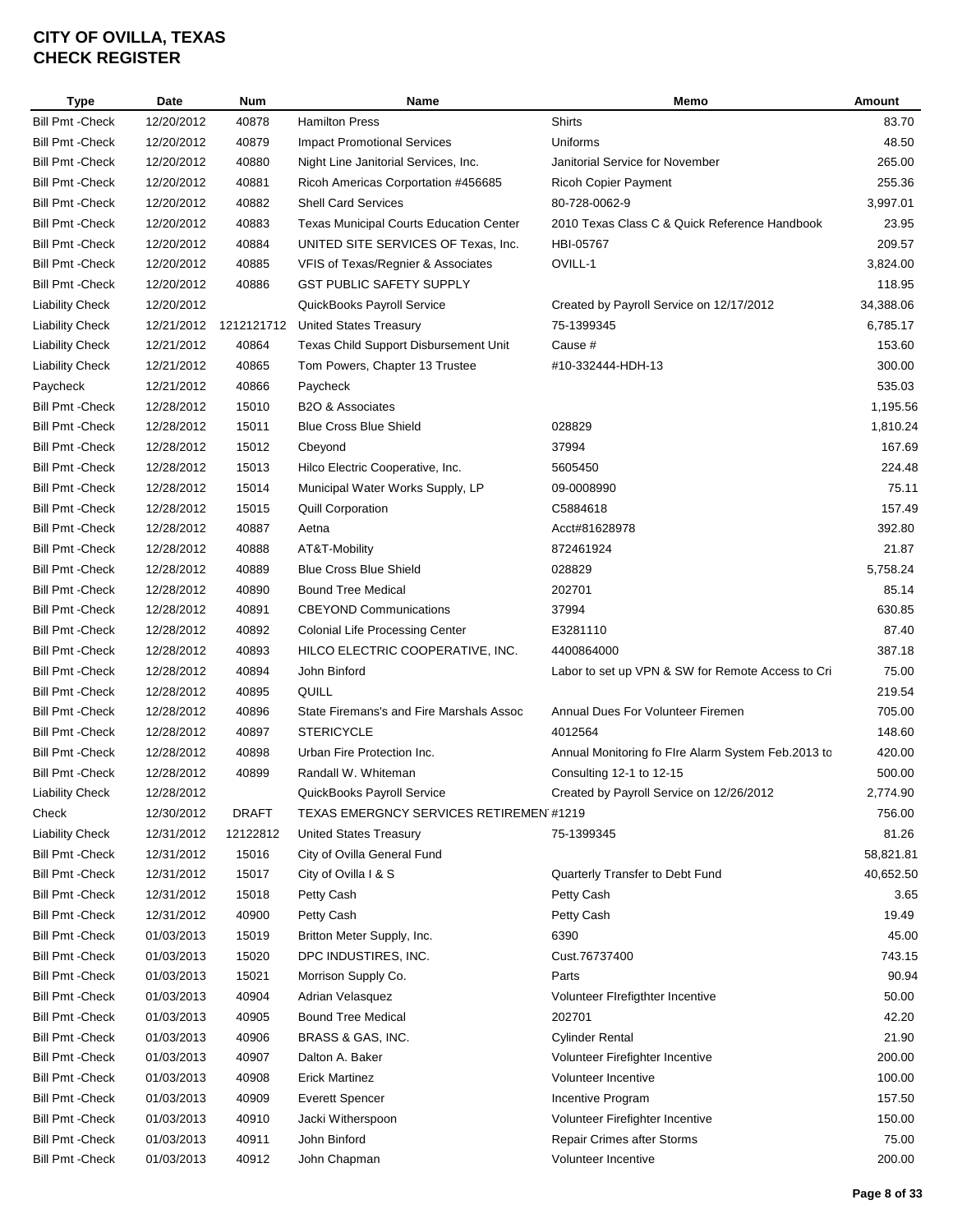| Type                    | Date       | <b>Num</b> | Name                                     | Memo                                                | Amount    |
|-------------------------|------------|------------|------------------------------------------|-----------------------------------------------------|-----------|
| <b>Bill Pmt - Check</b> | 01/03/2013 | 40913      | KONICA MINOLTA BUSINESS                  | 143030                                              | 207.83    |
| <b>Bill Pmt - Check</b> | 01/03/2013 | 40914      | Nicolas Ray Guffey                       | Volunteer Firefighter Incentive                     | 100.00    |
| <b>Bill Pmt - Check</b> | 01/03/2013 | 40915      | QUILL                                    | Account#C5884618                                    | 351.52    |
| <b>Bill Pmt - Check</b> | 01/03/2013 | 40916      | <b>Randall Bailey</b>                    | Volunteer Incentive                                 | 105.00    |
| <b>Bill Pmt - Check</b> | 01/03/2013 | 40917      | <b>STATE COMPTROLLER</b>                 | quarter end 12-31-12 75-1399345                     | 6,875.97  |
| <b>Bill Pmt - Check</b> | 01/03/2013 | 40918      | <b>STERICYCLE</b>                        | 4012564                                             | 386.26    |
| <b>Bill Pmt - Check</b> | 01/03/2013 | 40919      | Steve O'Brien                            | Incentive Program                                   | 25.00     |
| <b>Bill Pmt - Check</b> | 01/03/2013 | 40920      | The Macarlane Firm, PC                   | Legal Counsel for December                          | 810.00    |
| <b>Bill Pmt - Check</b> | 01/03/2013 | 40921      | William Neal Holt                        | Incentive Program                                   | 75.00     |
| <b>Liability Check</b>  | 01/03/2013 |            | QuickBooks Payroll Service               | Created by Payroll Service on 12/31/2012            | 33,713.94 |
| <b>Liability Check</b>  | 01/04/2013 | 1212010413 | <b>United States Treasury</b>            | 75-1399345                                          | 6,930.42  |
| <b>Liability Check</b>  | 01/04/2013 | 40901      | Texas Child Support Disbursement Unit    | Cause #                                             | 153.60    |
| <b>Liability Check</b>  | 01/04/2013 | 40902      | Tom Powers, Chapter 13 Trustee           | #10-332444-HDH-13                                   | 300.00    |
| Paycheck                | 01/04/2013 | 40903      | Paycheck                                 |                                                     | 438.48    |
| Check                   | 01/04/2013 | Draft      | <b>AFLAC</b>                             | Insurance                                           | 1,079.16  |
| General Journal         | 01/09/2013 | 9-306      |                                          | Returned Check & Bank Charge                        | 226.00    |
| <b>Liability Check</b>  | 01/10/2013 | 40922      | T. M. R. S.                              | 00961                                               | 7,964.30  |
| General Journal         | 01/10/2013 | 9-307      |                                          | <b>Credit Card Fees</b>                             | 215.80    |
| <b>Bill Pmt - Check</b> | 01/11/2013 | 15022      | City of Dallas                           | 100291064                                           | 22,551.98 |
| <b>Bill Pmt - Check</b> | 01/11/2013 | 15023      | Direct energy - Utility Operations       | Acct. #1147040                                      | 1,928.81  |
| <b>Bill Pmt - Check</b> | 01/11/2013 | 15024      | Keith Ace Hardware                       |                                                     | 173.78    |
| <b>Bill Pmt - Check</b> | 01/11/2013 | 15025      | Lower Colorado River Authority           | 003979                                              | 628.00    |
| <b>Bill Pmt - Check</b> | 01/11/2013 | 15026      | <b>Texas Municipal League</b>            | Quarterly Ins. Pmt.                                 | 3,010.00  |
| <b>Bill Pmt - Check</b> | 01/11/2013 | 15027      | Verizon Wireless                         | 722480877-00001                                     | 159.12    |
| <b>Bill Pmt - Check</b> | 01/11/2013 | 15028      | Yeldell, Wilson & Co., P.C.              | Progress Billing for 2011-2012 Audit                | 2,928.00  |
| <b>Bill Pmt - Check</b> | 01/11/2013 | 40923      | Alexander Mitchell                       | Refund on Overpayment for Docket #127242            | 4.00      |
| <b>Bill Pmt - Check</b> | 01/11/2013 | 40924      | <b>Bound Tree Medical</b>                | 202701                                              | 15.50     |
| <b>Bill Pmt - Check</b> | 01/11/2013 | 40925      | CASCO INDUSTRIES, INC.                   |                                                     | 4,101.00  |
| <b>Bill Pmt - Check</b> | 01/11/2013 | 40926      | City of Midlothian                       | Emergency Medical Transport Quarterly Pmt.          | 15,342.50 |
| <b>Bill Pmt - Check</b> | 01/11/2013 | 40927      | Direct Energy - Utility Operations       | Acct. #1147039                                      | 4,694.61  |
| <b>Bill Pmt - Check</b> | 01/11/2013 | 40928      | Firetec                                  | Broker Fee for Sale of 1991 Ford F-450 Fire Truck   | 1,600.00  |
| <b>Bill Pmt - Check</b> | 01/11/2013 | 40929      | First Check Applicant Screening          | Background Check on Solictor                        | 16.00     |
| <b>Bill Pmt - Check</b> | 01/11/2013 | 40930      | Franklin Legal Publishing, Inc.          | Annual Renewal Fee for Hosting & Maint. of Ovilla C | 375.00    |
|                         |            |            |                                          |                                                     |           |
| <b>Bill Pmt - Check</b> | 01/11/2013 | 40931      | Gear Cleaning Solutions, LLC             |                                                     | 2,282.00  |
| <b>Bill Pmt - Check</b> | 01/11/2013 | 40932      | Goldstar Products Inc.                   | Ultimate Kit                                        | 449.00    |
| <b>Bill Pmt - Check</b> | 01/11/2013 | 40933      | <b>GST PUBLIC SAFETY SUPPLY</b>          | Police Dept. Uniforms                               | 37.95     |
| <b>Bill Pmt - Check</b> | 01/11/2013 | 40935      | Keith Ace Hardware                       |                                                     | 100.90    |
| <b>Bill Pmt - Check</b> | 01/11/2013 | 40936      | Krueger's Auto Service Center            |                                                     | 729.57    |
| <b>Bill Pmt - Check</b> | 01/11/2013 | 40937      | KWIK KAR LUBE                            | Oil Change                                          | 39.44     |
| Bill Pmt - Check        | 01/11/2013 | 40938      | <b>MIDWEST RADAR &amp; EQUIPMENT</b>     | Certify Radar Guns                                  | 210.00    |
| <b>Bill Pmt - Check</b> | 01/11/2013 | 40939      | Nichols, Jackson, Dillard, Hager & Smith | Prosecutor for Dec. 2012                            | 491.52    |
| <b>Bill Pmt - Check</b> | 01/11/2013 | 40940      | Randall W. Whiteman                      | Consulting 12-30-12 to 1-12-13                      | 500.00    |
| <b>Bill Pmt - Check</b> | 01/11/2013 | 40941      | <b>Ricoh Americas Corportation</b>       | 001-0084752-001                                     | 110.34    |
| <b>Bill Pmt - Check</b> | 01/11/2013 | 40942      | Stephen B. Trammell DO                   | 2665                                                | 65.00     |
| <b>Bill Pmt - Check</b> | 01/11/2013 | 40943      | <b>TEXAS MUNICIPAL LEAGUE</b>            | Member Service Fee                                  | 1,040.00  |
| <b>Bill Pmt - Check</b> | 01/11/2013 | 40944      | TEXAS MUNICIPAL LEAGUE IRP               | Quarterly Pmt. Jan.-Mar 2013                        | 11,677.00 |
| <b>Bill Pmt - Check</b> | 01/11/2013 | 40945      | Verizon Wireless                         | 722480877-00001                                     | 647.77    |
| <b>Bill Pmt - Check</b> | 01/11/2013 | 40946      | Yeldell, Wilson & Co., P.C.              | Progress billing on Audit                           | 7,572.00  |
| <b>Bill Pmt - Check</b> | 01/11/2013 | 40947      | John Binford                             | Civic Plus Issues, set up new printer               | 75.00     |
| <b>Bill Pmt - Check</b> | 01/17/2013 | 15029      | A&B State Inspection                     | Inspection 2008 Chevy                               | 29.99     |
| <b>Bill Pmt - Check</b> | 01/17/2013 | 15030      | Citibank                                 | 8639                                                | 95.75     |
| <b>Bill Pmt - Check</b> | 01/17/2013 | 15031      | DPC INDUSTIRES, INC.                     | Cust.76737400                                       | 36.00     |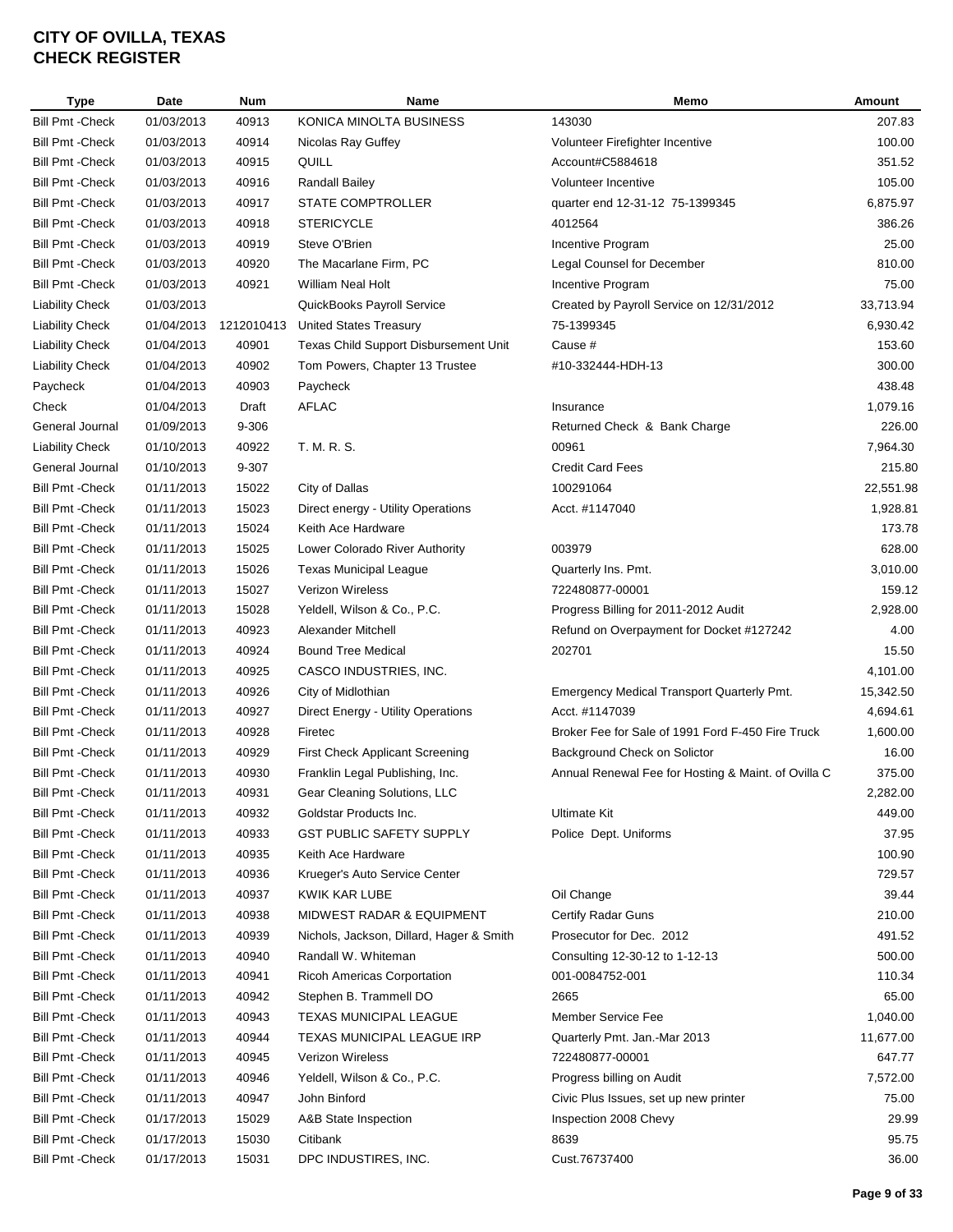| Type                    | Date       | Num        | Name                                      | Memo                                                | Amount    |
|-------------------------|------------|------------|-------------------------------------------|-----------------------------------------------------|-----------|
| <b>Bill Pmt - Check</b> | 01/17/2013 | 15032      | Harder Electric Inc.                      | Replace two 30Amp Sump Pump                         | 420.00    |
| <b>Bill Pmt - Check</b> | 01/17/2013 | 15033      | Hilco Electric Cooperative, Inc.          | 5605450                                             | 61.95     |
| <b>Bill Pmt - Check</b> | 01/17/2013 | 15034      | Municipal Water Works Supply, LP          |                                                     | 120.84    |
| <b>Bill Pmt - Check</b> | 01/17/2013 | 15035      | <b>Trinity River Authority</b>            | CTR000610                                           | 3,374.00  |
| <b>Bill Pmt - Check</b> | 01/17/2013 | 40951      | Anthony Espinoza                          | Volunteer Firefighter Incentive                     | 35.00     |
| <b>Bill Pmt - Check</b> | 01/17/2013 | 40952      | AT&T 515-3390                             | 972 515-3390 980 3                                  | 70.69     |
| <b>Bill Pmt - Check</b> | 01/17/2013 | 40953      | Bureau Veritas North America, Inc.        |                                                     | 1,254.93  |
| <b>Bill Pmt - Check</b> | 01/17/2013 | 40954      | Citibank                                  | 8639                                                | 2,088.98  |
| <b>Bill Pmt - Check</b> | 01/17/2013 | 40955      | Ennis Ford Inc.                           | Battery PD#100                                      | 131.35    |
| <b>Bill Pmt - Check</b> | 01/17/2013 | 40956      | <b>Hamilton Press</b>                     | Business Cards for City Council & Pam               | 237.36    |
| <b>Bill Pmt - Check</b> | 01/17/2013 | 40957      | HILCO ELECTRIC COOPERATIVE, INC.          | 4400864000                                          | 373.94    |
| <b>Bill Pmt - Check</b> | 01/17/2013 | 40958      | JPMorgan Chase                            | Subpoena Research                                   | 30.62     |
| <b>Bill Pmt - Check</b> | 01/17/2013 | 40959      | Red Oak Auto Parts                        | Customer #300                                       | 69.70     |
| <b>Bill Pmt - Check</b> | 01/17/2013 | 40960      | Texas Commission on Environmental Quality | 20032780                                            | 100.00    |
| <b>Bill Pmt - Check</b> | 01/17/2013 | 40961      | UNITED SITE SERVICES OF Texas, Inc.       | HBI-05767                                           | 209.57    |
| <b>Liability Check</b>  | 01/17/2013 |            | QuickBooks Payroll Service                | Created by Payroll Service on 01/14/2013            | 34,040.04 |
| <b>Liability Check</b>  | 01/18/2013 | 1303011813 | <b>United States Treasury</b>             | 75-1399345                                          | 6,977.92  |
| <b>Bill Pmt - Check</b> | 01/18/2013 | 15036      | Fortline, Inc.                            | 4" Hymax Cplg.                                      | 662.04    |
| <b>Bill Pmt - Check</b> | 01/18/2013 | 15037      | U.S. Postal Service                       | WaterBill Postage                                   | 1,230.00  |
| <b>Liability Check</b>  | 01/18/2013 | 40948      | Texas Child Support Disbursement Unit     | Cause #                                             | 153.60    |
| <b>Liability Check</b>  | 01/18/2013 | 40949      | Tom Powers, Chapter 13 Trustee            | #10-332444-HDH-13                                   | 300.00    |
| Paycheck                | 01/18/2013 | 40950      | Paycheck                                  |                                                     | 625.52    |
| Check                   | 01/18/2013 | Draft      | <b>State Comptroller</b>                  | 1-75-1399345-5                                      | 1,230.87  |
| <b>Bill Pmt - Check</b> | 01/24/2013 | 15038      | Cbeyond                                   | 37994                                               | 179.36    |
| <b>Bill Pmt - Check</b> | 01/24/2013 | 15039      | Shell                                     | 80-728-0062-9                                       | 866.71    |
| <b>Bill Pmt - Check</b> | 01/24/2013 | 40962      | <b>American Communications</b>            | Radio Equipment                                     | 282.00    |
| <b>Bill Pmt - Check</b> | 01/24/2013 | 40963      | <b>ATMOS Energy</b>                       | 000291506                                           | 506.18    |
| <b>Bill Pmt - Check</b> | 01/24/2013 | 40964      | <b>CBEYOND Communications</b>             | 37994                                               | 674.73    |
| <b>Bill Pmt - Check</b> | 01/24/2013 | 40965      | <b>Colonial Life Processing Center</b>    | E3281110                                            | 87.40     |
| <b>Bill Pmt - Check</b> | 01/24/2013 | 40966      | Dell Marketing L.P.                       | 2-Dell Optiplex 3010 Desktop Computers              | 1,098.00  |
| <b>Bill Pmt - Check</b> | 01/24/2013 | 40967      | John Binford                              | Ralph Hall Telephone Issues & Police Dept. set up 2 | 206.25    |
| <b>Bill Pmt - Check</b> | 01/24/2013 | 40968      | Mansfield                                 | 1/2 of Hotel Exp. for Pam @ Election Law Conferenc  | 176.57    |
| <b>Bill Pmt - Check</b> | 01/24/2013 | 40969      | Night Line Janitorial Services, Inc.      | Janitorial Services for January 2013                | 265.00    |
| <b>Bill Pmt - Check</b> | 01/24/2013 | 40970      | O'REILLY AUTO PARTS                       | Bulb                                                | 5.99      |
| Bill Pmt - Check        | 01/24/2013 | 40971      | Pam Woodall                               | Mileage & Tip for Election Law Class                | 34.87     |
| <b>Bill Pmt - Check</b> | 01/24/2013 | 40972      | Ricoh Americas Corportation #456685       | Copier Pmt.                                         | 255.36    |
| <b>Bill Pmt - Check</b> | 01/24/2013 | 40973      | Sharon Jungman                            | Reimburse for Public Invest. Class Mileage & Food   | 62.62     |
| <b>Bill Pmt - Check</b> | 01/24/2013 | 40974      | <b>Shell Card Services</b>                | 80-728-0062-9                                       | 3,165.15  |
| <b>Bill Pmt - Check</b> | 01/24/2013 | 40975      | State Firemans's and Fire Marshals Assoc  | <b>Books</b>                                        | 99.95     |
| <b>Bill Pmt - Check</b> | 01/24/2013 | 40976      | WAXAHACHIE DAILY LIGHT                    | P&Z Announcement                                    | 129.86    |
| <b>Bill Pmt - Check</b> | 01/24/2013 | 40977      | Scott Kurth                               | Judge Fee for January                               | 440.00    |
| Check                   | 01/25/2013 | 2450       | Wal-Mart                                  | Supplies for Kitchen                                | 86.84     |
| <b>Bill Pmt - Check</b> | 01/25/2013 | 40978      | Randall W. Whiteman                       | Consulting 1-13-13 to 1-26-13                       | 500.00    |
| <b>Bill Pmt - Check</b> | 01/30/2013 | 15040      | Ashburne Glen Homeowners Assoc.Inc.       | Ashburne Glen HOA Fees Collected Thru 1-29-13       | 1,618.83  |
| <b>Bill Pmt - Check</b> | 01/30/2013 | 15041      | <b>Blue Cross Blue Shield</b>             | 028829                                              | 1,810.24  |
| Bill Pmt - Check        | 01/30/2013 | 15042      | City of Ovilla General Fund               | Garbage Transfer for January 2013                   | 15,611.27 |
| Bill Pmt - Check        | 01/30/2013 | 15043      | DPC INDUSTIRES, INC.                      |                                                     | 562.24    |
| <b>Bill Pmt - Check</b> | 01/30/2013 | 15044      | Fortline, Inc.                            |                                                     | 441.02    |
| <b>Bill Pmt - Check</b> | 01/30/2013 | 15045      | Grainger                                  |                                                     | 291.95    |
| <b>Bill Pmt - Check</b> | 01/30/2013 | 15046      | Homeowners of Meadow Glen                 | Meadow Glen HOA Dues Collected Thru 01-29-13        | 347.39    |
| <b>Bill Pmt - Check</b> | 01/30/2013 | 15047      | John Walling                              | Water Deposit Refund                                | 51.83     |
| <b>Bill Pmt - Check</b> | 01/30/2013 | 15048      | Municipal Water Works Supply, LP          |                                                     | 69.44     |
|                         |            |            |                                           |                                                     |           |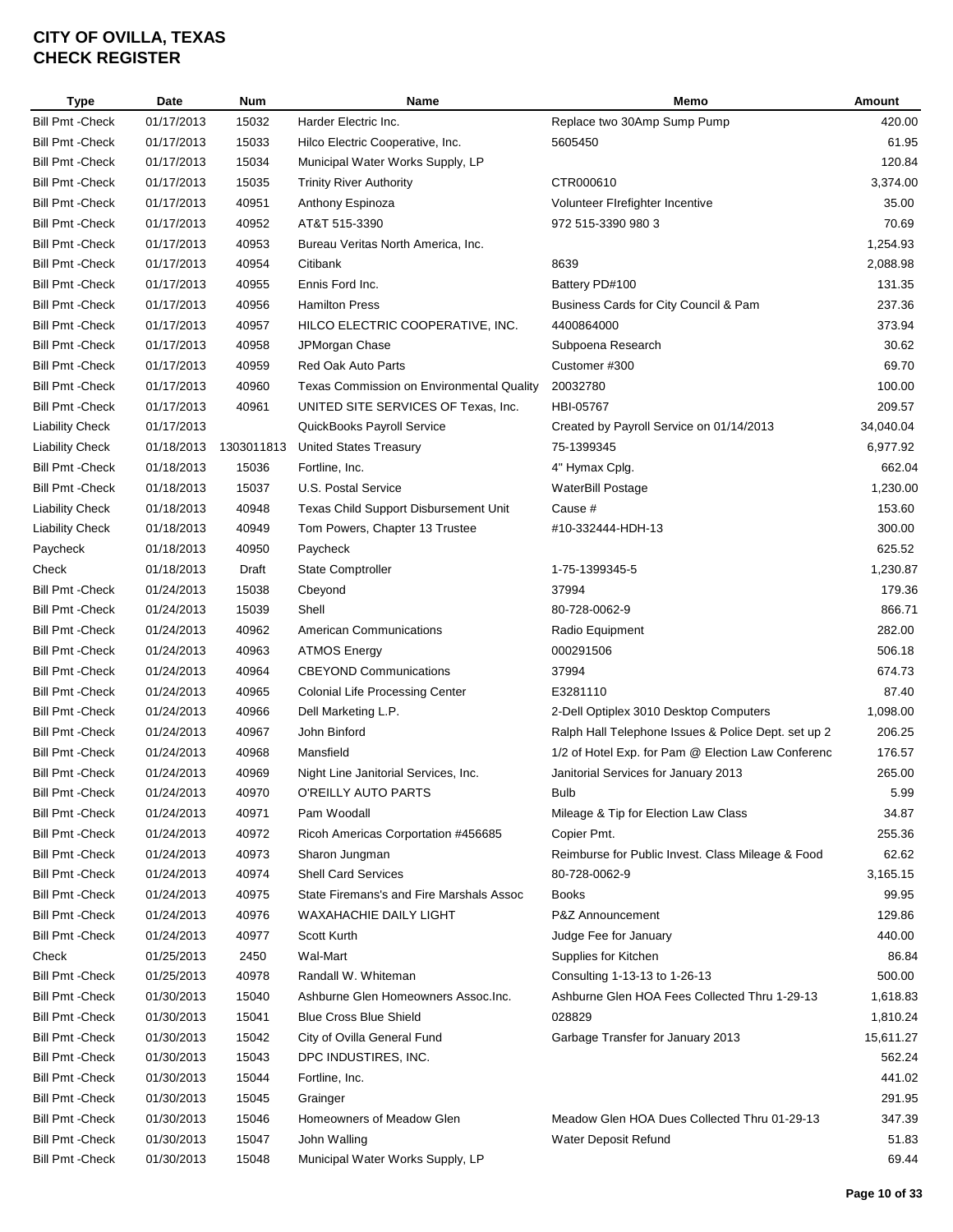| Type                    | Date       | <b>Num</b> | Name                                    | Memo                                                                                 | Amount    |
|-------------------------|------------|------------|-----------------------------------------|--------------------------------------------------------------------------------------|-----------|
| <b>Bill Pmt - Check</b> | 01/30/2013 | 15049      | Petty Cash                              | Petty Cash                                                                           | 3.19      |
| <b>Bill Pmt - Check</b> | 01/30/2013 | 15050      | Trinity Rivier Authority of Texas       | CTR000610                                                                            | 123.75    |
| <b>Bill Pmt - Check</b> | 01/30/2013 | 15051      | Xylem Water Solutions U.S.A., Inc.      | Heritage Park Lift Station Repair                                                    | 508.00    |
| <b>Bill Pmt - Check</b> | 01/30/2013 | 40982      | <b>American Communications</b>          | Radio Equipment                                                                      | 200.00    |
| <b>Bill Pmt - Check</b> | 01/30/2013 | 40983      | AT&T                                    | 872461924                                                                            | 21.83     |
| <b>Bill Pmt - Check</b> | 01/30/2013 | 40984      | <b>Best Southwest Partnership</b>       | Best SW Assoc. Membership                                                            | 1,000.00  |
| <b>Bill Pmt - Check</b> | 01/30/2013 | 40985      | <b>Blue Cross Blue Shield</b>           | 028829                                                                               | 5,758.24  |
| <b>Bill Pmt - Check</b> | 01/30/2013 | 40986      | <b>Bound Tree Medical</b>               | 202701                                                                               | 127.38    |
| <b>Bill Pmt - Check</b> | 01/30/2013 | 40987      | Community Waste Disposal                | 102326-001                                                                           | 16,702.52 |
| <b>Bill Pmt - Check</b> | 01/30/2013 | 40988      | DeSoto Janitorial Supply, Inc.          | Janitorial Supplies                                                                  | 156.63    |
| <b>Bill Pmt - Check</b> | 01/30/2013 | 40989      | Ennis Ford Inc.                         | PD-103 AC Hose                                                                       | 296.81    |
| <b>Bill Pmt - Check</b> | 01/30/2013 | 40990      | North Texas Firemen and Fire Marshals   | <b>Annual Dues</b>                                                                   | 25.00     |
| <b>Bill Pmt - Check</b> | 01/30/2013 | 40991      | OFFICE DEPOT                            | 6011564204068364                                                                     | 25.99     |
| <b>Bill Pmt - Check</b> | 01/30/2013 | 40992      | Preventative Tire Maintenance Group LTD | Service Call on Backhoe for Tires                                                    | 564.00    |
| <b>Bill Pmt - Check</b> | 01/30/2013 | 40993      | QUILL                                   |                                                                                      | 386.57    |
| <b>Bill Pmt - Check</b> | 01/30/2013 | 40994      | Red Oak Auto Parts                      | Customer #300                                                                        | 25.96     |
| <b>Bill Pmt - Check</b> | 01/30/2013 | 40995      | WTR Inc.                                | Door Repair on Fire Truck                                                            | 971.50    |
| <b>Liability Check</b>  | 01/31/2013 |            |                                         |                                                                                      | 33,800.89 |
|                         | 01/31/2013 |            | QuickBooks Payroll Service              | Created by Payroll Service on 01/28/2013<br>Created by Payroll Service on 01/30/2013 |           |
| <b>Liability Check</b>  |            | 13030201   | QuickBooks Payroll Service              |                                                                                      | 2,774.94  |
| <b>Liability Check</b>  | 02/01/2013 |            | <b>United States Treasury</b>           | 75-1399345                                                                           | 81.18     |
| <b>Liability Check</b>  | 02/01/2013 | 1303020113 | <b>United States Treasury</b>           | 75-1399345                                                                           | 6,823.06  |
| <b>Bill Pmt - Check</b> | 02/01/2013 | 15052      | Circle H Contractors, LP                | Remove old Lift Station Vault & Replace with a new                                   | 9,250.00  |
| <b>Liability Check</b>  | 02/01/2013 | 40979      | Texas Child Support Disbursement Unit   | Cause #                                                                              | 153.60    |
| <b>Liability Check</b>  | 02/01/2013 | 40980      | Tom Powers, Chapter 13 Trustee          | #10-332444-HDH-13                                                                    | 300.00    |
| Paycheck                | 02/01/2013 | 40981      | Paycheck                                |                                                                                      | 439.47    |
| <b>Bill Pmt - Check</b> | 02/01/2013 | 40996      | Petty Cash                              | Petty Cash                                                                           | 35.88     |
| <b>Bill Pmt - Check</b> | 02/01/2013 | 40997      | <b>Tarrant County College</b>           | Jose Gutierrez training Class                                                        | 100.00    |
| Check                   | 02/01/2013 | Draft      | <b>AFLAC</b>                            | Insurance                                                                            | 1,079.16  |
| <b>Bill Pmt - Check</b> | 02/05/2013 | 15053      | Direct energy - Utility Operations      | Acct. #1147040                                                                       | 2,247.13  |
| <b>Bill Pmt - Check</b> | 02/05/2013 | 15054      | Kruegar's Auto Service                  |                                                                                      | 173.30    |
| <b>Bill Pmt - Check</b> | 02/05/2013 | 15055      | Verizon Wireless                        | 722480877-00001                                                                      | 150.01    |
| <b>Bill Pmt - Check</b> | 02/05/2013 | 15056      | Yeldell, Wilson & Co., P.C.             | Progress Billing for 2011-2012 Audit                                                 | 2,200.00  |
| Bill Pmt - Check        | 02/05/2013 | 40998      | A & B State Inspection                  | State Inspection on 2006 Chevy                                                       | 29.99     |
| <b>Bill Pmt - Check</b> | 02/05/2013 | 40999      | <b>Billie Stoddard</b>                  | Payment for Jury Duty Service on 1-31-13                                             | 6.00      |
| Bill Pmt -Check         | 02/05/2013 | 41000      | Bound Tree Medical                      |                                                                                      | 20.95     |
| <b>Bill Pmt - Check</b> | 02/05/2013 | 41001      | BRASS & GAS, INC.                       | <b>Cylinder Rental</b>                                                               | 21.90     |
| <b>Bill Pmt - Check</b> | 02/05/2013 | 41002      | Continental Research Corp.              | Chemicals to Clean Dog Pens                                                          | 185.00    |
| <b>Bill Pmt - Check</b> | 02/05/2013 | 41003      | Direct Energy - Utility Operations      | Acct. #1147039                                                                       | 4,689.04  |
| <b>Bill Pmt - Check</b> | 02/05/2013 | 41004      | Ellis County ESD #2                     | <b>Grant Payment</b>                                                                 | 1,990.89  |
| Bill Pmt - Check        | 02/05/2013 | 41005      | <b>ISG Infrasys</b>                     | Repair Thermal Imaging Camera                                                        | 677.67    |
| <b>Bill Pmt - Check</b> | 02/05/2013 | 41006      | Jennifer Herring                        | Payment for Jury Duty Service 1-31-13                                                | 6.00      |
| <b>Bill Pmt - Check</b> | 02/05/2013 | 41007      | Karl Kouns                              | Payment for Jury Duty Service 1-31-13                                                | 6.00      |
| <b>Bill Pmt - Check</b> | 02/05/2013 | 41008      | KONICA MINOLTA BUSINESS                 | 061-0040730-000                                                                      | 238.17    |
| <b>Bill Pmt - Check</b> | 02/05/2013 | 41009      | Krueger's Auto Service Center           |                                                                                      | 302.58    |
| <b>Bill Pmt - Check</b> | 02/05/2013 | 41010      | Lester Awalt                            | Payment for Jury Duty Service 1-31-13                                                | 6.00      |
| <b>Bill Pmt - Check</b> | 02/05/2013 | 41011      | Lucinda Jones                           | Payment for Jury Duty Sevice 1-31-13                                                 | 6.00      |
| <b>Bill Pmt - Check</b> | 02/05/2013 | 41012      | QUILL                                   |                                                                                      | 379.33    |
| <b>Bill Pmt - Check</b> | 02/05/2013 | 41013      | Sandy Schexnaider                       | Payment for Jury Duty 1-31-13                                                        | 6.00      |
| <b>Bill Pmt - Check</b> | 02/05/2013 | 41014      | Verizon Wireless                        | 722480877-00001                                                                      | 648.83    |
| <b>Bill Pmt - Check</b> | 02/05/2013 | 41015      | Yeldell, Wilson & Co., P.C.             | Progress Billing for 2011-2012 Audit                                                 | 2,200.00  |
| <b>Bill Pmt - Check</b> | 02/05/2013 | 41016      | Yellow Rose Chapter - TMCA              | Yellow Rose Meeting & Luncheon                                                       | 10.00     |
| <b>Bill Pmt - Check</b> | 02/07/2013 | 41017      | U. S. Postal Service                    | newsletter                                                                           | 349.27    |
|                         |            |            |                                         |                                                                                      |           |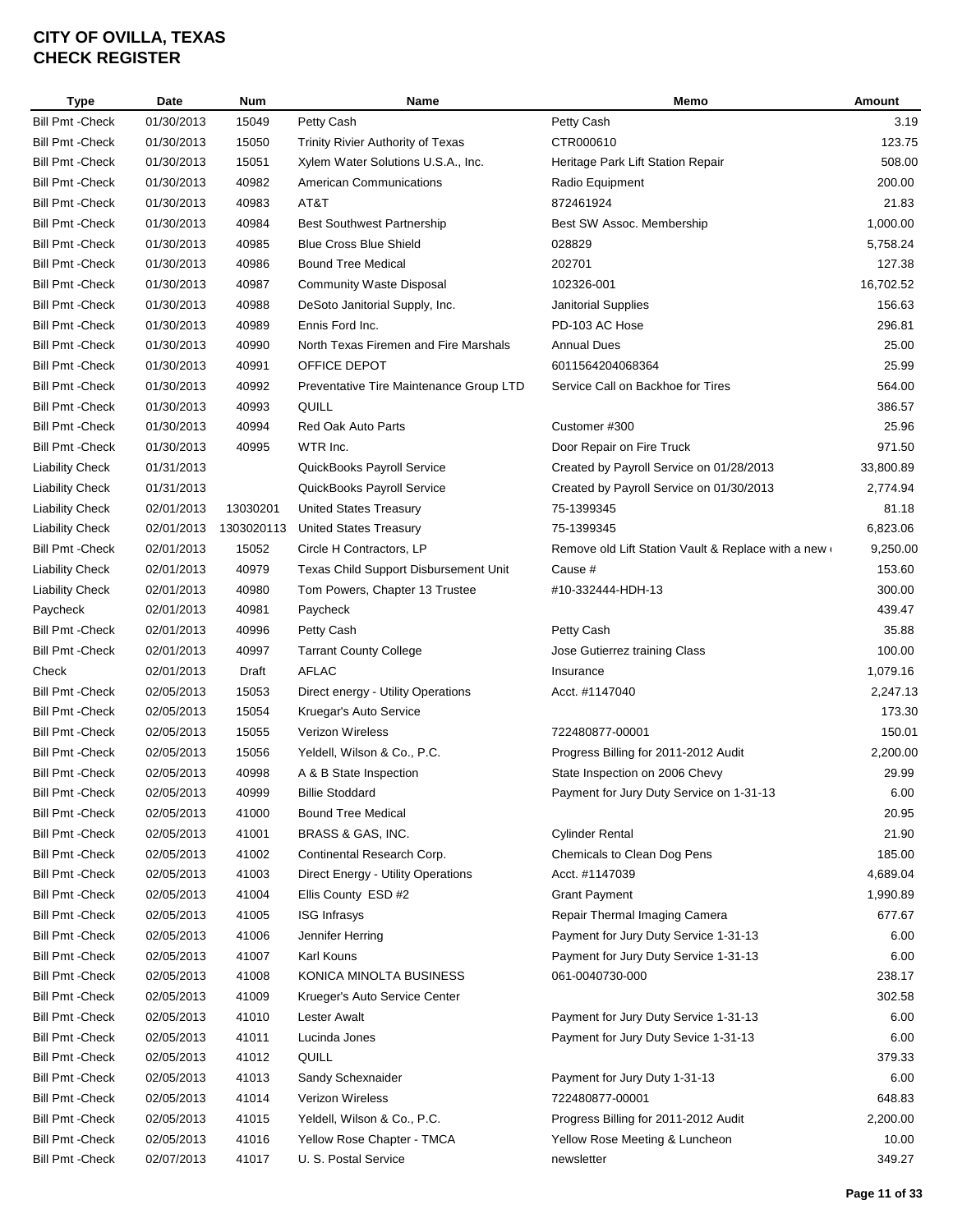| <b>Type</b>             | Date       | <b>Num</b> | Name                                     | Memo                                     | Amount     |
|-------------------------|------------|------------|------------------------------------------|------------------------------------------|------------|
| General Journal         | 02/11/2013 | 9-312      |                                          | <b>Credit Card Fees</b>                  | 194.21     |
| Check                   | 02/11/2013 | <b>ACH</b> | <b>US Bank</b>                           | Interest Payment on Bond Debt            | 112,712.50 |
| <b>Bill Pmt - Check</b> | 02/12/2013 | 15057      | Britton Meter Supply, Inc.               |                                          | 318.85     |
| <b>Bill Pmt - Check</b> | 02/12/2013 | 15058      | Citibank                                 | 8639                                     | 2,748.34   |
| <b>Bill Pmt - Check</b> | 02/12/2013 | 15059      | City of Dallas                           | 100291064                                | 17,367.52  |
| <b>Bill Pmt - Check</b> | 02/12/2013 | 15060      | DPC INDUSTIRES, INC.                     | Cust.76737400                            | 637.69     |
| <b>Bill Pmt - Check</b> | 02/12/2013 | 15061      | Municipal Water Works Supply, LP         |                                          | 83.40      |
| <b>Bill Pmt - Check</b> | 02/12/2013 | 15062      | Preventative Tire Maintenance Group, LTD | <b>Flat Repair</b>                       | 55.00      |
| <b>Bill Pmt - Check</b> | 02/12/2013 | 15063      | Sardis Tire & Wheel                      |                                          | 524.00     |
| <b>Bill Pmt - Check</b> | 02/12/2013 | 15064      | Xylem Water Solutions U.S.A., Inc.       | Pump Repair                              | 508.00     |
| <b>Bill Pmt - Check</b> | 02/12/2013 | 41021      | APAC TEXAS, INC                          | Customer#209019                          | 1,555.07   |
| <b>Bill Pmt - Check</b> | 02/12/2013 | 41022      | AT&T 515-3390                            | 972 515-3390 980 3                       | 79.22      |
| <b>Bill Pmt - Check</b> | 02/12/2013 | 41023      | <b>Bound Tree Medical</b>                | 202701                                   | 35.92      |
| <b>Bill Pmt - Check</b> | 02/12/2013 | 41024      | Bureau Veritas North America, Inc.       |                                          | 230.76     |
| <b>Bill Pmt - Check</b> | 02/12/2013 | 41025      | CASCO INDUSTRIES, INC.                   | <b>Bulbs</b>                             | 38.00      |
| <b>Bill Pmt - Check</b> | 02/12/2013 | 41026      | Citibank                                 | 8639                                     | 7,062.39   |
|                         |            |            | COMPLETE LOGO SOURCE                     |                                          | 105.60     |
| <b>Bill Pmt - Check</b> | 02/12/2013 | 41027      |                                          | Uniforms                                 |            |
| <b>Bill Pmt - Check</b> | 02/12/2013 | 41028      | Dalton A. Baker                          | Volunteer Firefighter Incentive          | 150.00     |
| <b>Bill Pmt - Check</b> | 02/12/2013 | 41029      | Ennis Ford Inc.                          | Batteries PD 102 & 103                   | 199.12     |
| <b>Bill Pmt - Check</b> | 02/12/2013 | 41030      | <b>Erick Martinez</b>                    | Firefighter Volunteer Incentive          | 75.00      |
| <b>Bill Pmt - Check</b> | 02/12/2013 | 41031      | <b>Everett Spencer</b>                   | Incentive Program                        | 192.50     |
| <b>Bill Pmt - Check</b> | 02/12/2013 | 41032      | John Chapman                             | Volunteer Firefighter Incentive          | 200.00     |
| <b>Bill Pmt - Check</b> | 02/12/2013 | 41033      | Nichols, Jackson, Dillard, Hager & Smith | Prosecutor for Jan. 2013                 | 960.00     |
| <b>Bill Pmt - Check</b> | 02/12/2013 | 41034      | Nicolas Ray Guffey                       | Volunteer FIrefighter Incentive          | 250.00     |
| <b>Bill Pmt - Check</b> | 02/12/2013 | 41035      | <b>Randall Bailey</b>                    | Volunteer Incentive                      | 105.00     |
| <b>Bill Pmt - Check</b> | 02/12/2013 | 41036      | Randall W. Whiteman                      | Consulting 1-27-13 to 02-09-13           | 500.00     |
| <b>Bill Pmt - Check</b> | 02/12/2013 | 41037      | Ricoh Americas Corportation              | 001-0084752-001                          | 110.34     |
| <b>Bill Pmt - Check</b> | 02/12/2013 | 41038      | Steve O'Brien                            | Incentive Program                        | 100.00     |
| <b>Bill Pmt - Check</b> | 02/12/2013 | 41039      | The Macarlane Firm, PC                   | Legal Consulting Fees for January        | 712.50     |
| <b>Bill Pmt - Check</b> | 02/12/2013 | 41040      | UNITED SITE SERVICES OF Texas, Inc.      | HBI-05767                                | 209.57     |
| <b>Bill Pmt - Check</b> | 02/12/2013 | 41041      | WAXAHACHIE DAILY LIGHT                   | <b>BOA Announcement</b>                  | 84.56      |
| <b>Bill Pmt - Check</b> | 02/12/2013 | 41042      | William Neal Holt                        | Incentive Program                        | 105.00     |
| <b>Bill Pmt - Check</b> | 02/12/2013 | 41043      | Wiseman Hardware, Inc.                   |                                          | 140.53     |
| <b>Bill Pmt - Check</b> | 02/13/2013 | 15066      | Shell                                    | 80-728-0062-9                            | 921.93     |
| <b>Bill Pmt - Check</b> | 02/13/2013 | 15067      | Keith Ace Hardware                       |                                          | 408.13     |
| <b>Bill Pmt - Check</b> | 02/13/2013 | 41044      | Keith Ace Hardware                       |                                          | 201.54     |
| <b>Bill Pmt - Check</b> | 02/13/2013 | 41045      | <b>Shell Card Services</b>               | 80-728-0062-9                            | 3,324.22   |
| <b>Bill Pmt - Check</b> | 02/13/2013 | 41046      | TEXAS MUNICIPAL LEAGUE IRP               | Worker's Comp. Adjustment                | 3,327.00   |
| <b>Liability Check</b>  | 02/14/2013 | 41047      | T. M. R. S.                              | 00961                                    | 8,457.74   |
| <b>Bill Pmt - Check</b> | 02/14/2013 | 41048      | CASCO INDUSTRIES, INC.                   | Coat                                     | 1,792.00   |
| <b>Bill Pmt - Check</b> | 02/14/2013 | 41049      | City of Waxahachie                       | Animal Control Services for Dec.         | 120.00     |
| <b>Bill Pmt - Check</b> | 02/14/2013 | 41050      | <b>Hamilton Press</b>                    | <b>Newsletter Printing</b>               | 719.00     |
| <b>Liability Check</b>  | 02/14/2013 |            | QuickBooks Payroll Service               | Created by Payroll Service on 02/11/2013 | 34,272.88  |
| <b>Liability Check</b>  | 02/15/2013 | 1303021513 | <b>United States Treasury</b>            | 75-1399345                               | 7,186.46   |
| <b>Liability Check</b>  | 02/15/2013 | 41018      | Texas Child Support Disbursement Unit    | Cause #                                  | 153.60     |
| <b>Liability Check</b>  | 02/15/2013 | 41019      | Tom Powers, Chapter 13 Trustee           | #10-332444-HDH-13                        | 300.00     |
| Paycheck                | 02/15/2013 | 41020      | Paycheck                                 |                                          | 439.48     |
| General Journal         | 02/15/2013 | 9-313      |                                          | Returned Check Bank Charges & Checks     | 203.87     |
| Check                   | 02/18/2013 | Draft      | <b>State Comptroller</b>                 | 1-75-1399345-5                           | 970.81     |
| <b>Bill Pmt - Check</b> | 02/21/2013 | 15068      | <b>Blue Cross Blue Shield</b>            | 028829                                   | 1,810.24   |
|                         |            |            |                                          |                                          |            |
| <b>Bill Pmt - Check</b> | 02/21/2013 | 15069      | Hilco Electric Cooperative, Inc.         | 5605450                                  | 61.43      |
| <b>Bill Pmt - Check</b> | 02/21/2013 | 15070      | Lower Colorado River Authority           | 003979                                   | 216.19     |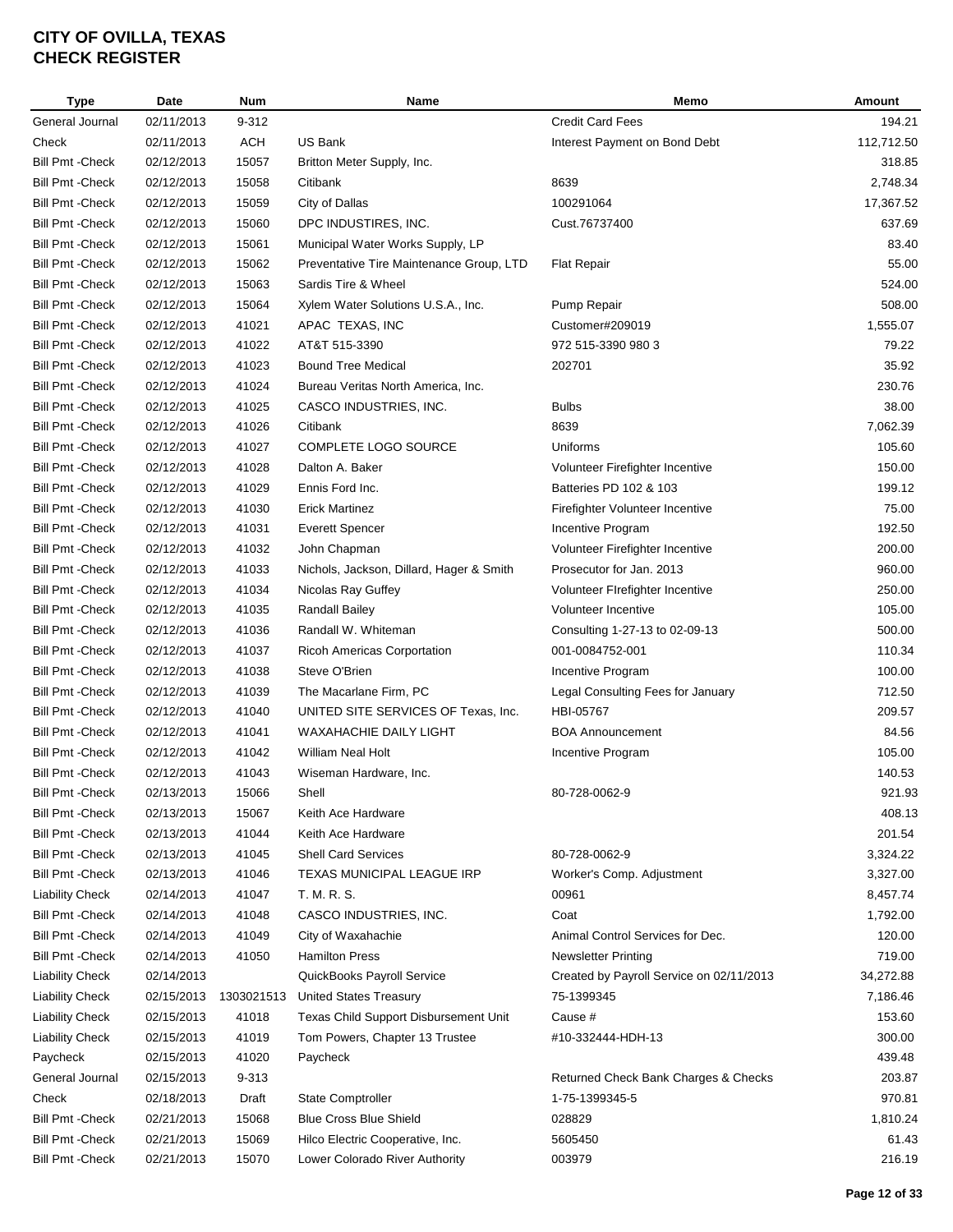| Type                    | Date       | <b>Num</b> | Name                                          | Memo                                          | Amount    |
|-------------------------|------------|------------|-----------------------------------------------|-----------------------------------------------|-----------|
| <b>Bill Pmt - Check</b> | 02/21/2013 | 15071      | <b>Trinity River Authority</b>                | CTR000610                                     | 3,374.00  |
| <b>Bill Pmt - Check</b> | 02/21/2013 | 41051      | <b>ACS Firehouse Software</b>                 | 336383                                        | 2,380.54  |
| <b>Bill Pmt - Check</b> | 02/21/2013 | 41052      | Aetna                                         | Acct#81628978                                 | 369.30    |
| <b>Bill Pmt - Check</b> | 02/21/2013 | 41053      | <b>ATMOS Energy</b>                           | 000291506                                     | 258.33    |
| <b>Bill Pmt - Check</b> | 02/21/2013 | 41054      | <b>Blue Cross Blue Shield</b>                 | 028829                                        | 5,758.24  |
| <b>Bill Pmt - Check</b> | 02/21/2013 | 41055      | <b>Bound Tree Medical</b>                     | 202701                                        | 41.09     |
| <b>Bill Pmt - Check</b> | 02/21/2013 | 41056      | DeSoto Mac Haik Ford Ltd.                     | Front Brake Pads PD-103                       | 66.64     |
| <b>Bill Pmt - Check</b> | 02/21/2013 | 41057      | HILCO ELECTRIC COOPERATIVE, INC.              | 4400864000                                    | 373.94    |
| <b>Bill Pmt - Check</b> | 02/21/2013 | 41058      | Randall W. Whiteman                           | Consulting 2-10-13 to 02-23-13                | 500.00    |
| Bill Pmt - Check        | 02/21/2013 | 41059      | Siddons-Martin Emergency Group, LLC           | Repair Slide Tray                             | 632.12    |
| <b>Bill Pmt - Check</b> | 02/21/2013 | 41060      | <b>Texas Police Chiefs Association</b>        | Renewal                                       | 150.00    |
| <b>Bill Pmt - Check</b> | 02/21/2013 | 41061      | The Pollice and Sheriffs Press                | ID Cards-                                     | 62.86     |
| <b>Bill Pmt - Check</b> | 02/22/2013 | 41062      | Scott Kurth                                   | Municipal Judge Fees for February 2013        | 440.00    |
| <b>Bill Pmt - Check</b> | 02/25/2013 | 15072      | The Cat's Meow                                | Work Shirt for Tammy                          | 28.00     |
| <b>Bill Pmt - Check</b> | 02/25/2013 | 41066      | Aetna                                         | Acct#81628978                                 | 369.30    |
| <b>Bill Pmt - Check</b> | 02/25/2013 | 41067      | <b>Colonial Life Processing Center</b>        | E3281110                                      | 87.40     |
| <b>Bill Pmt - Check</b> | 02/25/2013 | 41068      | Night Line Janitorial Services, Inc.          | Janitorial Services for Feb. 2013             | 265.00    |
| <b>Bill Pmt - Check</b> | 02/25/2013 | 41069      | The Cat's Meow                                | Work Shirts for Pam, Sharon & Jessica         | 116.00    |
| <b>Bill Pmt - Check</b> | 02/27/2013 | 15073      | A&B State Inspection                          | Inspection for 2011 Chevy                     | 29.99     |
| <b>Bill Pmt - Check</b> | 02/27/2013 | 15074      | Birkhoff, Hendricks, & Carter, LLP            | Engineering on Water Street Line              | 4,018.28  |
| <b>Bill Pmt - Check</b> | 02/27/2013 | 15075      | Cbeyond                                       | 37994                                         | 179.36    |
| <b>Bill Pmt - Check</b> | 02/27/2013 | 15076      | DPC INDUSTIRES, INC.                          | Cust.76737400                                 | 42.00     |
| <b>Bill Pmt - Check</b> | 02/27/2013 | 15077      | Julius Sternes                                | Water Deposit Refund                          | 100.88    |
| <b>Bill Pmt - Check</b> | 02/27/2013 | 15078      | Municipal Water Works Supply, LP              | 09-0008990                                    | 126.00    |
| <b>Bill Pmt - Check</b> | 02/27/2013 | 15079      | Robert Lackey                                 | Water Deposit Refund                          | 58.66     |
| <b>Bill Pmt - Check</b> | 02/27/2013 | 15080      | Steven & Janet Leonard                        | Water Deposit Credit                          | 1.51      |
| <b>Bill Pmt - Check</b> | 02/27/2013 | 15081      | Xylem Water Solutions U.S.A., Inc.            |                                               | 4,659.00  |
| <b>Bill Pmt - Check</b> | 02/27/2013 | 15082      | City of Ovilla General Fund                   | Garbage Transfer for February 2013            | 15,684.13 |
| Bill Pmt - Check        | 02/27/2013 | 41070      | AUGUST INDUSTRIES, INC.                       | Customer#9OVILL                               | 306.50    |
| <b>Bill Pmt - Check</b> | 02/27/2013 | 41071      | <b>CBEYOND Communications</b>                 | 37994                                         | 674.73    |
| <b>Bill Pmt - Check</b> | 02/27/2013 | 41072      | City of Waxahachie                            | Animal Control Services for February          | 20.00     |
| Bill Pmt - Check        | 02/27/2013 | 41073      | Ellis County Precinct #4                      | Ellis County Labor                            | 675.00    |
| <b>Bill Pmt - Check</b> | 02/27/2013 | 41074      | Petty Cash                                    | Petty Cash                                    | 110.52    |
| <b>Bill Pmt - Check</b> | 02/27/2013 | 41075      | Ricoh Americas Corportation #456685           | 12842111                                      | 255.36    |
| <b>Bill Pmt - Check</b> | 02/28/2013 | 15083      | Ashburne Glen Homeowners Assoc.Inc.           | Ashburne Glen HOA Fees Collected Thru 02-28-3 | 1,726.60  |
| <b>Bill Pmt - Check</b> | 02/28/2013 | 15084      | Homeowners of Meadow Glen                     | Meadow Glen HOA Dues Collected Thru 01-29-13  | 344.37    |
| <b>Liability Check</b>  | 02/28/2013 |            | QuickBooks Payroll Service                    | Created by Payroll Service on 02/25/2013      | 33,734.02 |
| <b>Liability Check</b>  | 02/28/2013 |            | QuickBooks Payroll Service                    | Created by Payroll Service on 02/26/2013      | 2,774.95  |
| <b>Liability Check</b>  | 03/01/2013 | 1303030113 | United States Treasury                        | 75-1399345                                    | 6,735.80  |
| <b>Liability Check</b>  |            |            | 03/01/2013 13030301132 United States Treasury | 75-1399345                                    | 81.16     |
| <b>Liability Check</b>  | 03/01/2013 | 41063      | Texas Child Support Disbursement Unit         | Cause #                                       | 153.60    |
| <b>Liability Check</b>  | 03/01/2013 | 41064      | Tom Powers, Chapter 13 Trustee                | #10-332444-HDH-13                             | 300.00    |
|                         |            |            |                                               |                                               | 479.35    |
| Paycheck                | 03/01/2013 | 41065      | Paycheck                                      |                                               |           |
| Check                   | 03/01/2013 | Draft      | AFLAC                                         | Insurance                                     | 1,079.16  |
| <b>Bill Pmt - Check</b> | 03/07/2013 | 15085      | Birkhoff, Hendricks, & Carter, LLP            | Engineering on Water Street Line              | 2,392.50  |
| Bill Pmt -Check         | 03/07/2013 | 15086      | Citibank                                      | 8639                                          | 375.85    |
| Bill Pmt -Check         | 03/07/2013 | 15087      | Ricoh Americas Corporation                    | Quarterly Copier Maint. Expense               | 657.00    |
| <b>Bill Pmt - Check</b> | 03/07/2013 | 15088      | Verizon Wireless                              | 722480877-00001                               | 149.82    |
| Bill Pmt - Check        | 03/07/2013 | 15089      | Yeldell, Wilson & Co., P.C.                   | Final Billing for 2011-2012 Audit             | 437.00    |
| Bill Pmt - Check        | 03/07/2013 | 41076      | Anthony Espinoza                              | Volunteer Firefighter Incentive               | 35.00     |
| Bill Pmt - Check        | 03/07/2013 | 41077      | AT&T-Mobility                                 | 872461924                                     | 21.83     |
| <b>Bill Pmt - Check</b> | 03/07/2013 | 41078      | AUGUST INDUSTRIES, INC.                       | Customer#9OVILL                               | 149.50    |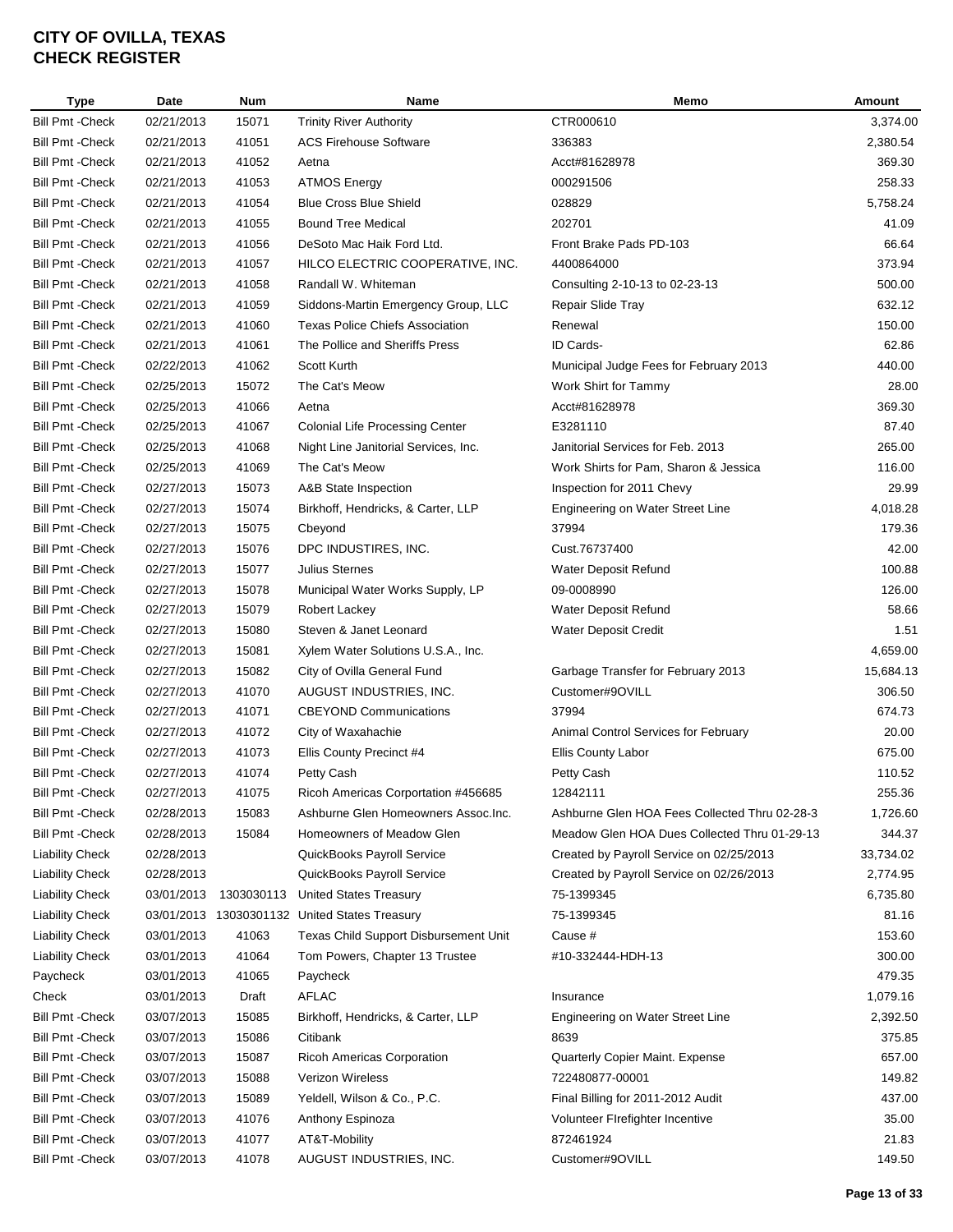| <b>Type</b>                                        | Date       | <b>Num</b> | Name                                     | Memo                                                | Amount    |
|----------------------------------------------------|------------|------------|------------------------------------------|-----------------------------------------------------|-----------|
| <b>Bill Pmt - Check</b>                            | 03/07/2013 | 41079      | BRASS & GAS, INC.                        | <b>Cylinder Rental</b>                              | 21.90     |
| <b>Bill Pmt - Check</b>                            | 03/07/2013 | 41080      | Bureau Veritas North America, Inc.       | Water Heater 606 Clinton                            | 76.92     |
| <b>Bill Pmt - Check</b>                            | 03/07/2013 | 41081      | Dalton A. Baker                          | Volunteer Firefighter Incentive                     | 200.00    |
| <b>Bill Pmt - Check</b>                            | 03/07/2013 | 41082      | <b>DeSoto Police Department</b>          | Int. Use of Force (Kretlow) Class                   | 50.00     |
| <b>Bill Pmt - Check</b>                            | 03/07/2013 | 41083      | <b>Erick Martinez</b>                    | Volunteer Incentive                                 | 100.00    |
| <b>Bill Pmt - Check</b>                            | 03/07/2013 | 41084      | <b>Everett Spencer</b>                   | Incentive Program                                   | 105.00    |
| <b>Bill Pmt - Check</b>                            | 03/07/2013 | 41085      | First Check Applicant Screening          | Background Check Zalkovsky                          | 16.00     |
| Bill Pmt - Check                                   | 03/07/2013 | 41086      | <b>Hamilton Press</b>                    | City Seal Stamp, Court Stamp, GF Depository Stamp   | 146.03    |
| <b>Bill Pmt - Check</b>                            | 03/07/2013 | 41087      | <b>Hart InterCivic</b>                   | OVI-10740                                           | 174.55    |
| <b>Bill Pmt - Check</b>                            | 03/07/2013 | 41088      | Jacki Witherspoon                        | Firefighter Volunteer Incentive Program             | 150.00    |
| <b>Bill Pmt - Check</b>                            | 03/07/2013 | 41089      | John Binford                             | Crimes Software Issues & Labor to install Watchgua  | 187.50    |
| <b>Bill Pmt - Check</b>                            | 03/07/2013 | 41090      | John Chapman                             | Volunteer Firefighter Incentive                     | 150.00    |
| <b>Bill Pmt - Check</b>                            | 03/07/2013 | 41091      | Nicolas Ray Guffey                       | Volunteer FIrefighter Incentive Program             | 200.00    |
| <b>Bill Pmt - Check</b>                            | 03/07/2013 | 41092      | OAK CLIFF OFFICE SUPPLY & Printing Inc.  | <b>Office Supplies</b>                              | 9.80      |
| <b>Bill Pmt - Check</b>                            | 03/07/2013 | 41093      | Petty Cash                               | Petty Cash                                          | 5.60      |
| <b>Bill Pmt - Check</b>                            | 03/07/2013 | 41094      | QUILL                                    |                                                     | 149.99    |
| <b>Bill Pmt - Check</b>                            | 03/07/2013 | 41095      | Quill Corporation #C5342336              |                                                     | 196.88    |
| <b>Bill Pmt - Check</b>                            | 03/07/2013 | 41096      | Siddons-Martin Emergency Group, LLC      | 2003 Saber Pumper repair water Leak                 | 372.00    |
| <b>Bill Pmt - Check</b>                            | 03/07/2013 | 41097      | Steve O'Brien                            | Incentive Program                                   | 75.00     |
|                                                    | 03/07/2013 |            |                                          |                                                     | 277.50    |
| <b>Bill Pmt - Check</b><br><b>Bill Pmt - Check</b> |            | 41098      | The Macarlane Firm, PC                   | Legal Fees for February                             |           |
|                                                    | 03/07/2013 | 41099      | The Pollice and Sheriffs Press           | ID Cards-                                           | 22.46     |
| <b>Bill Pmt - Check</b>                            | 03/07/2013 | 41100      | UNITED SITE SERVICES OF Texas, Inc.      | HBI-05767                                           | 209.57    |
| <b>Bill Pmt - Check</b>                            | 03/07/2013 | 41101      | William Neal Holt                        | Incentive Program                                   | 105.00    |
| <b>Bill Pmt - Check</b>                            | 03/07/2013 | 41102      | Yeldell, Wilson & Co., P.C.              | Final Bill for 2011-2012 Audit                      | 563.00    |
| <b>Bill Pmt - Check</b>                            | 03/07/2013 | 41103      | Citibank                                 | 8639                                                | 2,029.40  |
| <b>Bill Pmt - Check</b>                            | 03/07/2013 | 41104      | Verizon Wireless                         | 722480877-00001                                     | 647.53    |
| Check                                              | 03/08/2013 | 2451       | Wal-Mart                                 | Supplies for Kitchen                                | 102.28    |
| <b>Bill Pmt - Check</b>                            | 03/08/2013 | 41105      | <b>Ellis County Treasurer</b>            | Lease Expense for Voting Machine                    | 324.17    |
| <b>Bill Pmt - Check</b>                            | 03/08/2013 | 41106      | Randall W. Whiteman                      | Consulting 2-24-13 to 03-09-13                      | 500.00    |
| General Journal                                    | 03/11/2013 | 9-320      |                                          | -MULTIPLE-                                          | 243.04    |
| <b>Liability Check</b>                             | 03/13/2013 | 41110      | T. M. R. S.                              | 00961                                               | 8,398.02  |
| <b>Bill Pmt - Check</b>                            | 03/14/2013 | 15090      | City of Dallas                           | 100291064                                           | 17,016.45 |
| <b>Bill Pmt - Check</b>                            | 03/14/2013 | 15091      | Direct energy - Utility Operations       | Acct. #1147040                                      | 1,761.25  |
| Bill Pmt - Check                                   | 03/14/2013 | 41111      | AT&T 515-3390                            | 972 515-3390 980 3                                  | 79.22     |
| Bill Pmt -Check                                    | 03/14/2013 | 41112      | <b>Bound Tree Medical</b>                | 202701                                              | 54.86     |
| <b>Bill Pmt - Check</b>                            | 03/14/2013 | 41113      | Direct Energy - Utility Operations       | Acct. #4995067508                                   | 4,643.06  |
| <b>Bill Pmt - Check</b>                            | 03/14/2013 | 41114      | FBI National Academy Assoc., Inc.        | Mike Moon Membership Dues                           | 95.00     |
| <b>Bill Pmt - Check</b>                            | 03/14/2013 | 41115      | Firehouse Hydro & Service                | <b>Hydrostatic Test SCBA</b>                        | 609.20    |
| <b>Bill Pmt - Check</b>                            | 03/14/2013 | 41116      | John Binford                             | Repairs due to Construction                         | 243.75    |
| Bill Pmt -Check                                    | 03/14/2013 | 41117      | KONICA MINOLTA BUSINESS                  | 061-0040730-000                                     | 376.19    |
| <b>Bill Pmt - Check</b>                            | 03/14/2013 | 41118      | L. & L. Graphics                         | <b>City Stationery</b>                              | 145.00    |
| <b>Bill Pmt - Check</b>                            | 03/14/2013 | 41119      | Nichols, Jackson, Dillard, Hager & Smith | Prosecutor for Feb. 2013                            | 626.22    |
| <b>Bill Pmt - Check</b>                            | 03/14/2013 | 41120      | <b>Ricoh Americas Corportation</b>       | 001-0084752-001                                     | 110.34    |
| <b>Bill Pmt - Check</b>                            | 03/14/2013 | 41121      | WAXAHACHIE DAILY LIGHT                   |                                                     | 572.29    |
| Check                                              | 03/14/2013 | 41122      | JHH Sgnatures Series, LLC                | Credit for Overpayment of Bldg. Permit 204 White Ro | 1,899.07  |
| <b>Liability Check</b>                             | 03/14/2013 |            | QuickBooks Payroll Service               | Created by Payroll Service on 03/11/2013            | 34,127.69 |
| Check                                              | 03/15/2013 | 1209       | <b>County Seat Catfish</b>               | Lunch for Ovilla Service League Members             | 114.18    |
| <b>Liability Check</b>                             | 03/15/2013 | 1303031513 | <b>United States Treasury</b>            | 75-1399345                                          | 6,699.82  |
| <b>Liability Check</b>                             | 03/15/2013 | 41107      | Texas Child Support Disbursement Unit    | Cause #                                             | 153.60    |
| <b>Liability Check</b>                             | 03/15/2013 | 41108      | Tom Powers, Chapter 13 Trustee           | #10-332444-HDH-13                                   | 300.00    |
| Paycheck                                           | 03/15/2013 | 41109      | Paycheck                                 |                                                     | 440.57    |
| Check                                              | 03/18/2013 | Draft      | <b>State Comptroller</b>                 | 1-75-1399345-5                                      | 975.35    |
|                                                    |            |            |                                          |                                                     |           |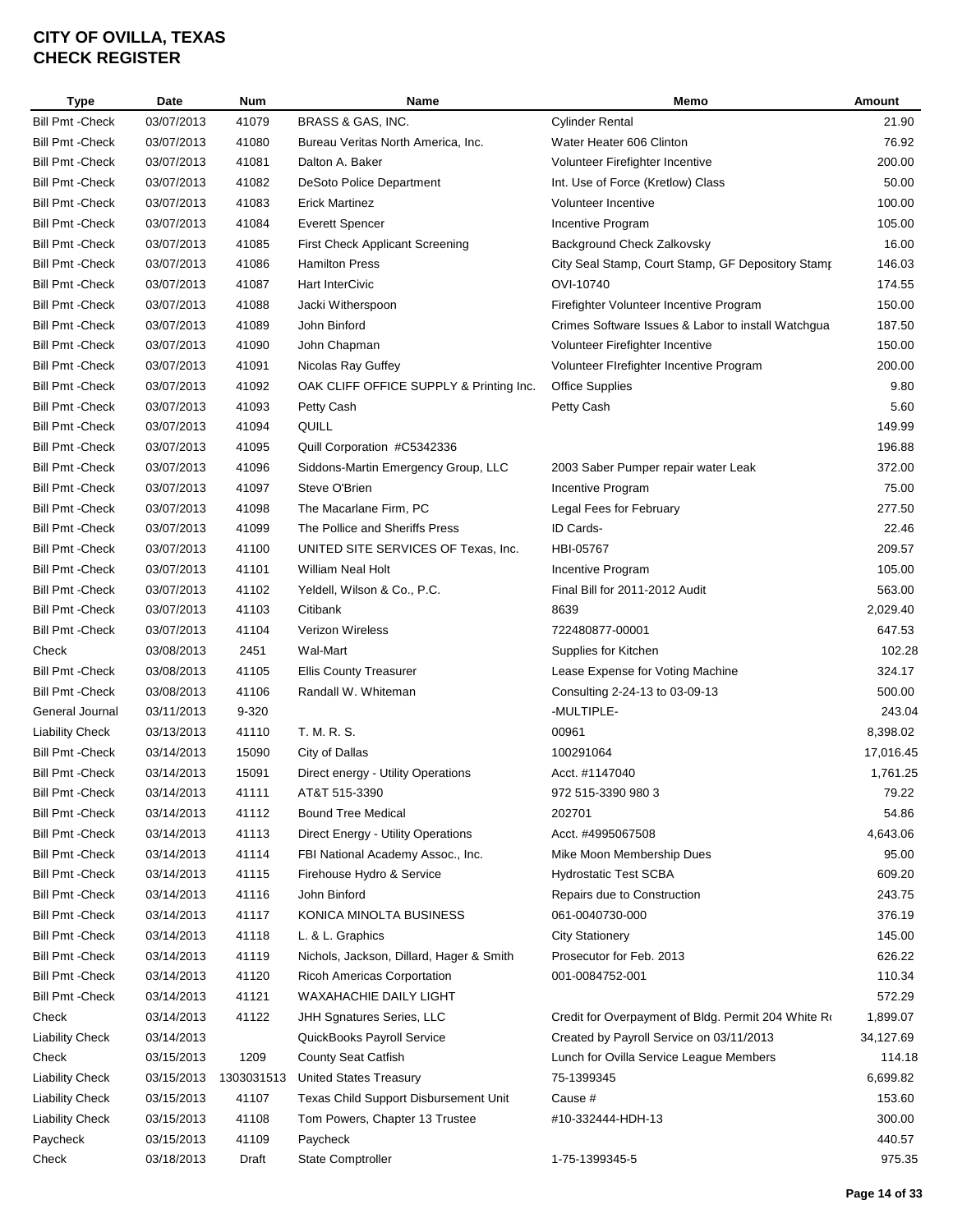| Type                    | Date       | <b>Num</b> | Name                                   | Memo                                               | Amount    |
|-------------------------|------------|------------|----------------------------------------|----------------------------------------------------|-----------|
| <b>Bill Pmt - Check</b> | 03/21/2013 | 15092      | DPC INDUSTIRES, INC.                   | Cust.76737400                                      | 39.00     |
| <b>Bill Pmt - Check</b> | 03/21/2013 | 15093      | Hilco Electric Cooperative, Inc.       | 5605450                                            | 63.68     |
| <b>Bill Pmt - Check</b> | 03/21/2013 | 15094      | Keith Ace Hardware                     |                                                    | 97.95     |
| <b>Bill Pmt - Check</b> | 03/21/2013 | 15095      | Kruegar's Auto Service                 |                                                    | 276.58    |
| <b>Bill Pmt - Check</b> | 03/21/2013 | 15096      | Power Plan                             | 7262003                                            | 174.86    |
| <b>Bill Pmt - Check</b> | 03/21/2013 | 15097      | Shell                                  | 80-728-0062-9                                      | 447.78    |
| <b>Bill Pmt - Check</b> | 03/21/2013 | 15098      | Trinity Rivier Authority of Texas      | CTR000610                                          | 55.00     |
| <b>Bill Pmt - Check</b> | 03/21/2013 | 41123      | Al's Pest Control Services, Inc.       | 1552                                               | 140.00    |
| <b>Bill Pmt - Check</b> | 03/21/2013 | 41124      | <b>ATMOS Energy</b>                    | 000291506                                          | 268.15    |
| <b>Bill Pmt - Check</b> | 03/21/2013 | 41125      | Dallas Central Appraisal District      | 3rd Qtr Budget Allocation for Tax Collection       | 187.00    |
| <b>Bill Pmt - Check</b> | 03/21/2013 | 41126      | Ellis Central Appraisal District       | 2nd Qtr. Pmt. for EAD                              | 3,219.73  |
| <b>Bill Pmt - Check</b> | 03/21/2013 | 41127      | Ennis Ford Inc.                        | PD-102 Brake Pads                                  | 228.00    |
| <b>Bill Pmt - Check</b> | 03/21/2013 | 41128      | Flat Rock Investments, LLC             | Outback 5' Series Playset for Park                 | 3,500.00  |
| <b>Bill Pmt - Check</b> | 03/21/2013 | 41129      | <b>GST PUBLIC SAFETY SUPPLY</b>        | Fire Fighter Pants                                 | 192.25    |
| <b>Bill Pmt - Check</b> | 03/21/2013 | 41130      | HILCO ELECTRIC COOPERATIVE, INC.       | 4400864000                                         | 383.66    |
| <b>Bill Pmt - Check</b> | 03/21/2013 | 41131      | John Binford                           | Add New Intermim Administrator, Updates for Firewa | 187.50    |
| <b>Bill Pmt - Check</b> | 03/21/2013 | 41132      | Keith Ace Hardware                     |                                                    | 94.77     |
| <b>Bill Pmt - Check</b> | 03/21/2013 | 41133      | Krueger's Auto Service Center          |                                                    | 121.38    |
|                         | 03/21/2013 |            |                                        | <b>Business Cards for Front Lobby</b>              | 85.10     |
| <b>Bill Pmt - Check</b> |            | 41134      | L. & L. Graphics                       |                                                    |           |
| <b>Bill Pmt - Check</b> | 03/21/2013 | 41135      | QUILL                                  | <b>Office Supplies</b>                             | 125.98    |
| <b>Bill Pmt - Check</b> | 03/21/2013 | 41136      | Randall W. Whiteman                    | Consulting 3-10 yp 3-23-13                         | 500.00    |
| <b>Bill Pmt - Check</b> | 03/21/2013 | 41137      | <b>Red Oak Auto Parts</b>              | Customer #100300                                   | 338.85    |
| <b>Bill Pmt - Check</b> | 03/21/2013 | 41138      | Rob Wiedemann                          | 10-Green Safety Vests                              | 234.77    |
| <b>Bill Pmt - Check</b> | 03/21/2013 | 41139      | Scott Kurth                            | Judge fee for March Court                          | 440.00    |
| <b>Bill Pmt - Check</b> | 03/21/2013 | 41140      | Shell Card Services                    | 80-728-0062-9                                      | 4,349.51  |
| <b>Bill Pmt - Check</b> | 03/21/2013 | 41141      | <b>Yury Reyes</b>                      | Refund for Overpayment on Citations                | 8.00      |
| Check                   | 03/25/2013 | 1210       | Lea/Aid Acquisition Company            | 9-Scorpion Micro Recorders for Patrol Officers     | 1,444.00  |
| <b>Bill Pmt - Check</b> | 03/26/2013 | 15099      | U.S. Postal Service                    | <b>WaterBill Postage</b>                           | 1,325.00  |
| <b>Bill Pmt - Check</b> | 03/27/2013 | 15100      | <b>Blue Cross Blue Shield</b>          | 028829                                             | 1,810.24  |
| <b>Bill Pmt - Check</b> | 03/27/2013 | 15101      | Cbeyond                                | 37994                                              | 179.36    |
| <b>Bill Pmt - Check</b> | 03/27/2013 | 15102      | City of Ovilla General Fund            | Garbage Transfer for March 2013                    | 17,427.34 |
| <b>Bill Pmt - Check</b> | 03/27/2013 | 15103      | DFWHomeseeker.com                      | Water Deposit Refund                               | 99.98     |
| <b>Bill Pmt - Check</b> | 03/27/2013 | 15104      | Mack Medford                           | Water Deposit Refund 103 Nob Hill Ln.              | 80.79     |
| <b>Bill Pmt - Check</b> | 03/27/2013 | 15105      | Mike Dooly                             | Mike Dooly Mileage & Lunch for Training Class      | 180.23    |
| <b>Bill Pmt - Check</b> | 03/27/2013 | 41145      | Aetna                                  | Acct#81628978                                      | 369.30    |
| <b>Bill Pmt - Check</b> | 03/27/2013 | 41146      | AT&T-Mobility                          | 872461924                                          | 21.83     |
| <b>Bill Pmt - Check</b> | 03/27/2013 | 41147      | Atmos Gas Cities Steering Committee    | 2013 Assessment                                    | 174.60    |
| <b>Bill Pmt - Check</b> | 03/27/2013 | 41148      | <b>Blue Cross Blue Shield</b>          | 028829                                             | 5,758.24  |
| <b>Bill Pmt - Check</b> | 03/27/2013 | 41149      | <b>Bound Tree Medical</b>              |                                                    | 428.40    |
| <b>Bill Pmt - Check</b> | 03/27/2013 | 41150      | <b>CBEYOND Communications</b>          | 37994                                              | 674.73    |
| <b>Bill Pmt - Check</b> | 03/27/2013 | 41151      | <b>Colonial Life Processing Center</b> | E3281110                                           | 87.40     |
| <b>Bill Pmt - Check</b> | 03/27/2013 | 41152      | Dallas County Fire Chief's Assoc.      | Phillip Brancato's Membership                      | 100.00    |
| <b>Bill Pmt - Check</b> | 03/27/2013 | 41153      | GT Distributors, Inc.                  | 002698                                             | 187.52    |
| <b>Bill Pmt - Check</b> | 03/27/2013 | 41154      | Mike Dooly                             | Lunch @ Training Class                             | 13.33     |
| <b>Bill Pmt - Check</b> | 03/27/2013 | 41155      | Night Line Janitorial Services, Inc.   | Janitorial Services for March 2013                 | 265.00    |
| <b>Bill Pmt - Check</b> | 03/27/2013 | 41156      | PUBLIC SAFETY CENTER, INC.             | Customer ID #141898                                | 44.09     |
| <b>Bill Pmt - Check</b> | 03/27/2013 | 41157      | QUILL                                  |                                                    | 137.18    |
| <b>Bill Pmt - Check</b> | 03/27/2013 | 41158      | Quill Corporation #C5342336            |                                                    | 76.97     |
| <b>Bill Pmt - Check</b> | 03/27/2013 | 41159      | Randall W. Whiteman                    | Consulting 3-24 to 3-31-13                         | 250.00    |
| <b>Bill Pmt - Check</b> | 03/27/2013 | 41160      | Ricoh Americas Corportation #456685    | Cust.# 12842111                                    | 255.36    |
| <b>Bill Pmt - Check</b> | 03/27/2013 | 41161      | Siddons-Martin Emergency Group, LLC    | Maintenance on 703 Pump Truck                      | 923.28    |
| <b>Liability Check</b>  | 03/27/2013 |            | QuickBooks Payroll Service             | Created by Payroll Service on 03/25/2013           | 34,430.95 |
|                         |            |            |                                        |                                                    |           |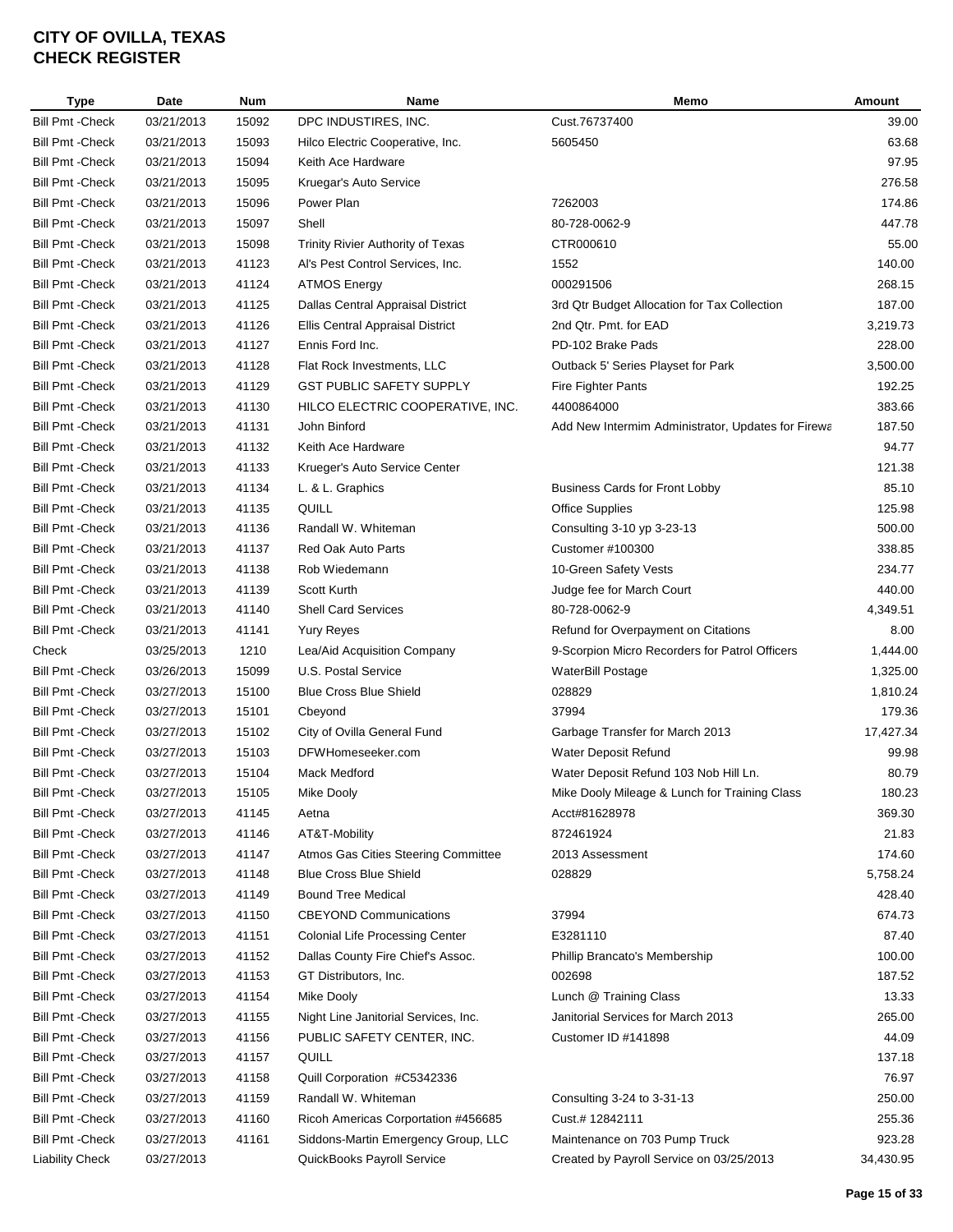| <b>Type</b>             | Date       | <b>Num</b>   | Name                                           | Memo                                                 | Amount    |
|-------------------------|------------|--------------|------------------------------------------------|------------------------------------------------------|-----------|
| <b>Liability Check</b>  | 03/28/2013 | 1303032813   | <b>United States Treasury</b>                  | 75-1399345                                           | 6,880.76  |
| <b>Bill Pmt - Check</b> | 03/28/2013 | 15106        | Ashburne Glen Homeowners Assoc.Inc.            | Ashburne Glen HOA Fees Collected Thru 03-27-13       | 1,517.92  |
| <b>Bill Pmt - Check</b> | 03/28/2013 | 15107        | Homeowners of Meadow Glen                      | Meadow Glen HOA Dues Collected in March 2013         | 351.21    |
| <b>Bill Pmt - Check</b> | 03/28/2013 | 15108        | City of Ovilla General Fund                    |                                                      | 36,587.02 |
| <b>Bill Pmt - Check</b> | 03/28/2013 | 15109        | City of Ovilla I & S                           | Quarterly Transfer to Debt Fund                      | 40,652.50 |
| <b>Liability Check</b>  | 03/28/2013 | 41142        | Texas Child Support Disbursement Unit          | Cause #                                              | 153.60    |
| <b>Liability Check</b>  | 03/28/2013 | 41143        | Tom Powers, Chapter 13 Trustee                 | #10-332444-HDH-13                                    | 300.00    |
| Paycheck                | 03/28/2013 | 41144        | Paycheck                                       |                                                      | 544.79    |
| <b>Liability Check</b>  | 03/29/2013 |              | QuickBooks Payroll Service                     | Created by Payroll Service on 03/27/2013             | 2,774.94  |
| Check                   | 03/30/2013 | Draft        | <b>AFLAC</b>                                   | Insurance                                            | 1,079.16  |
| Check                   | 03/30/2013 | <b>DRAFT</b> | <b>TEXAS EMERGNCY SERVICES RETIREMEN #1219</b> |                                                      | 504.00    |
| <b>Liability Check</b>  | 04/01/2013 | 1306040113   | <b>United States Treasury</b>                  | 75-1399345                                           | 81.18     |
| <b>Bill Pmt - Check</b> | 04/03/2013 | 15110        | City of Midlothian                             | 5384                                                 | 4,355.00  |
| <b>Bill Pmt - Check</b> | 04/03/2013 | 15111        | Continental Research Corp.                     | Double 6                                             | 468.00    |
| <b>Bill Pmt - Check</b> | 04/03/2013 | 15112        | <b>Texas Municipal League</b>                  | Quarterly Ins. Pmt.                                  | 2,201.00  |
|                         |            |              |                                                |                                                      | 105.00    |
| <b>Bill Pmt - Check</b> | 04/03/2013 | 41162        | Anthony Espinoza                               | Volunteer Firefighter Incentive                      | 2,049.60  |
| <b>Bill Pmt - Check</b> | 04/03/2013 | 41163        | APAC TEXAS, INC                                |                                                      |           |
| <b>Bill Pmt - Check</b> | 04/03/2013 | 41164        | BRASS & GAS, INC.                              | <b>Cylinder Rental</b>                               | 21.90     |
| <b>Bill Pmt - Check</b> | 04/03/2013 | 41165        | Cedar Hill Chamber of Commerce                 | Best SW Luncheon for Richard Dormier & Jackie Lee    | 50.00     |
| <b>Bill Pmt - Check</b> | 04/03/2013 | 41166        | City of Midlothian                             |                                                      | 28,737.50 |
| <b>Bill Pmt - Check</b> | 04/03/2013 | 41167        | City of Waxahachie                             | Animal Control Services for March                    | 40.00     |
| <b>Bill Pmt - Check</b> | 04/03/2013 | 41168        | Dalton A. Baker                                | Volunteer Firefighter Incentive                      | 200.00    |
| <b>Bill Pmt - Check</b> | 04/03/2013 | 41169        | DeSoto Janitorial Supply, Inc.                 | Janitorial Supples                                   | 211.47    |
| <b>Bill Pmt - Check</b> | 04/03/2013 | 41170        | Election Systems & Software, Inc.              |                                                      | 38.50     |
| <b>Bill Pmt - Check</b> | 04/03/2013 | 41171        | <b>Everett Spencer</b>                         | Incentive Program                                    | 105.00    |
| <b>Bill Pmt - Check</b> | 04/03/2013 | 41172        | <b>GST PUBLIC SAFETY SUPPLY</b>                | Body Armour                                          | 622.95    |
| <b>Bill Pmt - Check</b> | 04/03/2013 | 41173        | Hart InterCivic                                | OVI-10740                                            | 675.11    |
| <b>Bill Pmt - Check</b> | 04/03/2013 | 41174        | Jacki Witherspoon                              | Firefighter Volunteer Incentive                      | 150.00    |
| Bill Pmt - Check        | 04/03/2013 | 41175        | John Binford                                   | Install Printer for Admin. & E-mail SW Update        | 150.00    |
| Bill Pmt - Check        | 04/03/2013 | 41176        | John Chapman                                   | Firefighter Volunteer Incentive                      | 200.00    |
| <b>Bill Pmt - Check</b> | 04/03/2013 | 41177        | Nichols Service Company                        |                                                      | 314.50    |
| <b>Bill Pmt - Check</b> | 04/03/2013 | 41178        | Nicolas Ray Guffey                             | Volunteer Firefighter Incentive                      | 350.00    |
| <b>Bill Pmt - Check</b> | 04/03/2013 | 41179        | Petty Cash                                     | Petty Cash                                           | 6.15      |
| <b>Bill Pmt - Check</b> | 04/03/2013 | 41180        | QUILL                                          | Office Supplies                                      | 363.77    |
| Bill Pmt -Check         | 04/03/2013 | 41181        | Red Oak Auto Parts                             | Customer #100300                                     | 230.10    |
| <b>Bill Pmt - Check</b> | 04/03/2013 | 41182        | <b>Safety Vision</b>                           | <b>OVILPD</b>                                        | 492.00    |
| <b>Bill Pmt - Check</b> | 04/03/2013 | 41183        | Steve O'Brien                                  | Incentive Program                                    | 175.00    |
| <b>Bill Pmt - Check</b> | 04/03/2013 | 41184        | <b>Texas First Group Replacement Services</b>  | Pmt. for Services of Temp City Admin. 3/18 to 3/29/1 | 3,347.62  |
| <b>Bill Pmt - Check</b> | 04/03/2013 | 41185        | TEXAS MUNICIPAL LEAGUE IRP                     | Quarterly TML Insurance Pmt.                         | 11,677.00 |
| <b>Bill Pmt - Check</b> | 04/03/2013 | 41186        | The Macarlane Firm, PC                         | Legal Fees for March 2013                            | 990.00    |
| <b>Bill Pmt - Check</b> | 04/03/2013 | 41187        | <b>WAXAHACHIE DAILY LIGHT</b>                  | P&Z Public Hearing Notices                           | 255.19    |
| <b>Bill Pmt - Check</b> | 04/03/2013 | 41188        | William Neal Holt                              | Incentive Program                                    | 70.00     |
| General Journal         | 04/04/2013 | 9-324        |                                                | -MULTIPLE-                                           | 505.27    |
| <b>Bill Pmt - Check</b> | 04/08/2013 | 41192        | <b>Brent Davis</b>                             | <b>Brick Repair on Fire Station</b>                  | 385.00    |
| <b>Bill Pmt - Check</b> | 04/11/2013 | 15113        | AVR Inc.                                       | Sewer Average 2013                                   | 200.00    |
| <b>Bill Pmt - Check</b> | 04/11/2013 | 15114        | City of Dallas                                 | 100291064                                            | 18,195.40 |
| <b>Bill Pmt - Check</b> | 04/11/2013 | 15115        | Crisp Analytical Laboratories, LLC             | CAL1301626CP                                         | 130.00    |
| <b>Bill Pmt - Check</b> | 04/11/2013 | 15116        | Direct energy - Utility Operations             | Acct. #1147040                                       | 1,839.15  |
| <b>Bill Pmt - Check</b> | 04/11/2013 | 15117        | DPC INDUSTIRES, INC.                           | Cust.76737400                                        | 421.78    |
|                         |            |              |                                                |                                                      |           |
| Bill Pmt -Check         | 04/11/2013 | 15118        | Municipal Water Works Supply, LP               |                                                      | 146.00    |
| <b>Bill Pmt - Check</b> | 04/11/2013 | 15119        | <b>Trinity River Authority</b>                 | CTR000610                                            | 3,374.00  |
| <b>Bill Pmt - Check</b> | 04/11/2013 | 15120        | Trinity Rivier Authority of Texas              | CTR000610                                            | 55.00     |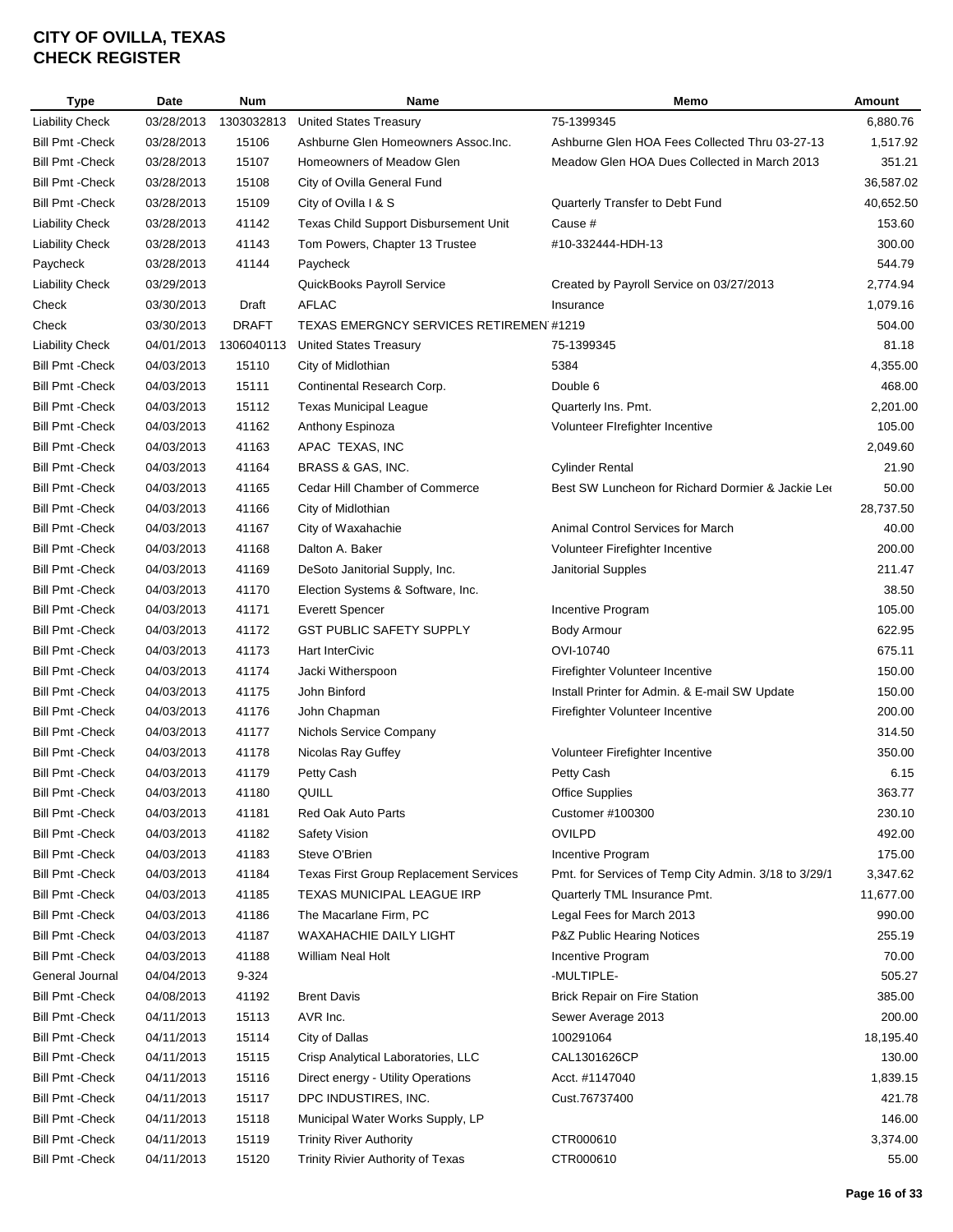| <b>Type</b>             | Date       | <b>Num</b> | Name                                     | Memo                                              | Amount    |
|-------------------------|------------|------------|------------------------------------------|---------------------------------------------------|-----------|
| <b>Bill Pmt - Check</b> | 04/11/2013 | 15121      | Verizon Wireless                         | 722480877-00001                                   | 149.72    |
| <b>Bill Pmt - Check</b> | 04/11/2013 | 15123      | Kruegar's Auto Service                   |                                                   | 145.80    |
| <b>Bill Pmt - Check</b> | 04/11/2013 | 15124      | Keith Ace Hardware                       |                                                   | 115.64    |
| <b>Liability Check</b>  | 04/11/2013 | 41193      | T. M. R. S.                              | 00961                                             | 12,660.63 |
| <b>Bill Pmt - Check</b> | 04/11/2013 | 41194      | <b>American Communications</b>           | Speaker Mic                                       | 282.00    |
| <b>Bill Pmt - Check</b> | 04/11/2013 | 41195      | AT&T 515-3390                            | 972 515-3390 980 3                                | 80.18     |
| <b>Bill Pmt - Check</b> | 04/11/2013 | 41196      | <b>ATMOS Energy</b>                      | 000291506                                         | 142.16    |
| <b>Bill Pmt - Check</b> | 04/11/2013 | 41197      | <b>Bound Tree Medical</b>                |                                                   | 77.30     |
| <b>Bill Pmt - Check</b> | 04/11/2013 | 41198      | Bureau Veritas North America, Inc.       |                                                   | 2,880.50  |
| <b>Bill Pmt - Check</b> | 04/11/2013 | 41199      | Civic Plus                               | CP-Ovilla TX                                      | 1,038.90  |
| <b>Bill Pmt - Check</b> | 04/11/2013 | 41200      | <b>Community Waste Disposal</b>          | 102326-001                                        | 33,379.06 |
| <b>Bill Pmt - Check</b> | 04/11/2013 | 41201      | COMPLETE LOGO SOURCE                     | Uniforms                                          | 40.50     |
| <b>Bill Pmt - Check</b> | 04/11/2013 | 41202      | Direct Energy - Utility Operations       | Account #1147039                                  | 4,745.60  |
| <b>Bill Pmt - Check</b> | 04/11/2013 | 41203      | John Binford                             |                                                   | 300.00    |
| <b>Bill Pmt - Check</b> |            |            | KONICA MINOLTA BUSINESS SOLUTION         | 061-0040730-000                                   | 212.56    |
|                         | 04/11/2013 | 41204      |                                          |                                                   |           |
| <b>Bill Pmt - Check</b> | 04/11/2013 | 41205      | Krueger's Auto Service Center            | Oil Filter 2013 Ford F150                         | 5.74      |
| <b>Bill Pmt - Check</b> | 04/11/2013 | 41206      | KWIK KAR LUBE                            | <b>Insurance Sticker</b>                          | 43.50     |
| <b>Bill Pmt - Check</b> | 04/11/2013 | 41207      | Nichols, Jackson, Dillard, Hager & Smith | Prosecutor for March 2013                         | 346.22    |
| <b>Bill Pmt - Check</b> | 04/11/2013 | 41208      | Petty Cash                               | Petty Cash                                        | 27.60     |
| <b>Bill Pmt - Check</b> | 04/11/2013 | 41209      | PUBLIC SAFETY CENTER, INC.               | Customer ID #141898                               | 37.20     |
| <b>Bill Pmt - Check</b> | 04/11/2013 | 41210      | Ricoh Americas Corportation              | 001-0084752-001                                   | 110.34    |
| <b>Bill Pmt - Check</b> | 04/11/2013 | 41211      | Safety Vision                            | <b>OVILPD</b>                                     | 162.83    |
| <b>Bill Pmt - Check</b> | 04/11/2013 | 41212      | UNITED SITE SERVICES OF Texas, Inc.      | HBI-05767                                         | 209.57    |
| <b>Bill Pmt - Check</b> | 04/11/2013 | 41213      | Verizon Wireless                         | 722480877-00001                                   | 647.78    |
| <b>Bill Pmt - Check</b> | 04/11/2013 | 41214      | Yeldell, Wilson & Co., P.C.              | Consulting on 125 and Fund Policy                 | 1,262.65  |
| <b>Bill Pmt - Check</b> | 04/11/2013 | 41215      | Keith Ace Hardware                       |                                                   | 200.26    |
| <b>Liability Check</b>  | 04/11/2013 |            | QuickBooks Payroll Service               | Created by Payroll Service on 04/08/2013          | 34,040.33 |
| <b>Liability Check</b>  | 04/12/2013 | 1306041213 | <b>United States Treasury</b>            | 75-1399345                                        | 6,725.42  |
| <b>Liability Check</b>  | 04/12/2013 | 41189      | Texas Child Support Disbursement Unit    | Cause #                                           | 153.60    |
| <b>Liability Check</b>  | 04/12/2013 | 41190      | Tom Powers, Chapter 13 Trustee           | #10-332444-HDH-13                                 | 300.00    |
| Paycheck                | 04/12/2013 | 41191      | Paycheck                                 |                                                   | 440.57    |
| Check                   | 04/17/2013 | Draft      | <b>State Comptroller</b>                 | 1-75-1399345-5                                    | 1,083.74  |
| <b>Bill Pmt - Check</b> | 04/18/2013 | 15125      | Birkhoff, Hendricks, & Carter, LLP       | Engineering on Water Street Line                  | 6,327.50  |
| <b>Bill Pmt - Check</b> | 04/18/2013 | 15126      | Continental Research Corp.               |                                                   | 1,589.00  |
| Bill Pmt -Check         | 04/18/2013 | 15127      | DPC INDUSTIRES, INC.                     |                                                   | 773.13    |
| <b>Bill Pmt - Check</b> | 04/18/2013 | 15128      | <b>Trinity River Authority</b>           | CTR000610                                         | 3,374.00  |
| <b>Bill Pmt - Check</b> | 04/18/2013 | 41216      | Ellis County Abstract and Title          | Earnest Money for Purchase of Property @ 713 W. N | 1,000.00  |
| <b>Bill Pmt - Check</b> | 04/18/2013 | 41217      | <b>Bound Tree Medical</b>                | 202701                                            | 287.98    |
| <b>Bill Pmt - Check</b> | 04/18/2013 | 41218      | John Binford                             |                                                   | 187.50    |
| <b>Bill Pmt - Check</b> | 04/18/2013 | 41219      | KWIK KAR LUBE                            |                                                   | 96.69     |
| <b>Bill Pmt - Check</b> | 04/18/2013 | 41220      | Powerplan                                | Parts                                             | 174.86    |
| <b>Bill Pmt - Check</b> | 04/18/2013 | 41221      | RDJ SPECIALTIES, INC                     | Coloring Books & Mugs                             | 178.25    |
| <b>Bill Pmt - Check</b> | 04/18/2013 | 41222      | Rob Wiedemann                            | 16" Diamond Blade - Qty 3                         | 814.08    |
| <b>Bill Pmt - Check</b> | 04/18/2013 | 41223      | Siddons-Martin Emergency Group, LLC      | Repair on Fire Truck                              | 325.24    |
| <b>Bill Pmt - Check</b> | 04/22/2013 | 15129      | <b>Blue Cross Blue Shield</b>            | 028829                                            | 1,810.24  |
|                         |            |            |                                          |                                                   |           |
| <b>Bill Pmt - Check</b> | 04/22/2013 | 15130      | Citibank                                 | 8639                                              | 799.97    |
| <b>Bill Pmt - Check</b> | 04/22/2013 | 15131      | Shell                                    | 80-728-0062-9                                     | 1,061.12  |
| <b>Bill Pmt - Check</b> | 04/22/2013 | 41224      | Adan Tovar                               | Overpayment on Citation                           | 12.90     |
| <b>Bill Pmt - Check</b> | 04/22/2013 | 41225      | <b>Blue Cross Blue Shield</b>            | 028829                                            | 5,758.24  |
| Bill Pmt -Check         | 04/22/2013 | 41226      | Citibank                                 | 8639                                              | 2,339.50  |
| <b>Bill Pmt - Check</b> | 04/22/2013 | 41227      | Handy Jack Services                      | Remodel of Front offices in City Hall             | 15,000.00 |
| <b>Bill Pmt - Check</b> | 04/22/2013 | 41228      | Scott Kurth                              | Judical Fee for April                             | 440.00    |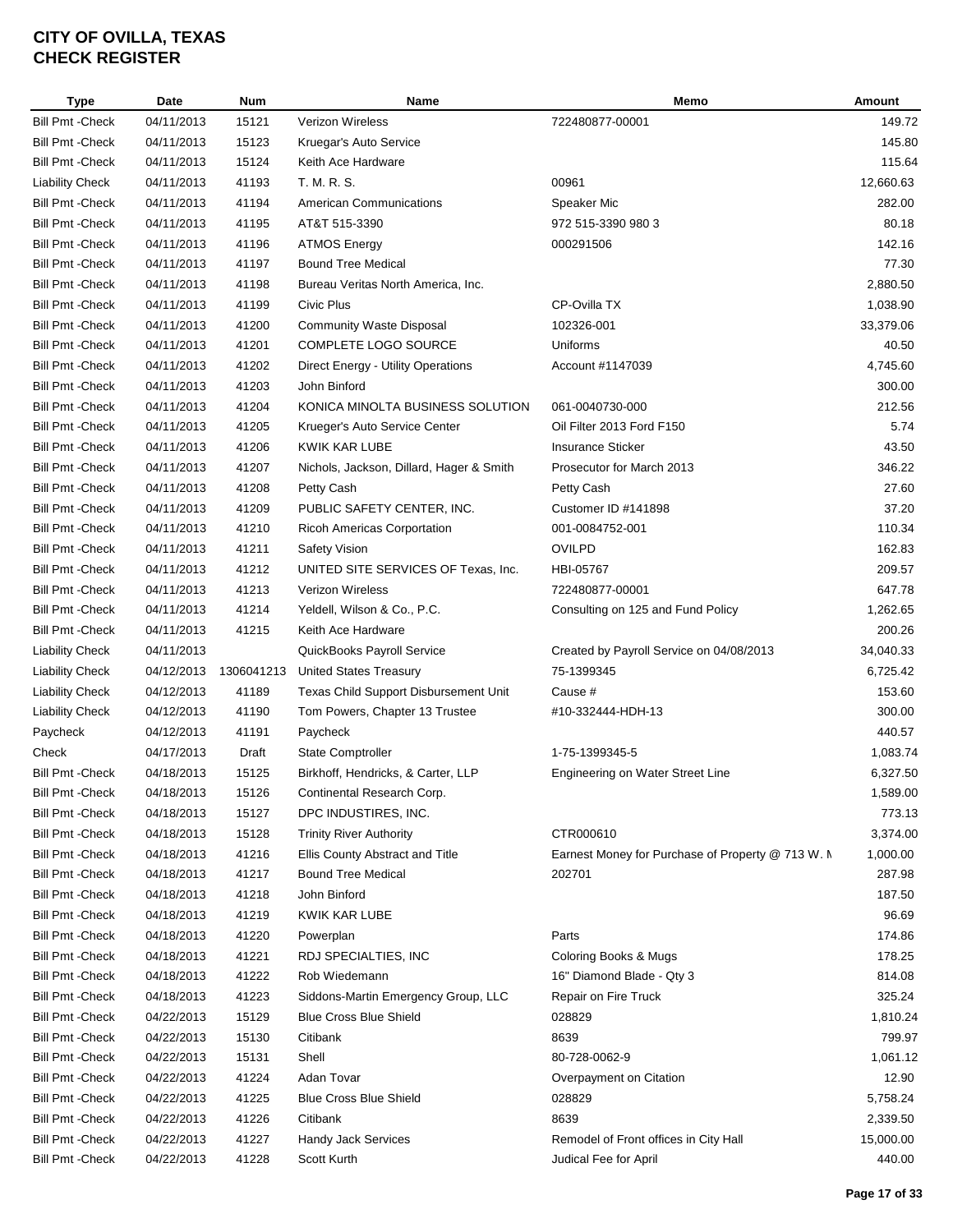| <b>Type</b>             | Date       | <b>Num</b>     | <b>Name</b>                                   | Memo                                             | Amount                |
|-------------------------|------------|----------------|-----------------------------------------------|--------------------------------------------------|-----------------------|
| <b>Bill Pmt - Check</b> | 04/22/2013 | 41229          | Sharon Jungman                                | Reimburse for GFOAT Conference in Austin         | 214.10                |
| <b>Bill Pmt - Check</b> | 04/22/2013 | 41230          | <b>Shell Card Services</b>                    | 80-728-0062-9                                    | 3,741.81              |
| <b>Bill Pmt - Check</b> | 04/22/2013 | 41231          | <b>Texas First Group Replacement Services</b> | Interim City Administrator Salary & Mileage      | 2,621.19              |
| <b>Bill Pmt - Check</b> | 04/22/2013 | 41232          | <b>Walter Estrada</b>                         | Overpayment on Citation                          | 1.00                  |
| Check                   | 04/23/2013 | 1211           | Quill.com                                     |                                                  | 311.98                |
| <b>Bill Pmt - Check</b> | 04/23/2013 | 41236          | <b>Miles Enterprises</b>                      | Grapple Bucket & Pallet Forks                    | 2,250.00              |
| <b>Liability Check</b>  | 04/25/2013 |                | QuickBooks Payroll Service                    | Created by Payroll Service on 04/23/2013         | 33,329.42             |
| <b>Liability Check</b>  | 04/26/2013 | 1306050113     | <b>United States Treasury</b>                 | 75-1399345                                       | 48.50                 |
| <b>Bill Pmt - Check</b> | 04/26/2013 | 15132          | Cbeyond                                       | 37994                                            | 179.24                |
| <b>Bill Pmt - Check</b> | 04/26/2013 | 15133          | Hilco Electric Cooperative, Inc.              | 5605450                                          | 75.81                 |
| Bill Pmt -Check         | 04/26/2013 | 15134          | John Binford                                  | <b>AVR Restart</b>                               | 37.50                 |
| <b>Liability Check</b>  | 04/26/2013 | 41233          | Texas Child Support Disbursement Unit         | Cause #                                          | 153.60                |
| <b>Liability Check</b>  | 04/26/2013 | 41234          | Tom Powers, Chapter 13 Trustee                | #10-332444-HDH-13                                | 300.00                |
| Paycheck                | 04/26/2013 | 41235          | Paycheck                                      |                                                  | 553.49                |
| <b>Bill Pmt - Check</b> | 04/26/2013 | 41237          | <b>CBEYOND Communications</b>                 | 37994                                            | 674.28                |
| <b>Bill Pmt - Check</b> | 04/26/2013 | 41238          | <b>Colonial Life Processing Center</b>        | E3281110                                         | 87.40                 |
| <b>Bill Pmt - Check</b> | 04/26/2013 | 41239          | Election Systems & Software, Inc.             |                                                  | 419.37                |
| <b>Bill Pmt - Check</b> | 04/26/2013 | 41240          | GT Distributors, Inc.                         | 002698                                           | 51.35                 |
| <b>Bill Pmt - Check</b> | 04/26/2013 | 41241          | HILCO ELECTRIC COOPERATIVE, INC.              | 4400864000                                       | 393.04                |
| <b>Bill Pmt - Check</b> | 04/26/2013 | 41242          | John Binford                                  | Labor to move Server after construction          | 75.00                 |
| <b>Bill Pmt - Check</b> | 04/26/2013 | 41243          | Night Line Janitorial Services, Inc.          | Janitorial Services for Month of April 2013      | 265.00                |
| <b>Bill Pmt - Check</b> | 04/26/2013 | 41244          | <b>Oncor Cities Steering Committee</b>        | Oncor 2013 Assessment                            | 349.20                |
| Bill Pmt -Check         | 04/26/2013 | 41245          | Petty Cash                                    |                                                  | 207.39                |
| <b>Bill Pmt - Check</b> | 04/26/2013 | 41246          | QUILL                                         |                                                  | 427.45                |
| <b>Bill Pmt - Check</b> | 04/26/2013 | 41247          | Ricoh Americas Corportation #456685           | Copier Pmt.                                      | 255.36                |
| <b>Bill Pmt - Check</b> | 04/26/2013 | 41248          | Safety Vision                                 | <b>OVILPD</b>                                    | 304.95                |
| <b>Bill Pmt - Check</b> | 04/26/2013 | 41249          | <b>WAXAHACHIE DAILY LIGHT</b>                 |                                                  | 232.54                |
| <b>Bill Pmt - Check</b> | 04/26/2013 | 41250          | STATE COMPTROLLER                             | quarter end 03-31-13 75-1399345                  | 9,481.50              |
| General Journal         | 04/26/2013 | 4-443          |                                               | Bank Service Charge on Returned Check & Ret. Ck. | 113.10                |
| <b>Liability Check</b>  | 04/26/2013 | 613042613      | <b>United States Treasury</b>                 | 75-1399345                                       | 6,668.08              |
| Check                   | 04/26/2013 | Draft          | AFLAC                                         | Insurance                                        | 1,079.16              |
| <b>Bill Pmt - Check</b> | 04/29/2013 | 41270          | Aaron S. Davis                                | Pre-Tax Reimbursement                            | 18.02                 |
| Bill Pmt -Check         | 04/29/2013 | 41271          | <b>Brent Fulfer</b>                           | Pre-Tax Reimbursement                            | 22.61                 |
| <b>Bill Pmt - Check</b> | 04/29/2013 | 41272          | Eric Bradshaw                                 | Pre-Tax Reimbursement                            | 17.04                 |
| Bill Pmt -Check         | 04/29/2013 | 41273          | Karen Pickard                                 | Pre-Tax Reimbursement                            | 1,103.55              |
| <b>Bill Pmt - Check</b> | 04/29/2013 | 41274          | Randall W. Whiteman                           | Pre-Tax Reimbursement                            | 106.31                |
| <b>Bill Pmt - Check</b> | 04/29/2013 | 41275          | <b>Tyler Robinson</b>                         | Pre-Tax Reimbursement                            | 59.89                 |
| <b>Bill Pmt - Check</b> |            |                | City of Ovilla General Fund                   |                                                  |                       |
|                         | 04/30/2013 | 15135<br>15136 | Ashburne Glen Homeowners Assoc.Inc.           | Garbage transfer for April                       | 18,298.03<br>1,582.01 |
| Bill Pmt -Check         | 04/30/2013 |                | Homeowners of Meadow Glen                     | Ashburne Glen HOA Fees Collected in April 2013   |                       |
| <b>Bill Pmt - Check</b> | 04/30/2013 | 15137          |                                               | Meadow Glen HOA Dues Collected in April 2013     | 358.40                |
| Bill Pmt -Check         | 04/30/2013 | 41276          | Petty Cash                                    | Petty Cash                                       | 48.93                 |
| <b>Liability Check</b>  | 04/30/2013 |                | QuickBooks Payroll Service                    | Created by Payroll Service on 04/26/2013         | 2,775.24              |
| Paycheck                | 05/01/2013 | 41251          | Paycheck                                      | <b>Direct Deposit</b>                            | 11.71                 |
| Paycheck                | 05/01/2013 | 41252          | Paycheck                                      | <b>Direct Deposit</b>                            | 49.51                 |
| Paycheck                | 05/01/2013 | 41253          | Paycheck                                      |                                                  | 164.80                |
| Paycheck                | 05/01/2013 | 41254          | Paycheck                                      |                                                  | 292.58                |
| Paycheck                | 05/01/2013 | 41255          | Paycheck                                      |                                                  | 59.44                 |
| Paycheck                | 05/01/2013 | 41256          | Paycheck                                      |                                                  | 59.52                 |
| Paycheck                | 05/01/2013 | 41257          | Paycheck                                      |                                                  | 184.78                |
| Paycheck                | 05/01/2013 | 41258          | Paycheck                                      |                                                  | 881.16                |
| Paycheck                | 05/01/2013 | 41259          | Paycheck                                      |                                                  | 84.13                 |
| Paycheck                | 05/01/2013 | 41260          | Paycheck                                      |                                                  | 2,774.22              |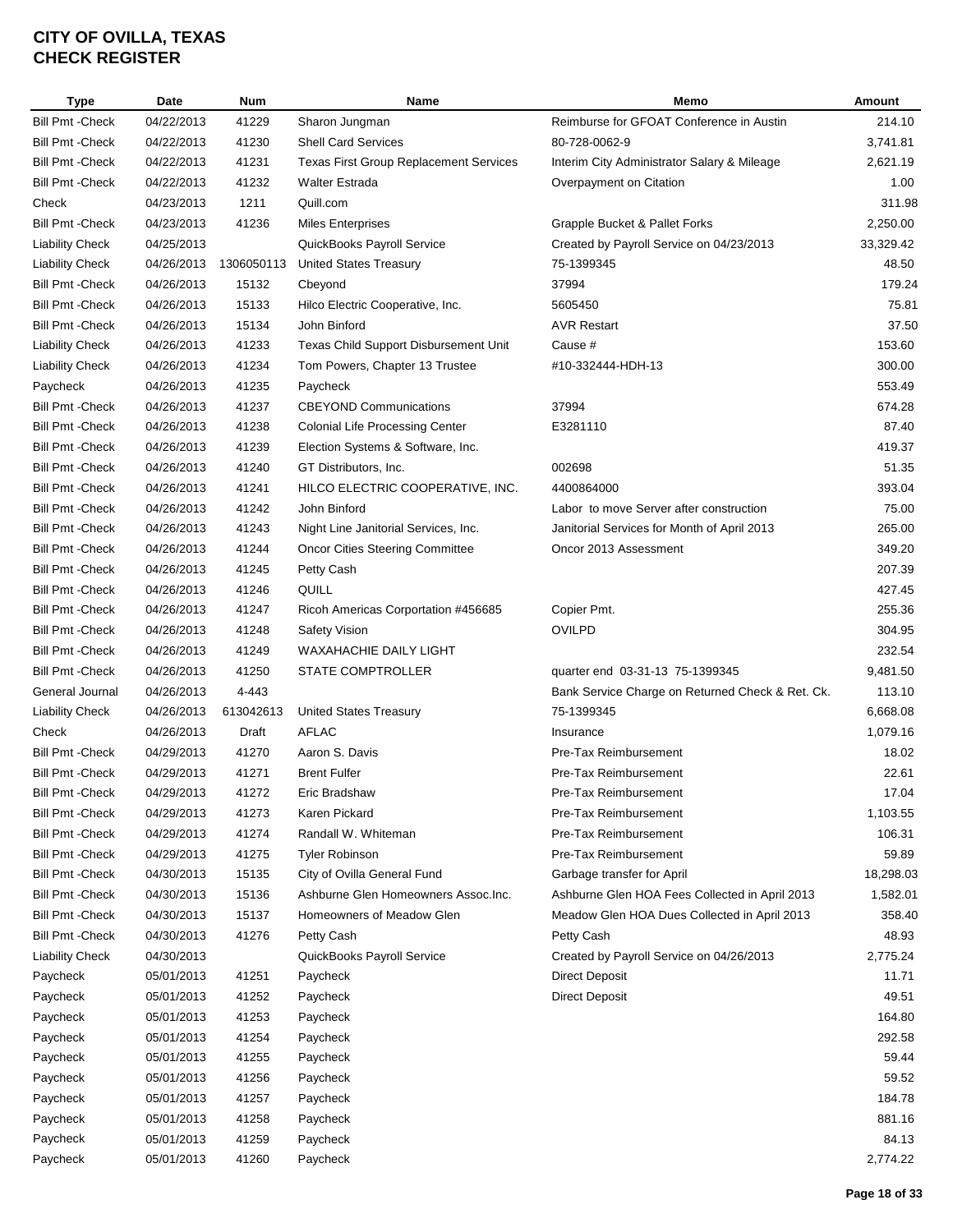| <b>Type</b>             | Date       | Num   | <b>Name</b>                                   | Memo                                                | Amount    |
|-------------------------|------------|-------|-----------------------------------------------|-----------------------------------------------------|-----------|
| Paycheck                | 05/01/2013 | 41261 | Paycheck                                      |                                                     | 13.41     |
| Paycheck                | 05/01/2013 | 41262 | Paycheck                                      |                                                     | 377.31    |
| Paycheck                | 05/01/2013 | 41263 | Paycheck                                      |                                                     | 314.29    |
| Paycheck                | 05/01/2013 | 41264 | Paycheck                                      |                                                     | 822.05    |
| Paycheck                | 05/01/2013 | 41265 | Paycheck                                      |                                                     | 529.19    |
| Paycheck                | 05/01/2013 | 41266 | Paycheck                                      |                                                     | 89.92     |
| Paycheck                | 05/01/2013 | 41267 | Paycheck                                      | <b>Direct Deposit</b>                               | 101.31    |
| Paycheck                | 05/01/2013 | 41268 | Paycheck                                      |                                                     | 82.22     |
| Paycheck                | 05/01/2013 | 41269 | Paycheck                                      |                                                     | 634.41    |
| <b>Bill Pmt - Check</b> | 05/02/2013 | 15138 | <b>Excal Visual</b>                           | <b>Training Supplies</b>                            | 500.00    |
| <b>Bill Pmt - Check</b> | 05/02/2013 | 15139 | Kruegar's Auto Service                        | Socket Holders                                      | 21.01     |
| <b>Bill Pmt - Check</b> | 05/02/2013 | 15140 | Fortline, Inc.                                |                                                     | 451.31    |
| <b>Bill Pmt - Check</b> | 05/02/2013 | 41277 | Aetna                                         | Acct#81628978                                       | 369.30    |
| <b>Bill Pmt - Check</b> | 05/02/2013 | 41278 | <b>American Communications</b>                | <b>Mounting Bracket</b>                             | 38.38     |
| <b>Bill Pmt - Check</b> | 05/02/2013 | 41279 | Anthony Espinoza                              | Volunteer FIrefighter Incentive                     | 140.00    |
| <b>Bill Pmt - Check</b> | 05/02/2013 | 41280 | APAC TEXAS, INC                               |                                                     | 2,566.48  |
| <b>Bill Pmt - Check</b> | 05/02/2013 | 41281 | AT&T-Mobility                                 | 872461924                                           | 21.78     |
| <b>Bill Pmt - Check</b> | 05/02/2013 | 41282 | Dalton A. Baker                               | Volunteer Firefighter Incentive                     | 300.00    |
| <b>Bill Pmt - Check</b> | 05/02/2013 | 41283 | Diversified Inspections                       | Safety Inspection on Ladders                        | 320.00    |
|                         |            |       |                                               | Incentive Program                                   | 140.00    |
| <b>Bill Pmt - Check</b> | 05/02/2013 | 41284 | <b>Everett Spencer</b>                        |                                                     |           |
| <b>Bill Pmt - Check</b> | 05/02/2013 | 41285 | <b>EXcal Visual, LLP</b>                      | SWPP Training CD & Materials                        | 799.50    |
| <b>Bill Pmt - Check</b> | 05/02/2013 | 41286 | Jacki Witherspoon                             | Volunteer Firefighter Incentive                     | 150.00    |
| <b>Bill Pmt - Check</b> | 05/02/2013 | 41287 | Jimmy C. Holder                               | Repair Toilet in Ladie's Room                       | 162.95    |
| <b>Bill Pmt - Check</b> | 05/02/2013 | 41288 | John Chapman                                  | Firefighter Volunteer Incentive                     | 200.00    |
| <b>Bill Pmt - Check</b> | 05/02/2013 | 41289 | Krueger's Auto Service Center                 |                                                     | 12.13     |
| <b>Bill Pmt - Check</b> | 05/02/2013 | 41290 | Nicolas Ray Guffey                            | Firefighter Volunteer Incentive                     | 300.00    |
| <b>Bill Pmt - Check</b> | 05/02/2013 | 41291 | Peter Way, M.D.                               | Medical Directorship for 2013                       | 1,500.00  |
| <b>Bill Pmt - Check</b> | 05/02/2013 | 41292 | Physio-Control, Inc.                          | 2-Yr. Maintenance on Heart Monitors 4/1/12 to 3/31/ | 7,747.60  |
| <b>Bill Pmt - Check</b> | 05/02/2013 | 41293 | QUILL                                         |                                                     | 425.73    |
| <b>Bill Pmt - Check</b> | 05/02/2013 | 41294 | Sardis Tires & Wheels                         |                                                     | 42.00     |
| <b>Bill Pmt - Check</b> | 05/02/2013 | 41295 | Steve O'Brien                                 | Incentive Program                                   | 50.00     |
| <b>Bill Pmt - Check</b> | 05/02/2013 | 41296 | <b>Texas First Group Replacement Services</b> | Interim City Admin. 4/15 to 4/26                    | 3,343.10  |
| <b>Bill Pmt - Check</b> | 05/02/2013 | 41297 | The Macarlane Firm, PC                        | Legal Fees for April 2013                           | 1,515.00  |
| <b>Bill Pmt - Check</b> | 05/02/2013 | 41298 | UNITED SITE SERVICES OF Texas, Inc.           | HBI-05767                                           | 209.57    |
| <b>Bill Pmt - Check</b> | 05/02/2013 | 41299 | WAL-MART COMMUNITY                            | Supplies                                            | 32.85     |
| <b>Bill Pmt - Check</b> | 05/02/2013 | 41300 | William Neal Holt                             | Incentive Program                                   | 70.00     |
| General Journal         | 05/02/2013 | 9-329 |                                               | -MULTIPLE-                                          | 261.19    |
| <b>Bill Pmt - Check</b> | 05/06/2013 | 41304 | <b>Brian Bargenquest</b>                      | Refund on Bldg. Permit 103 Oak Forest Ln.           | 203.34    |
| <b>Bill Pmt - Check</b> | 05/09/2013 | 15141 | Birkhoff, Hendricks, & Carter, LLP            | Engineering on Water Street Line                    | 2,001.63  |
| <b>Bill Pmt - Check</b> | 05/09/2013 | 15142 | C&P Pump Services, Inc.                       | Repairs to Sewer Pump                               | 260.00    |
| <b>Bill Pmt - Check</b> | 05/09/2013 | 15143 | City of Dallas                                | 100291064                                           | 18,553.01 |
| <b>Bill Pmt - Check</b> | 05/09/2013 | 15144 | Direct energy - Utility Operations            | Acct. # 1147040                                     | 1,730.81  |
| <b>Bill Pmt - Check</b> | 05/09/2013 | 15145 | <b>Universal Licensing Service</b>            | Renewal of License WNPH513                          | 95.00     |
| <b>Bill Pmt - Check</b> | 05/09/2013 | 15146 | <b>Verizon Wireless</b>                       | 722480877-00001                                     | 150.54    |
| <b>Bill Pmt - Check</b> | 05/09/2013 | 15147 | Keith Ace Hardware                            |                                                     | 78.43     |
| <b>Bill Pmt - Check</b> | 05/09/2013 | 41306 | A & B State Inspection                        | 2- Inspections                                      | 59.98     |
| <b>Bill Pmt - Check</b> | 05/09/2013 | 41307 | BRASS & GAS, INC.                             | Cylinder Rental                                     | 21.90     |
| <b>Bill Pmt - Check</b> | 05/09/2013 | 41308 | Bureau Veritas North America, Inc.            |                                                     | 1,777.22  |
| <b>Bill Pmt - Check</b> | 05/09/2013 | 41309 | City of Waxahachie                            | Animal Control Services for April                   | 100.00    |
| <b>Bill Pmt - Check</b> | 05/09/2013 | 41310 | <b>Community Waste Disposal</b>               | 102326-001                                          | 16,728.50 |
| <b>Bill Pmt - Check</b> | 05/09/2013 | 41311 | Direct Energy - Utility Operations            | Acct. # 1147039                                     | 4,667.26  |
| <b>Bill Pmt - Check</b> | 05/09/2013 | 41312 | <b>Direct Service Company</b>                 | 2- Filter Grills                                    | 175.50    |
|                         |            |       |                                               |                                                     |           |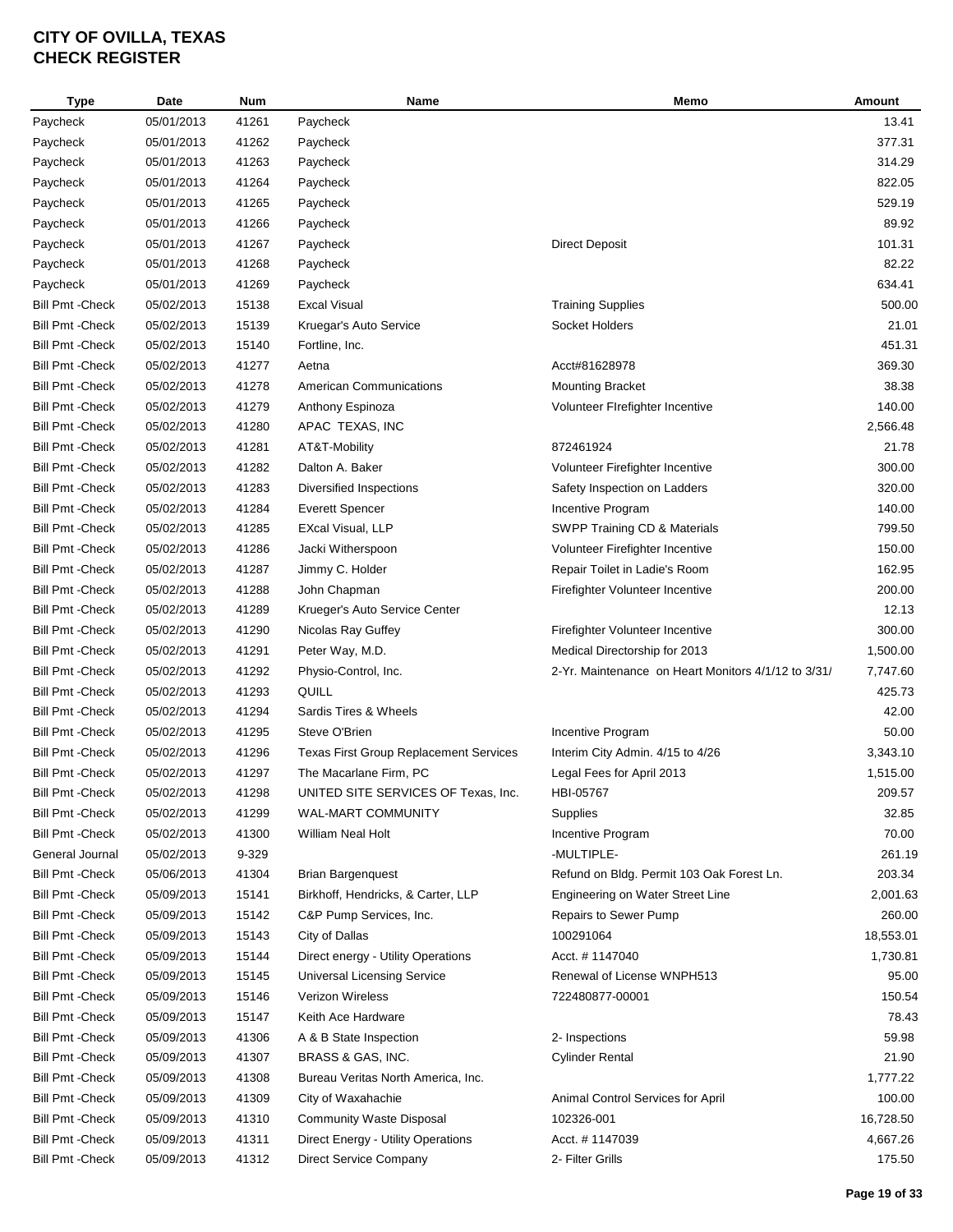| Type                    | Date       | <b>Num</b> | Name                                     | Memo                                                  | Amount    |
|-------------------------|------------|------------|------------------------------------------|-------------------------------------------------------|-----------|
| <b>Bill Pmt - Check</b> | 05/09/2013 | 41313      | Ennis Ford Inc.                          | Oil & Oil Filters                                     | 192.44    |
| <b>Bill Pmt - Check</b> | 05/09/2013 | 41314      | Fed Ex                                   | Shipping for Randy's Phone                            | 11.52     |
| <b>Bill Pmt - Check</b> | 05/09/2013 | 41315      | John Binford                             |                                                       | 206.25    |
| <b>Bill Pmt - Check</b> | 05/09/2013 | 41316      | KONICA MINOLTA BUSINESS                  | 061-0040730-000                                       | 254.34    |
| <b>Bill Pmt - Check</b> | 05/09/2013 | 41317      | Lind Electronic Design Co. Inc.          | Power Adapters for computers in the car               | 248.90    |
| <b>Bill Pmt - Check</b> | 05/09/2013 | 41318      | Verizon Wireless                         | 722480877-00001                                       | 647.23    |
| <b>Bill Pmt - Check</b> | 05/09/2013 | 41319      | Keith Ace Hardware                       |                                                       | 228.50    |
| <b>Liability Check</b>  | 05/09/2013 |            | QuickBooks Payroll Service               | Created by Payroll Service on 05/06/2013              | 34,039.28 |
| <b>Liability Check</b>  | 05/10/2013 | 1306051013 | <b>United States Treasury</b>            | 75-1399345                                            | 6,420.40  |
| <b>Liability Check</b>  | 05/10/2013 | 41301      | Texas Child Support Disbursement Unit    | Cause #                                               | 153.60    |
| <b>Liability Check</b>  | 05/10/2013 | 41302      | Tom Powers, Chapter 13 Trustee           | #10-332444-HDH-13                                     | 300.00    |
| Paycheck                | 05/10/2013 | 41303      | Paycheck                                 |                                                       | 541.25    |
| <b>Bill Pmt - Check</b> | 05/13/2013 | 41320      | Mrs. Tammy McCoy                         | Decorations for Front Lobby                           | 161.37    |
| <b>Liability Check</b>  | 05/13/2013 | 41321      | T. M. R. S.                              | 00961                                                 | 8,297.43  |
| Check                   | 05/15/2013 | Draft      | <b>State Comptroller</b>                 | Sales Tax Payable for April                           | 1,137.91  |
| <b>Bill Pmt - Check</b> | 05/16/2013 | 15148      | Advanced Telecom Inc.                    | Repair Scada Phone Line Connection                    | 120.00    |
| <b>Bill Pmt - Check</b> | 05/16/2013 | 15149      | C&P Pump Services, Inc.                  | Pump Repair & New Pump for Sewer System               | 3,725.15  |
| <b>Bill Pmt - Check</b> | 05/16/2013 | 15150      | Circle H Contractors, LP                 | Bore for 1" Water Line 322 Willow Creek               | 600.00    |
| <b>Bill Pmt - Check</b> | 05/16/2013 | 15151      | Citibank                                 | 8639                                                  | 406.01    |
| <b>Bill Pmt - Check</b> | 05/16/2013 | 15152      | DPC INDUSTIRES, INC.                     |                                                       | 775.15    |
| <b>Bill Pmt - Check</b> | 05/16/2013 | 15153      | Lower Colorado River Authority           | 003979                                                | 207.70    |
| <b>Bill Pmt - Check</b> | 05/16/2013 | 15154      | Trinity Rivier Authority of Texas        | CTR000610                                             | 55.00     |
| <b>Bill Pmt - Check</b> | 05/16/2013 | 15155      | Xylem Water Solutions U.S.A., Inc.       | Pump Repair                                           | 580.00    |
| <b>Bill Pmt - Check</b> | 05/16/2013 | 41322      | A & B State Inspection                   | Inspections on 3-PD Units 101,102,103                 | 89.97     |
| <b>Bill Pmt - Check</b> | 05/16/2013 | 41323      | <b>Advanced Telecom</b>                  |                                                       | 691.75    |
| <b>Bill Pmt - Check</b> | 05/16/2013 | 41324      | APAC TEXAS, INC                          |                                                       | 3,237.32  |
| <b>Bill Pmt - Check</b> | 05/16/2013 | 41325      | AT&T 515-3390                            | 972 515-3390 980 3                                    | 79.17     |
| <b>Bill Pmt - Check</b> | 05/16/2013 | 41326      | <b>CHARLES B MORTON</b>                  | Election Judge 5/11/13                                | 200.00    |
| <b>Bill Pmt - Check</b> | 05/16/2013 | 41327      | Citibank                                 | 8639                                                  | 2,049.18  |
| <b>Bill Pmt - Check</b> | 05/16/2013 | 41328      | COMPLETE LOGO SOURCE                     | Uniforms                                              | 74.40     |
| <b>Bill Pmt - Check</b> | 05/16/2013 | 41329      | Dulworth Septic Systems                  | 3 year Contract for Sceptic Inspection for Fire Dept. | 300.00    |
| <b>Bill Pmt - Check</b> | 05/16/2013 | 41330      | FIRE PUMP SPECIALTY, Inc.                | <b>Test 3 Apparatus Pumps</b>                         | 960.00    |
| <b>Bill Pmt - Check</b> | 05/16/2013 | 41331      | <b>GST PUBLIC SAFETY SUPPLY</b>          | Police Uniforms                                       | 69.90     |
| <b>Bill Pmt - Check</b> | 05/16/2013 | 41332      |                                          | Uniforms                                              | 203.70    |
|                         |            |            | GST Public Safety Supply, LLC            |                                                       |           |
| Bill Pmt -Check         | 05/16/2013 | 41333      | HELEN K. MORTON                          | <b>Election Clerk</b>                                 | 127.50    |
| <b>Bill Pmt - Check</b> | 05/16/2013 | 41334      | Kathy Rodriguez                          | Overpayment on Traffic Fine                           | 3.00      |
| <b>Bill Pmt - Check</b> | 05/16/2013 | 41335      | L. & L. Graphics                         | <b>Building Permit Forms</b>                          | 190.00    |
| <b>Bill Pmt - Check</b> | 05/16/2013 | 41336      | Nichols, Jackson, Dillard, Hager & Smith | Prosecutor for April 2013                             | 467.68    |
| <b>Bill Pmt - Check</b> | 05/16/2013 | 41337      | Powerplan                                | Window for Tractor                                    | 267.86    |
| <b>Bill Pmt - Check</b> | 05/16/2013 | 41338      | Quill Corporation #C5342336              | Account C5342336                                      | 81.55     |
| <b>Bill Pmt - Check</b> | 05/16/2013 | 41339      | Red Oak Auto Parts                       |                                                       | 401.69    |
| <b>Bill Pmt - Check</b> | 05/16/2013 | 41340      | Ricoh Americas Corportation              | 001-0084752-001                                       | 112.72    |
| <b>Bill Pmt - Check</b> | 05/16/2013 | 41341      | Ricoh Americas Corportation #456685      | Copier Pmt.                                           | 255.36    |
| <b>Bill Pmt - Check</b> | 05/16/2013 | 41342      | Russell Byrum Signs, Inc.                | Metal Sign for Weldon O'Dell                          | 150.00    |
| <b>Bill Pmt - Check</b> | 05/16/2013 | 41343      | Sagebrush Nursery, LTD                   | Flowers for Park & City Hall                          | 209.10    |
| Bill Pmt - Check        | 05/16/2013 | 41344      | Sardis Tires & Wheels                    |                                                       | 540.00    |
| <b>Bill Pmt - Check</b> | 05/16/2013 | 41345      | Texas Commission on Fire Protection      | John Chapman Application for Exam                     | 85.00     |
| <b>Bill Pmt - Check</b> | 05/16/2013 | 41346      | Yolanda Garcia Lopez                     | <b>Election Clerk</b>                                 | 127.50    |
| Bill Pmt - Check        | 05/23/2013 | 15156      | Ashburne Glen Homeowners Assoc.Inc.      | Ashburne Glen HOA Fees Collected in May 2013          | 1,626.58  |
| <b>Bill Pmt - Check</b> | 05/23/2013 | 15157      | Britton Meter Supply, Inc.               | 6390                                                  | 112.90    |
| Bill Pmt - Check        | 05/23/2013 | 15158      | Cbeyond                                  | 37994                                                 | 179.24    |
| Bill Pmt - Check        | 05/23/2013 | 15159      | Hilco Electric Cooperative, Inc.         | 5605450                                               | 79.33     |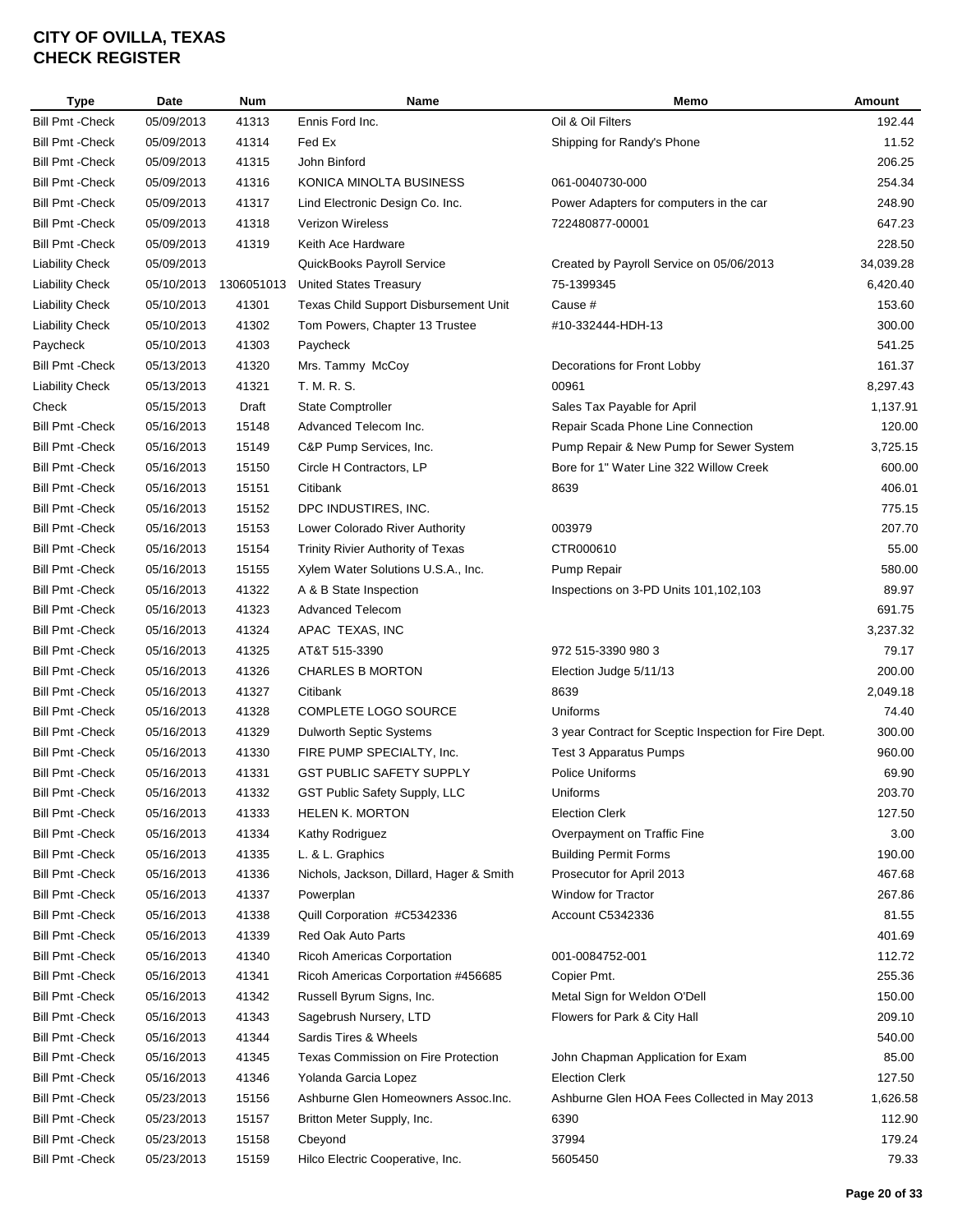| <b>Type</b>             | Date       | Num        | <b>Name</b>                                   | Memo                                                 | Amount    |
|-------------------------|------------|------------|-----------------------------------------------|------------------------------------------------------|-----------|
| <b>Bill Pmt - Check</b> | 05/23/2013 | 15160      | Homeowners of Meadow Glen                     | Meadow Glen HOA Dues Collected in May 2013           | 350.63    |
| <b>Bill Pmt - Check</b> | 05/23/2013 | 15161      | Shell                                         | 80-728-0062-9                                        | 847.83    |
| <b>Bill Pmt - Check</b> | 05/23/2013 | 15162      | <b>Trinity River Authority</b>                | CTR000610                                            | 2,620.00  |
| <b>Bill Pmt - Check</b> | 05/23/2013 | 15163      | <b>Blue Cross Blue Shield</b>                 | 028829                                               | 1,357.68  |
| <b>Bill Pmt - Check</b> | 05/23/2013 | 41350      | APAC TEXAS, INC                               | Customer#209019                                      | 1,609.58  |
| <b>Bill Pmt - Check</b> | 05/23/2013 | 41351      | <b>ATMOS Energy</b>                           | 000291506                                            | 73.07     |
| <b>Bill Pmt - Check</b> | 05/23/2013 | 41352      | <b>CBEYOND Communications</b>                 | 37994                                                | 674.28    |
| <b>Bill Pmt - Check</b> | 05/23/2013 | 41353      | HILCO ELECTRIC COOPERATIVE, INC.              | 4400864000                                           | 407.28    |
| <b>Bill Pmt - Check</b> | 05/23/2013 | 41354      | Jennifer Wilson                               | Refund on Impound Fees                               | 35.00     |
| <b>Bill Pmt - Check</b> | 05/23/2013 | 41355      | Night Line Janitorial Services, Inc.          | Janitorial Services for May 2013                     | 265.00    |
| <b>Bill Pmt - Check</b> | 05/23/2013 | 41356      | QUILL                                         |                                                      | 183.05    |
| <b>Bill Pmt - Check</b> | 05/23/2013 | 41357      | Quill Corporation #C5342336                   | Account C5342336                                     | 19.98     |
| <b>Bill Pmt - Check</b> | 05/23/2013 | 41358      | Scott Kurth                                   | Judical Fees for May Court                           | 440.00    |
| <b>Bill Pmt - Check</b> | 05/23/2013 | 41359      | <b>Shell Card Services</b>                    | 80-728-0062-9                                        | 4,825.71  |
| <b>Bill Pmt - Check</b> | 05/23/2013 | 41361      | Aetna                                         | Acct#81628978                                        | 345.80    |
| <b>Bill Pmt - Check</b> | 05/23/2013 | 41362      | <b>Blue Cross Blue Shield</b>                 | 028829                                               | 5,758.24  |
| <b>Liability Check</b>  | 05/23/2013 |            | QuickBooks Payroll Service                    | Created by Payroll Service on 05/20/2013             | 34,732.64 |
| <b>Liability Check</b>  | 05/24/2013 | 1306052413 | <b>United States Treasury</b>                 | 75-1399345                                           | 6,741.36  |
| <b>Liability Check</b>  | 05/24/2013 | 41347      | Texas Child Support Disbursement Unit         | Cause #                                              | 153.60    |
| <b>Liability Check</b>  | 05/24/2013 | 41348      | Tom Powers, Chapter 13 Trustee                | #10-332444-HDH-13                                    | 300.00    |
| Paycheck                | 05/24/2013 | 41349      | Paycheck                                      |                                                      | 475.47    |
| Check                   | 05/24/2013 | Draft      | <b>AFLAC</b>                                  | Insurance                                            | 1,079.16  |
| Check                   | 05/28/2013 | 41363      | Costco                                        | Reception for Tom Leverentz                          | 220.18    |
| General Journal         | 05/28/2013 | 4-456      |                                               | Returned Check & Bank Fee for Walkers                | 319.00    |
| <b>Bill Pmt - Check</b> | 05/30/2013 | 15164      | City of Ovilla General Fund                   | Garbage transfer for May                             | 16,261.36 |
| <b>Bill Pmt - Check</b> | 05/30/2013 | 15165      | David Bertch                                  | Water Deposit Refund 110 Lariat Trail                | 130.31    |
| <b>Bill Pmt - Check</b> | 05/30/2013 | 15166      | Yeldell, Wilson & Co., P.C.                   | Assistance with 125 Reimbursement                    | 1,000.00  |
| <b>Bill Pmt - Check</b> | 05/30/2013 | 41364      | APAC TEXAS, INC                               | Customer#209019                                      | 530.32    |
| <b>Bill Pmt - Check</b> | 05/30/2013 | 41365      | AT&T-Mobility                                 | 872461924                                            | 21.78     |
| <b>Bill Pmt - Check</b> | 05/30/2013 | 41366      | <b>Colonial Life Processing Center</b>        | E3281110                                             | 87.40     |
| <b>Bill Pmt - Check</b> |            |            |                                               |                                                      | 16,754.48 |
| <b>Bill Pmt - Check</b> | 05/30/2013 | 41367      | <b>Community Waste Disposal</b>               | 102326-001                                           | 173.10    |
|                         | 05/30/2013 | 41368      | Firehouse Hydro & Service                     | <b>Hydrostatic Test</b>                              |           |
| <b>Bill Pmt - Check</b> | 05/30/2013 | 41369      | John Binford                                  | Labor to fix Video Issue in Fire Dept. Training Room | 93.75     |
| <b>Bill Pmt - Check</b> | 05/30/2013 | 41370      | OFFICE DEPOT                                  | 6011564204068364                                     | 6.27      |
| Bill Pmt - Check        | 05/30/2013 | 41371      | Petty Cash                                    | Petty Cash                                           | 89.07     |
| <b>Bill Pmt - Check</b> | 05/30/2013 | 41372      | <b>Texas First Group Replacement Services</b> | Interim City Admin. 5/13 to 5/24                     | 3,241.10  |
| <b>Bill Pmt - Check</b> | 05/30/2013 | 41373      | <b>TransWestern Consultants</b>               | U.S. Census Bureau Boundary & Annexation Survey      | 400.00    |
| <b>Bill Pmt - Check</b> | 05/30/2013 | 41374      | Troy L. Coleman Pd.D.                         | <b>Mediation Session</b>                             | 450.00    |
| <b>Bill Pmt - Check</b> | 05/30/2013 | 41375      | UNITED SITE SERVICES OF Texas, Inc.           | HBI-05767                                            | 209.57    |
| <b>Bill Pmt - Check</b> | 05/30/2013 | 41376      | <b>WAL-MART COMMUNITY</b>                     | Supplies                                             | 40.48     |
| <b>Bill Pmt - Check</b> | 05/30/2013 | 41377      | Yeldell, Wilson & Co., P.C.                   | Accounting Assistance on 125 plan reimbursements     | 1,450.74  |
| Check                   | 05/30/2013 | 53013000   | Ellis County Abstract and Title               | Purchase of 2 lots on Main St.                       | 49,649.63 |
| <b>Liability Check</b>  | 05/30/2013 |            | QuickBooks Payroll Service                    | Created by Payroll Service on 05/28/2013             | 2,774.94  |
| <b>Liability Check</b>  | 05/31/2013 | 1306053113 | <b>United States Treasury</b>                 | 75-1399345                                           | 81.18     |
| Check                   | 06/04/2013 | 1212       | Dell                                          | <b>Computer for Police Chief</b>                     | 681.02    |
| <b>Bill Pmt - Check</b> | 06/06/2013 | 15167      | Keith Ace Hardware                            |                                                      | 39.98     |
| <b>Bill Pmt - Check</b> | 06/06/2013 | 15168      | Ricoh USA, Inc.                               | Quarterly Copier Payment for Maint.                  | 657.00    |
| <b>Bill Pmt - Check</b> | 06/06/2013 | 15169      | Trinity Rivier Authority of Texas             | CTR000610                                            | 55.00     |
| <b>Bill Pmt - Check</b> | 06/06/2013 | 15170      | Verizon Wireless                              | 722480877-00001                                      | 149.80    |
| Bill Pmt - Check        | 06/06/2013 | 41381      | Anthony Espinoza                              | Volunteer FIrefighter Incentive                      | 105.00    |
| <b>Bill Pmt - Check</b> | 06/06/2013 | 41382      | BIRKHOFF, HENDRICKS, & Carter, L.L.P.         | Ovilla Rd. Baptist Chruch Plan Review, Bryson Manc   | 2,090.57  |
| <b>Bill Pmt - Check</b> | 06/06/2013 | 41383      | <b>Bound Tree Medical</b>                     |                                                      | 372.81    |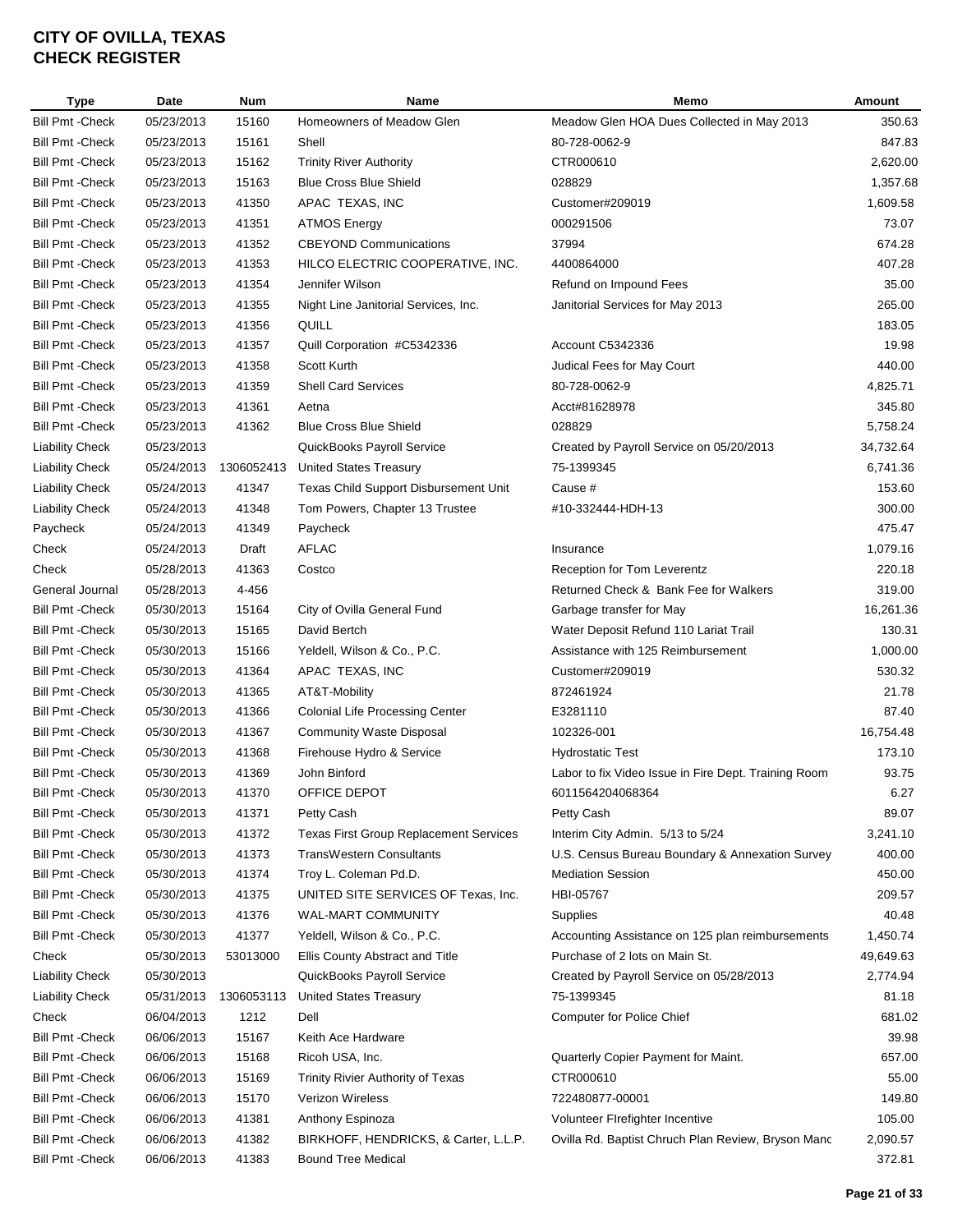| Type                    | Date       | Num        | Name                                          | Memo                                                 | Amount    |
|-------------------------|------------|------------|-----------------------------------------------|------------------------------------------------------|-----------|
| <b>Bill Pmt - Check</b> | 06/06/2013 | 41384      | BRASS & GAS, INC.                             | <b>Cylinder Rental</b>                               | 21.90     |
| <b>Bill Pmt - Check</b> | 06/06/2013 | 41385      | <b>Chuck Fairbanks Chevrolet</b>              | Service on 2007 Chevy Suburban                       | 381.04    |
| <b>Bill Pmt - Check</b> | 06/06/2013 | 41386      | City of Waxahachie                            | Animal Control Services for May                      | 80.00     |
| <b>Bill Pmt - Check</b> | 06/06/2013 | 41387      | Dale Helm                                     | Materials to make picture Frames for Conference Ro   | 53.17     |
| <b>Bill Pmt - Check</b> | 06/06/2013 | 41388      | Dalton A. Baker                               | Volunteer Firefighter Incentive                      | 250.00    |
| <b>Bill Pmt - Check</b> | 06/06/2013 | 41389      | Ennis Ford Inc.                               | PD-104 Rear Tail Light Socket                        | 35.72     |
| <b>Bill Pmt - Check</b> | 06/06/2013 | 41390      | <b>Everett Spencer</b>                        | Incentive Program                                    | 140.00    |
| <b>Bill Pmt - Check</b> | 06/06/2013 | 41391      | Filgo Oil Company                             | Diesel Fuel for Generator                            | 834.69    |
| <b>Bill Pmt - Check</b> | 06/06/2013 | 41392      | First Check Applicant Screening               | <b>City Administrator Applicant Screening</b>        | 202.00    |
| <b>Bill Pmt - Check</b> | 06/06/2013 | 41393      | Jacki Witherspoon                             | Volunteer Firefighter Incentive                      | 100.00    |
| <b>Bill Pmt - Check</b> | 06/06/2013 | 41394      | John Chapman                                  | Volunteer Firefighter Incentive                      | 200.00    |
| <b>Bill Pmt - Check</b> | 06/06/2013 | 41395      | Keith Ace Hardware                            |                                                      | 152.82    |
| <b>Bill Pmt - Check</b> | 06/06/2013 | 41396      | KONICA MINOLTA BUSINESS SOLUTION              | 061-0040730-000                                      | 233.12    |
| <b>Bill Pmt - Check</b> | 06/06/2013 | 41397      | Krueger's Auto Service Center                 |                                                      | 583.72    |
| <b>Bill Pmt - Check</b> | 06/06/2013 | 41398      | KWIK KAR LUBE                                 | State Inspection on 2007 Chevy Suburban              | 39.75     |
| <b>Bill Pmt - Check</b> | 06/06/2013 | 41399      | Minnie Smith                                  | Refund on Bond Citation #11980                       | 32.00     |
| <b>Bill Pmt - Check</b> | 06/06/2013 | 41400      | Nicolas Ray Guffey                            | Volunteer Firefighter Incentive                      | 300.00    |
| <b>Bill Pmt - Check</b> | 06/06/2013 | 41401      | <b>Randall Bailey</b>                         | Volunteer Firefighter Incentive                      | 70.00     |
| <b>Bill Pmt - Check</b> | 06/06/2013 | 41402      | Red Oak Auto Parts                            |                                                      | 83.22     |
| <b>Bill Pmt - Check</b> | 06/06/2013 | 41403      | Ricoh Americas Corportation                   |                                                      | 122.76    |
| <b>Bill Pmt - Check</b> | 06/06/2013 | 41404      | Steve O'Brien                                 | Incentive Program                                    | 87.50     |
| <b>Bill Pmt - Check</b> | 06/06/2013 | 41405      | The Macarlane Firm, PC                        | Legal Services for May                               | 495.00    |
| <b>Bill Pmt - Check</b> | 06/06/2013 | 41406      | THE PRODUCTIVITY CENTER                       | OPD002                                               | 295.00    |
| <b>Bill Pmt - Check</b> | 06/06/2013 | 41407      | <b>Verizon Wireless</b>                       | 722480877-00001                                      | 647.23    |
| <b>Bill Pmt - Check</b> | 06/06/2013 | 41408      | <b>WAXAHACHIE DAILY LIGHT</b>                 | <b>Public Works Employment Opportunities</b>         | 186.00    |
|                         |            |            | <b>William Neal Holt</b>                      |                                                      | 105.00    |
| <b>Bill Pmt - Check</b> | 06/06/2013 | 41409      |                                               | Incentive Program                                    |           |
| <b>Liability Check</b>  | 06/06/2013 |            | QuickBooks Payroll Service                    | Created by Payroll Service on 06/03/2013             | 33,254.84 |
| <b>Liability Check</b>  | 06/07/2013 | 1306060713 | <b>United States Treasury</b>                 | 75-1399345                                           | 6,608.12  |
| Paycheck                | 06/07/2013 | 41378      | Paycheck                                      |                                                      | 481.51    |
| <b>Liability Check</b>  | 06/07/2013 | 41379      | Texas Child Support Disbursement Unit         | Cause #                                              | 153.60    |
| <b>Liability Check</b>  | 06/07/2013 | 41380      | Tom Powers, Chapter 13 Trustee                | #10-332444-HDH-13                                    | 300.00    |
| <b>Bill Pmt - Check</b> | 06/10/2013 | 41410      | <b>Texas First Group Replacement Services</b> | Interim City Admin. Services for 4/29/13 to 5/10/13  | 3,343.10  |
| General Journal         | 06/10/2013 | 9-338      |                                               | <b>Credit Card Fees</b>                              | 214.15    |
| General Journal         | 06/10/2013 | 9-339      |                                               | Returned Check Bank Charge                           | 75.61     |
| Check                   | 06/12/2013 | 2452       | <b>American Communications</b>                |                                                      | 2,935.28  |
| <b>Liability Check</b>  | 06/12/2013 | 41411      | T. M. R. S.                                   | 00961                                                | 8,493.04  |
| <b>Bill Pmt - Check</b> | 06/13/2013 | 15171      | Citibank                                      | 8639                                                 | 346.00    |
| <b>Bill Pmt - Check</b> | 06/13/2013 | 15172      | Direct energy - Utility Operations            | Acct. #1147040 Electric Expense                      | 1,757.81  |
| <b>Bill Pmt - Check</b> | 06/13/2013 | 15173      | John Binford                                  | AVR install & fix after power outages                | 225.00    |
| <b>Bill Pmt - Check</b> | 06/13/2013 | 15174      | <b>Quill Corporation</b>                      | C5884618                                             | 323.25    |
| <b>Bill Pmt - Check</b> | 06/13/2013 | 15175      | City of Dallas                                | 100291064                                            | 23,931.78 |
| <b>Bill Pmt - Check</b> | 06/13/2013 | 15176      | DPC INDUSTIRES, INC.                          | Cust.76737400                                        | 956.04    |
| <b>Bill Pmt - Check</b> | 06/13/2013 | 15177      | Waxahachie Daily Light                        | b116101                                              | 132.88    |
| <b>Bill Pmt - Check</b> | 06/13/2013 | 41412      | Al's Pest Control Services, Inc.              | 1552                                                 | 135.00    |
| <b>Bill Pmt - Check</b> | 06/13/2013 | 41413      | AMERICAN TROPHY & AWARDS                      | Laser Engraving                                      | 9.00      |
| <b>Bill Pmt - Check</b> | 06/13/2013 | 41414      | APAC TEXAS, INC                               | Customer#209019                                      | 3,349.69  |
| <b>Bill Pmt - Check</b> | 06/13/2013 | 41415      | AUGUST INDUSTRIES, INC.                       | Customer#9OVILL                                      | 1,491.93  |
| <b>Bill Pmt - Check</b> | 06/13/2013 | 41416      | BIRKHOFF, HENDRICKS, & Carter, L.L.P.         | Bryson Manor Consulting Plan Review Fees             | 2,691.64  |
| <b>Bill Pmt - Check</b> | 06/13/2013 | 41417      | <b>Bound Tree Medical</b>                     |                                                      | 55.99     |
| <b>Bill Pmt - Check</b> | 06/13/2013 | 41418      | Carrot-Top Industries, Inc.                   | 000523376                                            | 80.80     |
| <b>Bill Pmt - Check</b> | 06/13/2013 | 41419      | Citibank                                      | 8639                                                 | 1,847.84  |
| <b>Bill Pmt -Check</b>  | 06/13/2013 | 41420      | Civic Plus                                    | CP-Ovilla TX - Quarterly Fee for July-Sept. for Webs | 1,038.90  |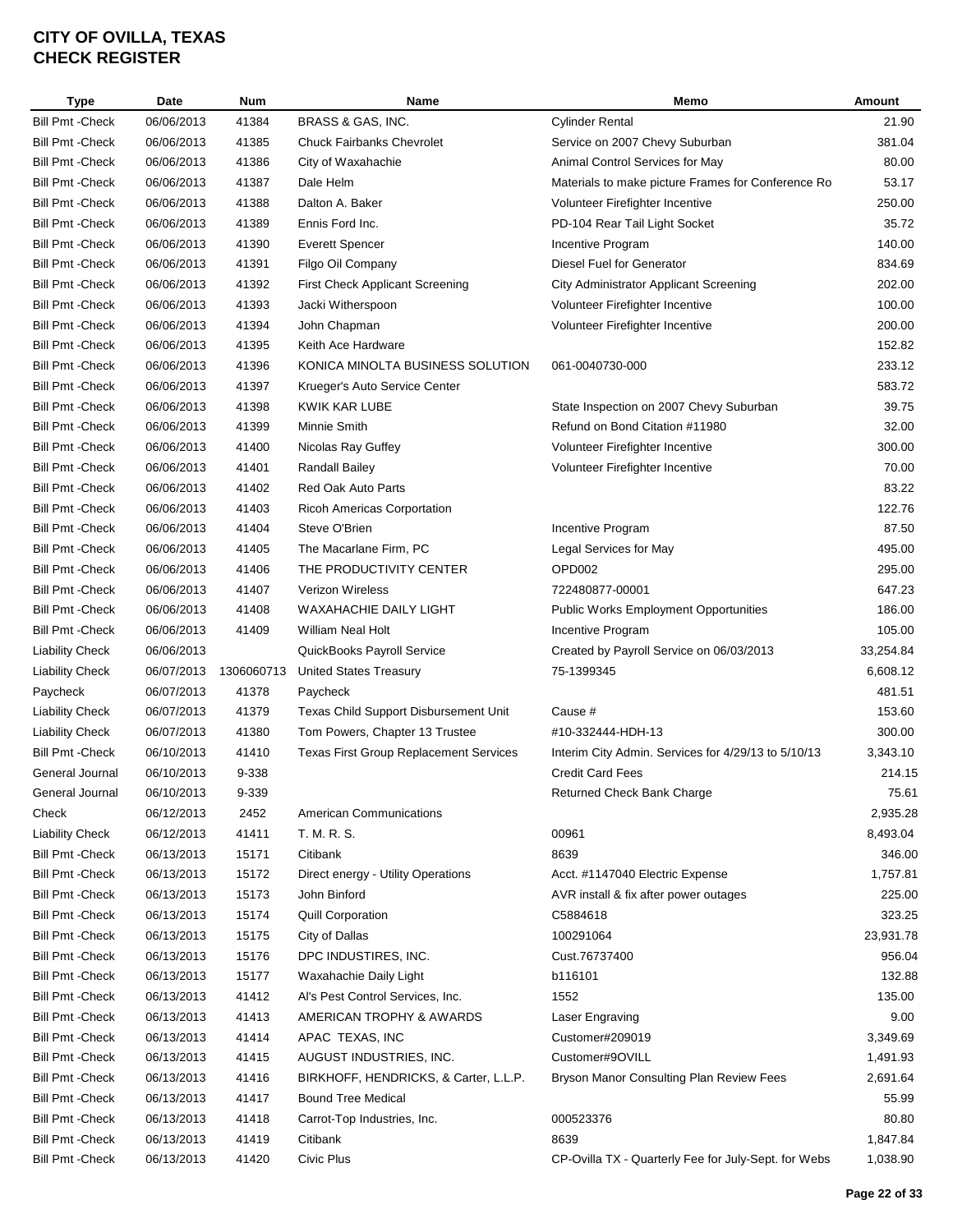| Type                    | Date       | <b>Num</b> | Name                                          | Memo                                           | Amount    |
|-------------------------|------------|------------|-----------------------------------------------|------------------------------------------------|-----------|
| <b>Bill Pmt - Check</b> | 06/13/2013 | 41421      | Clifford Power Systems, Inc.                  | Annual Maint. on Generator                     | 1,379.00  |
| <b>Bill Pmt - Check</b> | 06/13/2013 | 41422      | Direct Energy - Utility Operations            | Acct. #1147039                                 | 4,619.54  |
| <b>Bill Pmt - Check</b> | 06/13/2013 | 41423      | John Binford                                  | Download Files for Police                      | 75.00     |
| <b>Bill Pmt - Check</b> | 06/13/2013 | 41424      | <b>KBA EnviroScience, LTD</b>                 | <b>Environmental Study of Pickard Property</b> | 2,200.00  |
| <b>Bill Pmt - Check</b> | 06/13/2013 | 41425      | L. & L. Graphics                              | <b>Business Cards - Dormier</b>                | 49.10     |
| <b>Bill Pmt - Check</b> | 06/13/2013 | 41426      | Lancaster Chamber of Commerce                 | <b>BSW Luncheon</b>                            | 250.00    |
| <b>Bill Pmt - Check</b> | 06/13/2013 | 41427      | Lynn Card Company                             | 122734                                         | 39.95     |
| <b>Bill Pmt - Check</b> | 06/13/2013 | 41428      | M.E. Atwood                                   | Appraisal for Pickard Property                 | 1,500.00  |
| <b>Bill Pmt - Check</b> | 06/13/2013 | 41429      | MES - Texas                                   | 32402                                          | 1,552.00  |
| <b>Bill Pmt - Check</b> | 06/13/2013 | 41430      | Nichols, Jackson, Dillard, Hager & Smith      | Prosecutor for May 2013                        | 386.22    |
| <b>Bill Pmt - Check</b> | 06/13/2013 | 41431      | Red Oak Auto Parts                            | Customer #100300                               | 26.35     |
| <b>Bill Pmt - Check</b> | 06/13/2013 | 41432      | Stephen B. Trammell DO                        | 2665                                           | 65.00     |
| <b>Bill Pmt - Check</b> | 06/13/2013 | 41433      | Texas Department of State Health Service      | Renew First Responder Registration             | 70.00     |
| <b>Bill Pmt - Check</b> | 06/13/2013 | 41434      | <b>Texas First Group Replacement Services</b> | Interim City Admin. for 5/25/13 to 6/7/13      | 3,293.23  |
| Check                   | 06/17/2013 | Draft      | State Comptroller                             | Sales Tax Payable for May                      | 1,011.23  |
| <b>Bill Pmt - Check</b> | 06/20/2013 | 15178      | Corrpro Waterworks - Atlanta                  | Service Agreement for Water Storage Tank       | 705.00    |
| <b>Bill Pmt - Check</b> | 06/20/2013 | 15179      | Hilco Electric Cooperative, Inc.              | 5605450                                        | 76.77     |
| <b>Bill Pmt - Check</b> | 06/20/2013 | 15180      | <b>Trinity River Authority</b>                | CTR000610                                      | 2,620.00  |
| <b>Bill Pmt - Check</b> | 06/20/2013 | 15181      | U.S. Postal Service                           | Annual Water Quality Report Postage            | 334.35    |
| <b>Bill Pmt - Check</b> | 06/20/2013 | 41438      | <b>Advanced Telecom</b>                       |                                                | 865.00    |
| <b>Bill Pmt - Check</b> | 06/20/2013 | 41439      | Al's Pest Control Services, Inc.              | 1552                                           | 140.00    |
| <b>Bill Pmt - Check</b> | 06/20/2013 | 41440      | APAC TEXAS, INC                               |                                                | 8,685.79  |
| <b>Bill Pmt - Check</b> | 06/20/2013 | 41441      | AT&T 515-3390                                 | 972 515-3390 980 3                             | 79.17     |
| <b>Bill Pmt - Check</b> | 06/20/2013 | 41442      | <b>ATMOS Energy</b>                           | 000291506                                      | 45.20     |
| <b>Bill Pmt - Check</b> | 06/20/2013 | 41443      | <b>Bound Tree Medical</b>                     | 202701                                         | 6.15      |
| <b>Bill Pmt - Check</b> | 06/20/2013 | 41444      | Continental Research Corp.                    | Hardware Cabinet Asst.                         | 1,043.17  |
| <b>Bill Pmt - Check</b> | 06/20/2013 | 41445      | Dallas Central Appraisal District             | 4th Qtr Budget Allocation for Tax Collection   | 184.00    |
|                         |            |            |                                               |                                                |           |
| <b>Bill Pmt - Check</b> | 06/20/2013 | 41446      | Ellis Central Appraisal District              | 3rd Qtr. Pmt. for EAD                          | 3,219.73  |
| <b>Bill Pmt - Check</b> | 06/20/2013 | 41447      | Franklin Legal Publishing, Inc.               | Preparation & Printing of Supplement #3        | 1,530.00  |
| <b>Bill Pmt - Check</b> | 06/20/2013 | 41448      | HILCO ELECTRIC COOPERATIVE, INC.              | 4400864000                                     | 407.28    |
| <b>Bill Pmt - Check</b> | 06/20/2013 | 41449      | <b>Impact Promotional Services</b>            | Uniforms                                       | 69.98     |
| <b>Bill Pmt - Check</b> | 06/20/2013 | 41450      | John Binford                                  | Reconfigure Fire Dept. PC's After Server Crash | 450.00    |
| <b>Bill Pmt - Check</b> | 06/20/2013 | 41451      | Night Line Janitorial Services, Inc.          | Janitorial Services for June 2013              | 265.00    |
| <b>Bill Pmt - Check</b> | 06/20/2013 | 41452      | Petty Cash                                    | Petty Cash                                     | 46.00     |
| <b>Bill Pmt - Check</b> | 06/20/2013 | 41453      | QUILL                                         | <b>Office Supplies</b>                         | 370.66    |
| <b>Bill Pmt - Check</b> | 06/20/2013 | 41454      | Siddons-Martin Emergency Group, LLC           | Repairs to R701 Fuel System                    | 866.33    |
| <b>Bill Pmt - Check</b> | 06/20/2013 | 41455      | WAXAHACHIE DAILY LIGHT                        |                                                | 324.65    |
| <b>Bill Pmt - Check</b> | 06/20/2013 | 41456      | Sharon Jungman                                | Reimburse for Going away Luncheon for Jackie   | 54.14     |
| <b>Liability Check</b>  | 06/20/2013 |            | QuickBooks Payroll Service                    | Created by Payroll Service on 06/17/2013       | 33,708.85 |
| <b>Liability Check</b>  | 06/21/2013 | 1306062113 | <b>United States Treasury</b>                 | 75-1399345                                     | 6,663.36  |
| <b>Liability Check</b>  | 06/21/2013 | 41435      | Texas Child Support Disbursement Unit         | Cause #                                        | 153.60    |
| <b>Liability Check</b>  | 06/21/2013 | 41436      | Tom Powers, Chapter 13 Trustee                | #10-332444-HDH-13                              | 300.00    |
| Paycheck                | 06/21/2013 | 41437      | Paycheck                                      |                                                | 514.24    |
| Check                   | 06/21/2013 | Draft      | AFLAC                                         | Insurance                                      | 1,079.16  |
| <b>Bill Pmt - Check</b> | 06/24/2013 | 15182      | <b>Blue Cross Blue Shield</b>                 | 028829                                         | 1,357.68  |
| <b>Bill Pmt - Check</b> | 06/24/2013 | 15183      | Britton Meter Supply, Inc.                    |                                                | 257.88    |
| <b>Bill Pmt - Check</b> | 06/24/2013 | 15184      | Cbeyond                                       | 37994                                          | 179.24    |
| <b>Bill Pmt - Check</b> | 06/24/2013 | 15185      | DPC INDUSTIRES, INC.                          | Cust.76737400                                  | 33.00     |
| <b>Bill Pmt - Check</b> | 06/24/2013 | 15186      | Fortline, Inc.                                | Inventory                                      | 1,033.28  |
| <b>Bill Pmt - Check</b> | 06/24/2013 | 15187      | Morrison Supply Co.                           | Supplies                                       | 28.94     |
| <b>Bill Pmt - Check</b> | 06/24/2013 | 15188      | Sardis Tire & Wheel                           | 4 Tires 2011 Chevy 1 ton                       | 900.00    |
| <b>Bill Pmt - Check</b> | 06/24/2013 | 15189      | Shell                                         | 80-728-0062-9                                  | 1,077.31  |
|                         |            |            |                                               |                                                |           |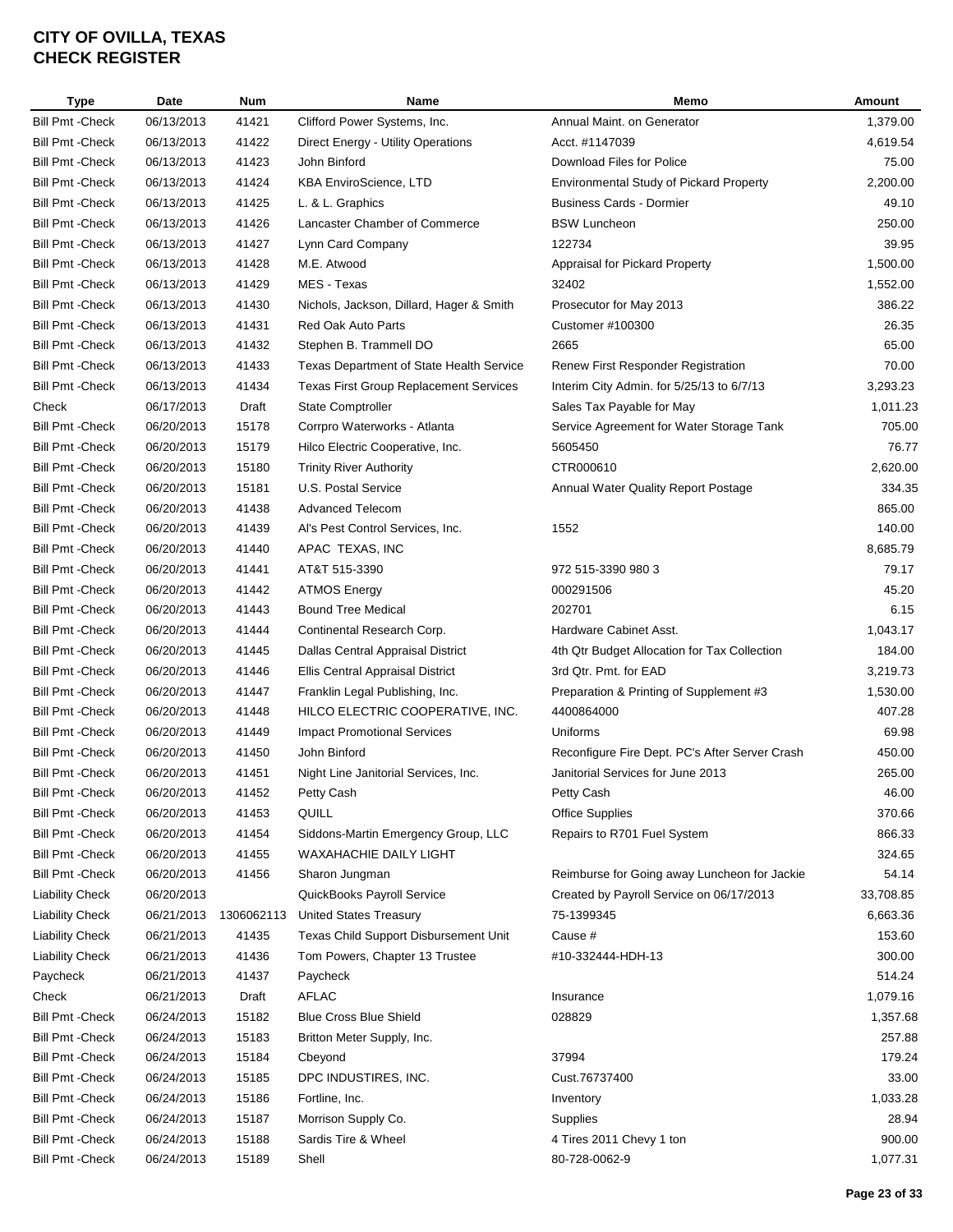| <b>Type</b>             | Date       | <b>Num</b> | <b>Name</b>                                   | Memo                                              | Amount    |
|-------------------------|------------|------------|-----------------------------------------------|---------------------------------------------------|-----------|
| <b>Bill Pmt - Check</b> | 06/24/2013 | 15190      | Trinity Rivier Authority of Texas             | CTR000610                                         | 55.00     |
| <b>Bill Pmt - Check</b> | 06/24/2013 | 41457      | Aetna                                         | Acct#81628978                                     | 300.70    |
| <b>Bill Pmt - Check</b> | 06/24/2013 | 41458      | <b>Blue Cross Blue Shield</b>                 | 028829                                            | 5,758.24  |
| <b>Bill Pmt - Check</b> | 06/24/2013 | 41459      | <b>Bound Tree Medical</b>                     | 202701                                            | 26.49     |
| <b>Bill Pmt - Check</b> | 06/24/2013 | 41460      | Bureau Veritas North America, Inc.            |                                                   | 2,571.61  |
| <b>Bill Pmt - Check</b> | 06/24/2013 | 41461      | <b>CBEYOND Communications</b>                 | 37994                                             | 674.28    |
| <b>Bill Pmt - Check</b> | 06/24/2013 | 41462      | Clifford Power Systems, Inc.                  | Generator Repair                                  | 396.72    |
| <b>Bill Pmt - Check</b> | 06/24/2013 | 41463      | <b>COMPLETE LOGO SOURCE</b>                   |                                                   | 530.60    |
| <b>Bill Pmt - Check</b> | 06/24/2013 | 41464      | Metro Fire Apparatus Specialists, Inc.        | <b>LED Spot</b>                                   | 443.00    |
| <b>Bill Pmt - Check</b> | 06/24/2013 | 41465      | Red Oak Auto Parts                            | Customer #100300                                  | 29.72     |
| <b>Bill Pmt - Check</b> | 06/24/2013 | 41466      | Ricoh Americas Corportation #456685           | Copier Lease Pmt.                                 | 255.36    |
| <b>Bill Pmt - Check</b> | 06/24/2013 | 41467      | Scott Kurth                                   | Judical Fee for June 2013                         | 440.00    |
| <b>Bill Pmt - Check</b> | 06/24/2013 | 41468      | <b>Shell Card Services</b>                    | 80-728-0062-9                                     | 4,382.81  |
| <b>Bill Pmt - Check</b> | 06/24/2013 | 41469      | <b>Texas First Group Replacement Services</b> | Interim City Admin. for 6/9 to 6/21/13            | 4,210.10  |
| <b>Bill Pmt - Check</b> | 06/24/2013 | 41470      | Yellow Rose Chapter - TMCA                    | Luncheon for Yellow Rose Chapter                  | 15.00     |
| <b>Bill Pmt - Check</b> | 06/24/2013 | 41471      | <b>Texas Commission on Fire Protection</b>    | John Chapman Application for Exam                 | 85.00     |
| <b>Bill Pmt - Check</b> | 06/24/2013 | 41472      | <b>Texas Commission on Fire Protection</b>    | John Chapman Certificate of Completion            | 85.00     |
| General Journal         | 06/24/2013 | 4-469      |                                               | Returned Check & Bank Charge                      | 206.00    |
|                         |            |            | Ashburne Glen Homeowners Assoc.Inc.           | Ashburne Glen HOA Fees Collected in June 2013     |           |
| <b>Bill Pmt - Check</b> | 06/25/2013 | 15191      |                                               |                                                   | 1,719.21  |
| <b>Bill Pmt - Check</b> | 06/25/2013 | 15192      | Homeowners of Meadow Glen                     | Meadow Glen HOA Dues Collected in June 2013       | 376.66    |
| <b>Bill Pmt - Check</b> | 06/25/2013 | 15193      | Lyman Carpenter                               | 137 Water St. Deposit Refund                      | 93.03     |
| <b>Bill Pmt - Check</b> | 06/25/2013 | 15194      | Ronald & Susan Venne                          | Water Deposit Refund 214 Cockrell Hill Rd.        | 25.13     |
| Liability Check         | 06/28/2013 |            | QuickBooks Payroll Service                    | Created by Payroll Service on 06/25/2013          | 3,121.43  |
| Check                   | 06/30/2013 | Draft      | TEXAS EMERGNCY SERVICES RETIREMEN #1219       |                                                   | 252.00    |
| <b>Liability Check</b>  | 07/01/2013 | 1309070113 | <b>United States Treasury</b>                 | 75-1399345                                        | 91.30     |
| <b>Liability Check</b>  | 07/03/2013 |            | QuickBooks Payroll Service                    | Created by Payroll Service on 07/01/2013          | 35,716.04 |
| <b>Liability Check</b>  | 07/05/2013 | 1309070513 | United States Treasury                        | 75-1399345                                        | 7,411.18  |
| <b>Bill Pmt - Check</b> | 07/05/2013 | 15196      | City of Dallas                                | 100291064                                         | 28,812.52 |
| <b>Bill Pmt - Check</b> | 07/05/2013 | 15197      | DPC INDUSTIRES, INC.                          | Cust.76737400                                     | 743.13    |
| <b>Bill Pmt - Check</b> | 07/05/2013 | 15198      | Dr. Trammell                                  |                                                   | 130.00    |
| <b>Bill Pmt - Check</b> | 07/05/2013 | 15199      | Dudley Hamilton                               | Printing of Water Testing Reports                 | 770.77    |
| <b>Bill Pmt - Check</b> | 07/05/2013 | 15200      | <b>Texas Municipal League</b>                 | Quarterly Ins. Pmt.                               | 3,010.00  |
| <b>Bill Pmt - Check</b> | 07/05/2013 | 15201      | U.S. Postal Service                           | Water Bill Postage Permit #6                      | 1,325.00  |
| <b>Bill Pmt - Check</b> | 07/05/2013 | 15202      | Verizon Wireless                              | 722480877-00001                                   | 149.80    |
| <b>Liability Check</b>  | 07/05/2013 | 41474      | Texas Child Support Disbursement Unit         | Cause #                                           | 153.60    |
| <b>Liability Check</b>  | 07/05/2013 | 41475      | Tom Powers, Chapter 13 Trustee                | #10-332444-HDH-13                                 | 300.00    |
| Paycheck                | 07/05/2013 | 41476      | Paycheck                                      |                                                   | 442.74    |
| Paycheck                | 07/05/2013 | 41477      | Paycheck                                      |                                                   | 494.10    |
| Bill Pmt - Check        | 07/05/2013 | 41478      | Anthony Espinoza                              | Volunteer Firefighter Incentive                   | 105.00    |
| Bill Pmt -Check         | 07/05/2013 | 41479      | APAC TEXAS, INC                               |                                                   | 13,763.69 |
| <b>Bill Pmt - Check</b> | 07/05/2013 | 41480      | AT&T-Mobility                                 | 872461924                                         | 21.78     |
| <b>Bill Pmt - Check</b> | 07/05/2013 | 41481      | <b>Bound Tree Medical</b>                     | 202701                                            | 2.05      |
| <b>Bill Pmt - Check</b> | 07/05/2013 | 41482      | BRASS & GAS, INC.                             | <b>Cylinder Rental</b>                            | 21.90     |
| <b>Bill Pmt - Check</b> | 07/05/2013 | 41483      | City of Midlothian                            | EMS Services for July-Sept. 2013                  | 15,342.50 |
| <b>Bill Pmt - Check</b> | 07/05/2013 | 41484      | <b>Colonial Life Processing Center</b>        | E3281110                                          | 87.40     |
| <b>Bill Pmt - Check</b> | 07/05/2013 | 41485      | <b>Community Waste Disposal</b>               | 102326-001                                        | 16,689.53 |
| Bill Pmt -Check         | 07/05/2013 | 41486      | <b>Cyndy Powell</b>                           | Moving Expenses for City Admin per Agreement      | 2,000.00  |
| <b>Bill Pmt - Check</b> | 07/05/2013 | 41487      | Dalton A. Baker                               | Volunteer Firefighter Incentive                   | 350.00    |
| Bill Pmt - Check        | 07/05/2013 | 41488      | Dell Marketing L.P.                           | 2-Dell Optiplex 7010 Desktop Computers            | 2,201.44  |
| Bill Pmt -Check         | 07/05/2013 | 41489      | Dulworth Septic Systems                       | Installed Aerator Compressor, Repaired Alarm @ Po | 900.00    |
| <b>Bill Pmt - Check</b> | 07/05/2013 | 41490      | Ellis County Precinct #4                      | 34" Culvert for Buckboard @ Hosford               | 507.50    |
| <b>Bill Pmt - Check</b> | 07/05/2013 | 41491      | <b>Everett Spencer</b>                        | Incentive Program                                 | 140.00    |
|                         |            |            |                                               |                                                   |           |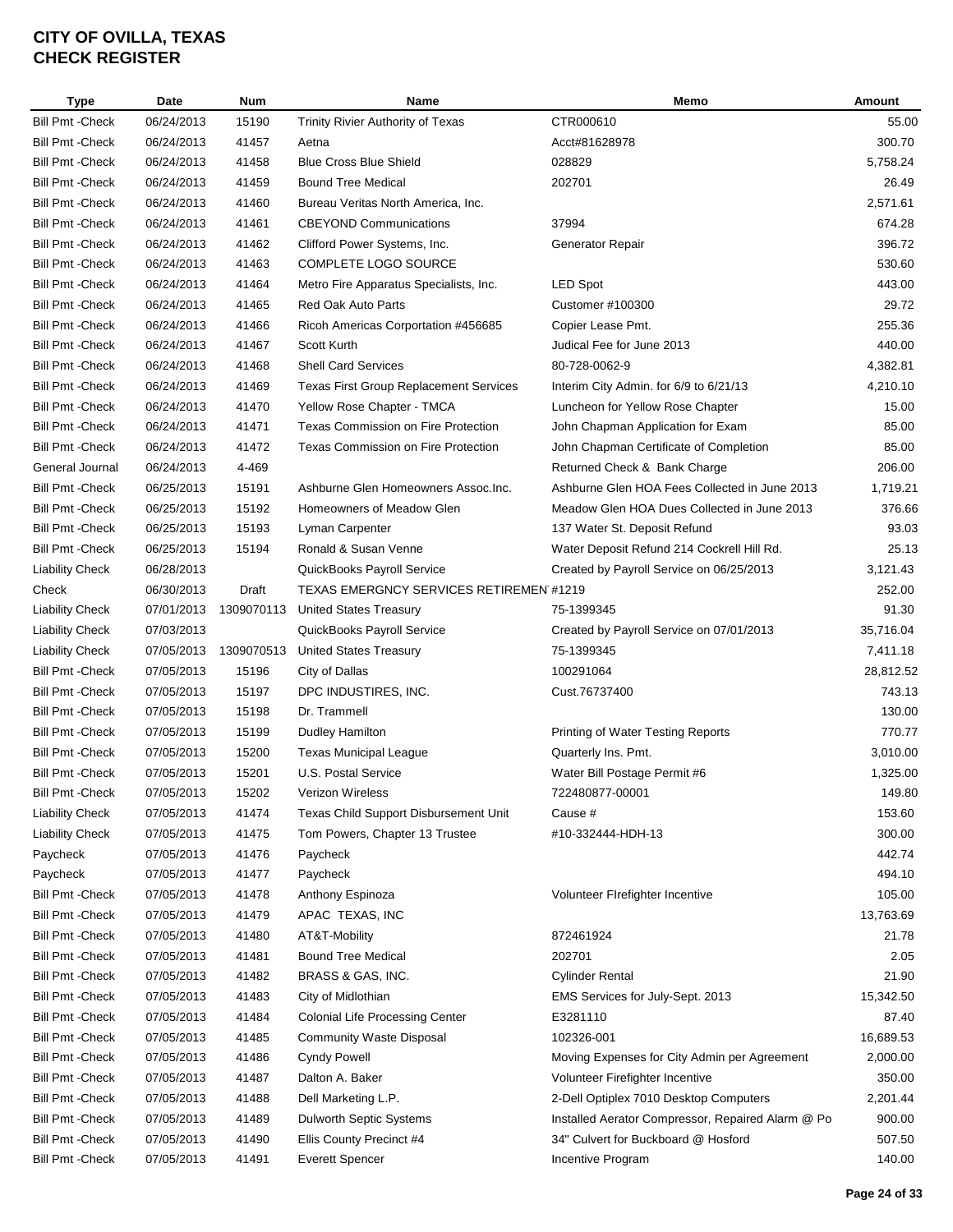| Type                    | Date       | <b>Num</b> | Name                                      | Memo                                                 | Amount    |
|-------------------------|------------|------------|-------------------------------------------|------------------------------------------------------|-----------|
| <b>Bill Pmt - Check</b> | 07/05/2013 | 41492      | <b>GST PUBLIC SAFETY SUPPLY</b>           | Police Uniforms                                      | 73.80     |
| <b>Bill Pmt - Check</b> | 07/05/2013 | 41493      | <b>ICMA</b>                               | 5102196                                              | 400.00    |
| <b>Bill Pmt - Check</b> | 07/05/2013 | 41494      | Jacki Witherspoon                         | Volunteer Incentive Program                          | 150.00    |
| <b>Bill Pmt - Check</b> | 07/05/2013 | 41495      | John Binford                              | Install New PC's for City Admin & City Accountant    | 300.00    |
| <b>Bill Pmt - Check</b> | 07/05/2013 | 41496      | John Chapman                              | Volunteer Incentive                                  | 200.00    |
| <b>Bill Pmt - Check</b> | 07/05/2013 | 41497      | Krueger's Auto Service Center             |                                                      | 41.41     |
| <b>Bill Pmt - Check</b> | 07/05/2013 | 41498      | Nicolas Ray Guffey                        | Volunteer Incentive Program                          | 200.00    |
| <b>Bill Pmt - Check</b> | 07/05/2013 | 41499      | Stephen B. Trammell DO                    | 2665                                                 | 65.00     |
| <b>Bill Pmt - Check</b> | 07/05/2013 | 41500      | Steve O'Brien                             | Incentive Program                                    | 75.00     |
| <b>Bill Pmt - Check</b> | 07/05/2013 | 41501      | TEXAS MUNICIPAL LEAGUE IRP                | Quarterly TML Insurance Pmt.                         | 11,677.00 |
| <b>Bill Pmt - Check</b> | 07/05/2013 | 41502      | The Macarlane Firm, PC                    | Legal Fees for June                                  | 2,430.00  |
| <b>Bill Pmt - Check</b> | 07/05/2013 | 41503      | The Pollice and Sheriffs Press            | ID Cards-                                            | 12.46     |
| <b>Bill Pmt - Check</b> | 07/05/2013 | 41504      | <b>Verizon Wireless</b>                   | 722480877-00001                                      | 647.23    |
| <b>Bill Pmt - Check</b> | 07/05/2013 | 41505      | William Neal Holt                         | Incentive Program                                    | 70.00     |
| General Journal         | 07/10/2013 | 9-345      |                                           | Credit Card Trans. Fees July 2013                    | 193.22    |
| <b>Bill Pmt - Check</b> | 07/11/2013 | 15203      | Direct energy - Utility Operations        | Acct. #1147040                                       | 1,696.97  |
|                         |            |            | Keith Ace Hardware                        |                                                      |           |
| <b>Bill Pmt - Check</b> | 07/11/2013 | 15204      |                                           |                                                      | 40.70     |
| <b>Bill Pmt - Check</b> | 07/11/2013 | 15205      | The Police & Sheriffs Press               | Tammy's ID Card                                      | 10.00     |
| <b>Bill Pmt - Check</b> | 07/11/2013 | 41506      | Bureau Veritas North America, Inc.        |                                                      | 153.84    |
| <b>Bill Pmt - Check</b> | 07/11/2013 | 41507      | City of Waxahachie                        | Animal Control Services for June                     | 40.00     |
| <b>Bill Pmt - Check</b> | 07/11/2013 | 41508      | <b>COMPLETE LOGO SOURCE</b>               | Uniforms                                             | 62.40     |
| <b>Bill Pmt - Check</b> | 07/11/2013 | 41509      | Dell Marketing L.P.                       | 1-Dell Optiplex 3010 Mini-Tower For Police Secretary | 529.55    |
| <b>Bill Pmt - Check</b> | 07/11/2013 | 41510      | Direct Energy - Utility Operations        | Acct. # 1147039                                      | 4,643.56  |
| <b>Bill Pmt - Check</b> | 07/11/2013 | 41511      | Keith Ace Hardware                        |                                                      | 115.16    |
| <b>Bill Pmt - Check</b> | 07/11/2013 | 41512      | KONICA MINOLTA BUSINESS                   | 061-0040730-000                                      | 219.04    |
| <b>Bill Pmt - Check</b> | 07/11/2013 | 41513      | L. & L. Graphics                          |                                                      | 519.00    |
| <b>Bill Pmt - Check</b> | 07/11/2013 | 41514      | Lynn Peavey Company                       | Customer #751062                                     | 72.20     |
| <b>Bill Pmt - Check</b> | 07/11/2013 | 41515      | QUILL                                     |                                                      | 211.83    |
| <b>Bill Pmt - Check</b> | 07/11/2013 | 41516      | Ricoh Americas Corportation               | 001-0084752-001                                      | 79.75     |
| <b>Bill Pmt - Check</b> | 07/11/2013 | 41517      | Siddons-Martin Emergency Group, LLC       | Repairs 2003 Saber Pumper Fire Truck                 | 4,169.66  |
| <b>Bill Pmt - Check</b> | 07/11/2013 | 41518      | Stephen B. Trammell DO                    | 2665                                                 | 305.00    |
| <b>Bill Pmt - Check</b> | 07/11/2013 | 41519      | The Around the Clock Freightliner Group,  | Customer #17803                                      | 22.22     |
| <b>Bill Pmt - Check</b> | 07/11/2013 | 41520      | The Pollice and Sheriffs Press            | ID Cards-                                            | 22.46     |
| <b>Bill Pmt - Check</b> | 07/11/2013 | 41521      | Victor O.Schinnerer & Co. Inc.            |                                                      | 900.00    |
| <b>Bill Pmt - Check</b> | 07/11/2013 | 41522      | WAXAHACHIE DAILY LIGHT                    | <b>BOA Public Hearing Notice</b>                     | 64.93     |
| <b>Liability Check</b>  | 07/11/2013 | 41523      | T. M. R. S.                               | 00961                                                | 8,355.70  |
| <b>Bill Pmt - Check</b> | 07/16/2013 | 15206      | Citibank                                  | 8639                                                 | 392.01    |
| <b>Bill Pmt - Check</b> | 07/16/2013 | 15207      | DPC INDUSTIRES, INC.                      | Cust.76737400                                        | 33.00     |
| <b>Bill Pmt - Check</b> | 07/16/2013 | 15208      | Shell                                     | 80-728-0062-9                                        | 756.17    |
| <b>Bill Pmt - Check</b> | 07/16/2013 | 15209      | The Police & Sheriffs Press               | ID Badges                                            | 72.86     |
| <b>Bill Pmt - Check</b> | 07/16/2013 | 15210      | <b>Trinity River Authority</b>            | CTR000610                                            | 2,620.00  |
| <b>Bill Pmt - Check</b> | 07/16/2013 | 41528      | Citibank                                  | 8639                                                 | 1,909.34  |
| <b>Bill Pmt - Check</b> | 07/16/2013 | 41529      | Ennis Ford Inc.                           | Battery for PD-104                                   | 108.56    |
| <b>Bill Pmt - Check</b> | 07/16/2013 | 41530      | International Council of Shopping Centers | Cyndy Powell Membership                              | 100.00    |
| <b>Bill Pmt - Check</b> | 07/16/2013 | 41531      | John Binford                              | PD Issues with Laptops & Set up Place 5's Compute    | 112.50    |
| <b>Bill Pmt - Check</b> | 07/16/2013 | 41532      | OAK CLIFF OFFICE SUPPLY & Printing Inc.   | <b>Office Supplies</b>                               | 90.60     |
| <b>Bill Pmt - Check</b> | 07/16/2013 | 41533      | QUILL                                     | <b>Office Supplies</b>                               | 19.74     |
| <b>Bill Pmt - Check</b> | 07/16/2013 | 41534      | Sardis Tires & Wheels                     | PD-104 2 Tires                                       | 278.00    |
| <b>Bill Pmt - Check</b> | 07/16/2013 | 41535      | <b>Shell Card Services</b>                | 80-728-0062-9                                        | 4,799.13  |
| <b>Bill Pmt - Check</b> | 07/16/2013 | 41536      | The Pollice and Sheriffs Press            | ID Cards-                                            | 10.00     |
| <b>Bill Pmt - Check</b> | 07/16/2013 | 41537      | Wiseman Hardware, Inc.                    | EX Mark Mower 60" Z                                  | 5,999.00  |
| <b>Bill Pmt - Check</b> | 07/16/2013 | 41538      | Scott Kurth                               | Judical Fee for July                                 | 440.00    |
|                         |            |            |                                           |                                                      |           |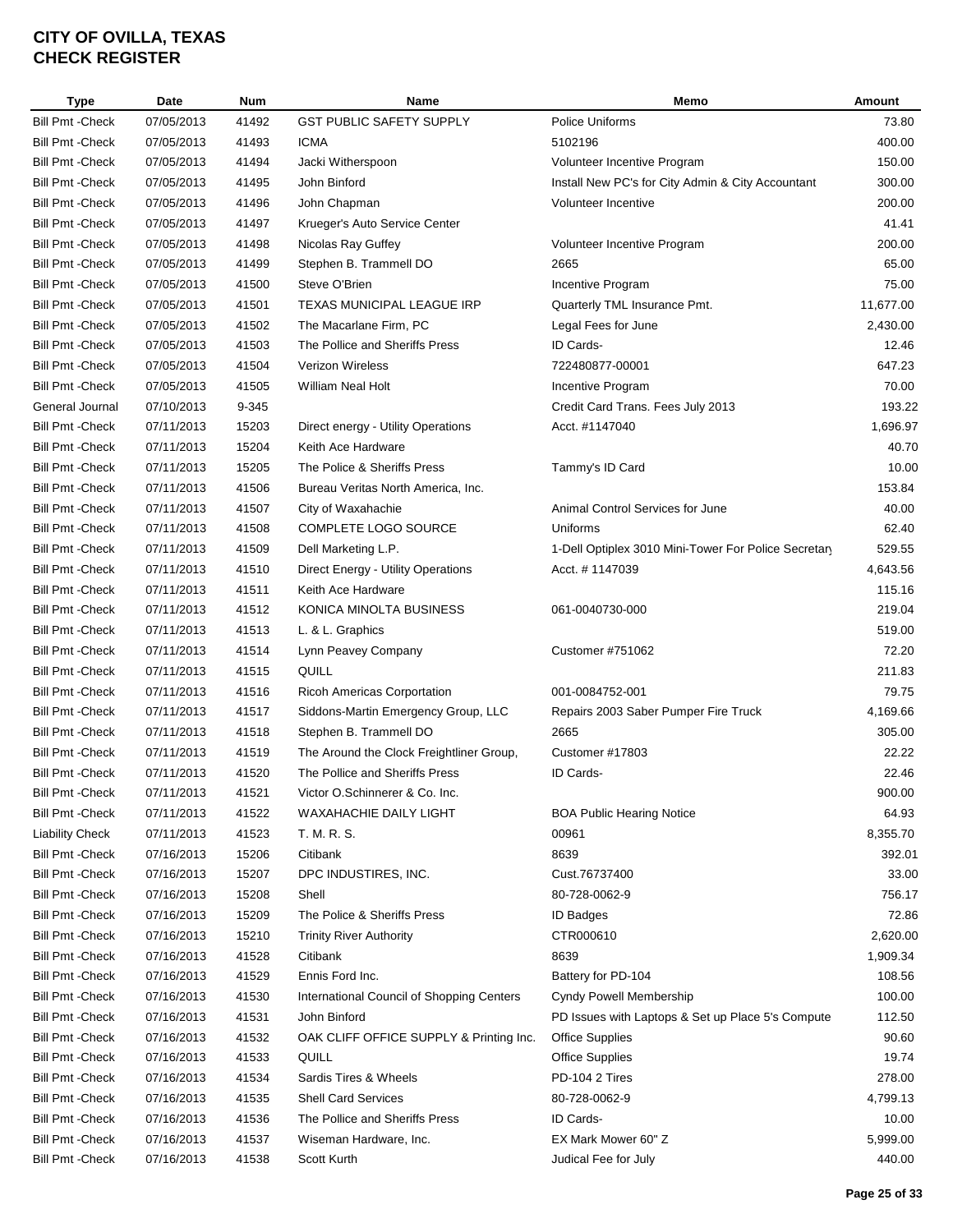| <b>Type</b>             | <b>Date</b> | <b>Num</b> | Name                                     | Memo                                            | <b>Amount</b> |
|-------------------------|-------------|------------|------------------------------------------|-------------------------------------------------|---------------|
| Check                   | 07/18/2013  | Draft      | <b>State Comptroller</b>                 | Sales Tax Payable for June                      | 916.52        |
| <b>Liability Check</b>  | 07/18/2013  |            | QuickBooks Payroll Service               | Created by Payroll Service on 07/15/2013        | 38,377.65     |
| <b>Liability Check</b>  | 07/19/2013  | 1309071913 | <b>United States Treasury</b>            | 75-1399345                                      | 8,040.56      |
| <b>Liability Check</b>  | 07/19/2013  | 41524      | Texas Child Support Disbursement Unit    | Cause #                                         | 153.60        |
| <b>Liability Check</b>  | 07/19/2013  | 41525      | Tom Powers, Chapter 13 Trustee           | #10-332444-HDH-13                               | 300.00        |
| Paycheck                | 07/19/2013  | 41526      | Paycheck                                 |                                                 | 442.73        |
| Paycheck                | 07/19/2013  | 41527      | Paycheck                                 |                                                 | 271.52        |
| Check                   | 07/19/2013  | Draft      | <b>AFLAC</b>                             | Insurance                                       | 1,079.16      |
| <b>Bill Pmt - Check</b> | 07/25/2013  | 15211      | <b>Blue Cross Blue Shield</b>            | 028829                                          | 1,357.68      |
| <b>Bill Pmt - Check</b> | 07/25/2013  | 15212      | Cbeyond                                  | 37994                                           | 179.34        |
| <b>Bill Pmt - Check</b> | 07/25/2013  | 15213      | Hilco Electric Cooperative, Inc.         | 5605450                                         | 71.61         |
| <b>Bill Pmt - Check</b> | 07/25/2013  | 41539      | <b>ADH Marketing</b>                     | 100253                                          | 8,800.00      |
| <b>Bill Pmt - Check</b> | 07/25/2013  | 41540      | Aetna                                    | Acct#81628978                                   | 322.30        |
| <b>Bill Pmt - Check</b> | 07/25/2013  | 41541      | AT&T 515-3390                            | 972 515-3390 980 3                              | 73.20         |
|                         |             |            |                                          |                                                 |               |
| <b>Bill Pmt - Check</b> | 07/25/2013  | 41542      | <b>ATMOS Energy</b>                      | 3034206231                                      | 46.08         |
| <b>Bill Pmt - Check</b> | 07/25/2013  | 41543      | BIRKHOFF, HENDRICKS, & Carter, L.L.P.    | Ovilla Rd. Baptist & Bryson Manor Plan Review   | 1,138.97      |
| <b>Bill Pmt - Check</b> | 07/25/2013  | 41544      | <b>Blue Cross Blue Shield</b>            | 028829                                          | 5,305.68      |
| <b>Bill Pmt - Check</b> | 07/25/2013  | 41545      | <b>Bound Tree Medical</b>                |                                                 | 546.49        |
| <b>Bill Pmt - Check</b> | 07/25/2013  | 41546      | <b>CBEYOND Communications</b>            | 37994                                           | 674.64        |
| <b>Bill Pmt - Check</b> | 07/25/2013  | 41547      | Clifford Power Systems, Inc.             | Generator Repair                                | 853.38        |
| <b>Bill Pmt - Check</b> | 07/25/2013  | 41548      | <b>Colonial Life Processing Center</b>   | E3281110                                        | 87.40         |
| <b>Bill Pmt - Check</b> | 07/25/2013  | 41549      | <b>COMPLETE LOGO SOURCE</b>              | Mesh Caps                                       | 408.00        |
| <b>Bill Pmt - Check</b> | 07/25/2013  | 41550      | First Check Applicant Screening          | Applicant Screening Louis Hanssen               | 36.00         |
| <b>Bill Pmt - Check</b> | 07/25/2013  | 41551      | <b>GFOAT</b>                             | Sharon Jungman Membership                       | 60.00         |
| <b>Bill Pmt - Check</b> | 07/25/2013  | 41552      | GST Public Safety Supply, LLC            | Police Uniforms                                 | 8.50          |
| <b>Bill Pmt - Check</b> | 07/25/2013  | 41553      | HILCO ELECTRIC COOPERATIVE, INC.         | 4400864000                                      | 395.82        |
| <b>Bill Pmt - Check</b> | 07/25/2013  | 41554      | Jimmy C. Holder                          | Repaired Water Leak in Closet                   | 85.00         |
| <b>Bill Pmt - Check</b> | 07/25/2013  | 41555      | John Binford                             | <b>Crimes Issues</b>                            | 112.50        |
| <b>Bill Pmt - Check</b> | 07/25/2013  | 41556      | MES - Texas                              | 32402                                           | 148.27        |
| <b>Bill Pmt - Check</b> | 07/25/2013  | 41557      | Michael Tucker                           | Repair Bottom Section of Fire Dept. Garage Door | 395.00        |
| <b>Bill Pmt - Check</b> | 07/25/2013  | 41558      | Nichols, Jackson, Dillard, Hager & Smith | Prosecutor for June 2013                        | 626.22        |
| <b>Bill Pmt - Check</b> | 07/25/2013  | 41559      | Night Line Janitorial Services, Inc.     |                                                 | 265.00        |
| <b>Bill Pmt - Check</b> | 07/25/2013  | 41560      | Petty Cash                               | Petty Cash                                      | 111.73        |
| <b>Bill Pmt - Check</b> | 07/25/2013  | 41561      | QUILL                                    |                                                 | 378.18        |
| Bill Pmt -Check         | 07/25/2013  | 41562      | Ricoh Americas Corportation #456685      | Customer #12842111                              | 255.36        |
| <b>Bill Pmt - Check</b> | 07/25/2013  | 41563      | Shannon Robbins                          | 2 - Animal Tag refunds                          | 24.00         |
| <b>Bill Pmt - Check</b> | 07/25/2013  | 41564      | <b>STATE COMPTROLLER</b>                 | quarter end 06-30-13 75-1399345                 | 8,788.98      |
| <b>Bill Pmt - Check</b> | 07/25/2013  | 41565      | <b>TDCCA</b>                             | Penal Code                                      | 41.28         |
| Bill Pmt -Check         | 07/25/2013  | 41566      | U. S. Postal Service                     | Permit #13                                      | 200.00        |
| Bill Pmt - Check        | 07/25/2013  | 41567      | WAXAHACHIE DAILY LIGHT                   | <b>BOA Public Hearing Notice</b>                | 64.93         |
| <b>Bill Pmt - Check</b> | 07/29/2013  | 41571      | Ellis County Precinct #4                 | Reclaim & Seal E.Main, Buckboard & Silver Spur  | 96,000.00     |
| <b>Bill Pmt - Check</b> | 07/31/2013  | 15214      | Ashburne Glen Homeowners Assoc.Inc.      | Ashburne Glen HOA Fees Collected in July 2013   | 1,695.35      |
| <b>Bill Pmt - Check</b> | 07/31/2013  | 15215      | City of Ovilla General Fund              | Garbage transfer for July                       | 19,106.25     |
|                         |             |            | Homeowners of Meadow Glen                |                                                 | 386.37        |
| Bill Pmt -Check         | 07/31/2013  | 15216      |                                          | Meadow Glen HOA Dues Collected in July 2013     |               |
| <b>Bill Pmt - Check</b> | 07/31/2013  | 15217      | Lori Laza                                | Water Deposit Refund                            | 70.17         |
| <b>Bill Pmt - Check</b> | 07/31/2013  | 15218      | Paula Allen                              | Water Bill Overpayment Refund                   | 2.65          |
| <b>Bill Pmt - Check</b> | 07/31/2013  | 15219      | Roxanne & Jimmy Barnes                   | Water Deposit Refund                            | 20.85         |
| <b>Bill Pmt - Check</b> | 07/31/2013  | 15220      | Stephanie Armstrong                      | Water Deposit Refund                            | 2.65          |
| <b>Bill Pmt - Check</b> | 07/31/2013  | 15221      | Trinity Rivier Authority of Texas        | CTR000610                                       | 55.00         |
| Bill Pmt -Check         | 07/31/2013  | 15222      | Veronica & Wayne Stephens                | Water Deposit Refund                            | 62.79         |
| <b>Bill Pmt - Check</b> | 07/31/2013  | 41572      | A & B State Inspection                   | State Inspection PD #100                        | 29.99         |
| <b>Bill Pmt - Check</b> | 07/31/2013  | 41573      | AT&T-Mobility                            | 872461924                                       | 21.77         |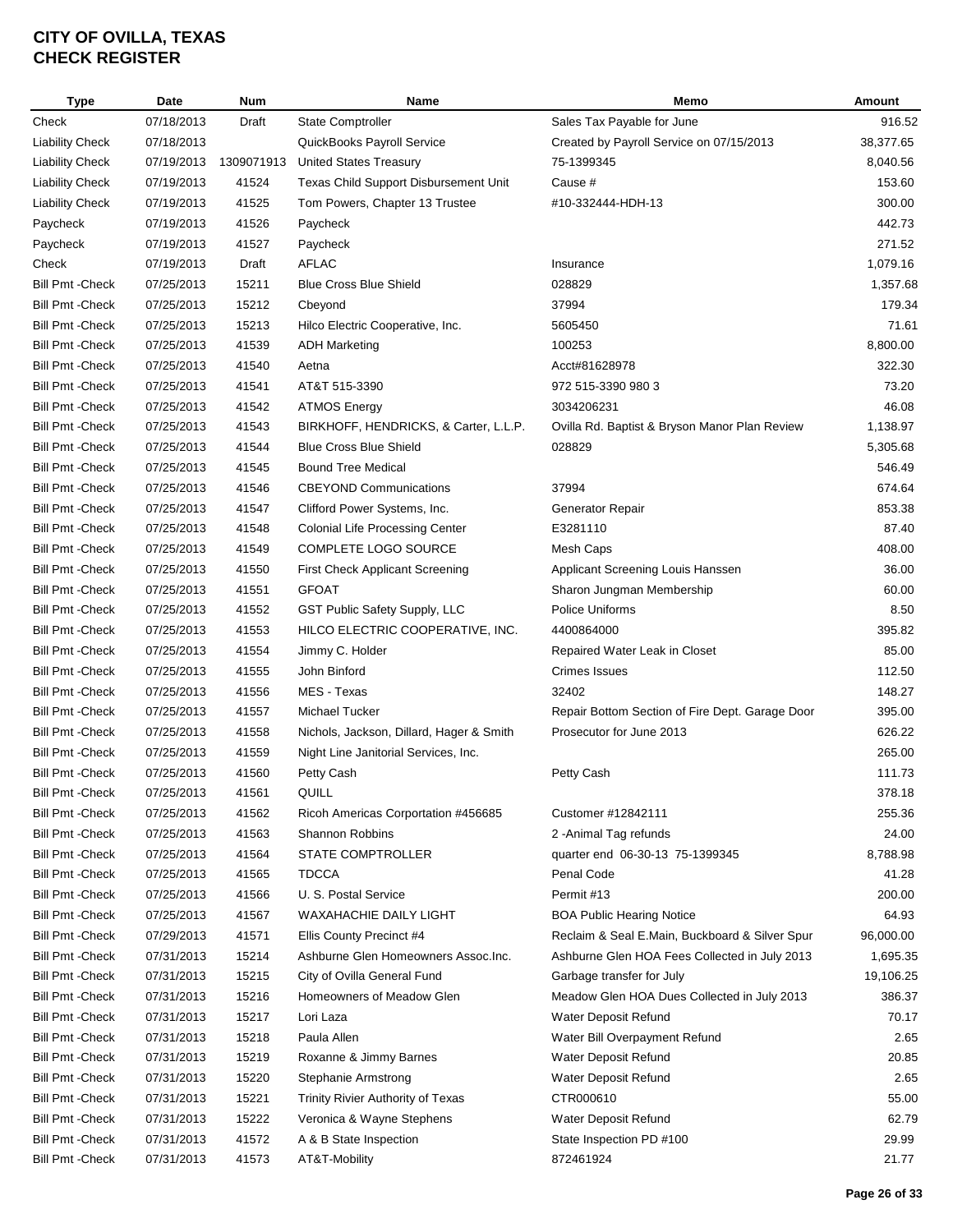| <b>Type</b>             | Date       | <b>Num</b> | Name                                          | Memo                                                 | Amount     |
|-------------------------|------------|------------|-----------------------------------------------|------------------------------------------------------|------------|
| <b>Bill Pmt - Check</b> | 07/31/2013 | 41574      | <b>Bound Tree Medical</b>                     |                                                      | 141.30     |
| <b>Bill Pmt - Check</b> | 07/31/2013 | 41575      | Collin College                                | Inter. Crime Scene Class                             | 40.00      |
| <b>Bill Pmt - Check</b> | 07/31/2013 | 41576      | DeSoto Mac Haik Ford Ltd.                     | PD-100 Repair Heater Hose                            | 154.33     |
| <b>Bill Pmt - Check</b> | 07/31/2013 | 41577      | Eagle Fire Extinguisher Co., Inc.             | Annual Inspection                                    | 510.55     |
| <b>Bill Pmt - Check</b> | 07/31/2013 | 41578      | Ennis Ford Inc.                               | Throttle Switch for PD-103                           | 78.37      |
| <b>Bill Pmt - Check</b> | 07/31/2013 | 41579      | L. & L. Graphics                              | Letterhead, Business Card, second sheets             | 319.00     |
| <b>Bill Pmt - Check</b> | 07/31/2013 | 41580      | Metro Fire Apparatus Specialists, Inc.        | 1-Pr. of Boots                                       | 201.00     |
| <b>Bill Pmt - Check</b> | 07/31/2013 | 41581      | Sardis Tires & Wheels                         | 2-Tires 2002 GMC                                     | 342.00     |
| <b>Bill Pmt - Check</b> | 07/31/2013 | 41582      | UNITED SITE SERVICES OF Texas, Inc.           |                                                      | 419.14     |
| <b>Bill Pmt - Check</b> | 07/31/2013 | 41583      | WAL-MART COMMUNITY                            | Supplies                                             | 52.86      |
| <b>Bill Pmt - Check</b> | 07/31/2013 | 41584      | WAXAHACHIE DAILY LIGHT                        | <b>Legal Notices</b>                                 | 208.38     |
| <b>Bill Pmt - Check</b> | 07/31/2013 | 41585      | Yellow Rose Chapter - TMCA                    | Yellow Rose Luncheon                                 | 15.00      |
| <b>Bill Pmt - Check</b> | 07/31/2013 | 41586      | Petty Cash                                    | Petty Cash                                           | 2.92       |
| <b>Bill Pmt - Check</b> | 07/31/2013 | 41587      | <b>Texas First Group Replacement Services</b> | Consulting Services from 6-24 to 7/24 for Jackie Lee | 7,689.55   |
| General Journal         | 07/31/2013 | 9-346      |                                               | Returned Check & Bank Chg.                           | 84.73      |
| General Journal         | 07/31/2013 | 9-347      |                                               | Record Transfer made Twice by Bank 6/25/ & 7/1       | 1,065.22   |
| <b>Liability Check</b>  | 07/31/2013 |            | QuickBooks Payroll Service                    | Created by Payroll Service on 07/29/2013             | 3,121.39   |
| <b>Liability Check</b>  | 08/01/2013 | 1309080113 | <b>United States Treasury</b>                 | 75-1399345                                           | 91.38      |
| General Journal         | 08/01/2013 | 4-485      |                                               | Reverse W&S PR Transfer 6/25/13                      | 1,065.22   |
| <b>Liability Check</b>  | 08/01/2013 |            | QuickBooks Payroll Service                    | Created by Payroll Service on 07/29/2013             | 34,200.07  |
| <b>Liability Check</b>  | 08/02/2013 | 1309080213 | <b>United States Treasury</b>                 | 75-1399345                                           | 7,029.72   |
| <b>Liability Check</b>  | 08/02/2013 | 41568      | Texas Child Support Disbursement Unit         | Cause #                                              | 153.60     |
|                         |            |            |                                               |                                                      |            |
| <b>Liability Check</b>  | 08/02/2013 | 41569      | Tom Powers, Chapter 13 Trustee                | #10-332444-HDH-13                                    | 300.00     |
| Paycheck                | 08/02/2013 | 41570      | Paycheck                                      |                                                      | 521.93     |
| <b>Bill Pmt - Check</b> | 08/08/2013 | 15223      | Britton Meter Supply, Inc.                    | 6390                                                 | 231.00     |
| <b>Bill Pmt - Check</b> | 08/08/2013 | 15224      | City of Dallas                                | 100291064                                            | 41,862.66  |
| <b>Bill Pmt - Check</b> | 08/08/2013 | 15225      | Direct energy - Utility Operations            | Acct. #1147040                                       | 2,046.47   |
| <b>Bill Pmt - Check</b> | 08/08/2013 | 15226      | DPC INDUSTIRES, INC.                          | Cust.76737400                                        | 743.13     |
| <b>Bill Pmt - Check</b> | 08/08/2013 | 15227      | Kruegar's Auto Service                        |                                                      | 170.21     |
| <b>Bill Pmt - Check</b> | 08/08/2013 | 15228      | Verizon Wireless                              | 722480877-00001                                      | 150.96     |
| <b>Bill Pmt - Check</b> | 08/08/2013 | 41588      | Aaron Zalkovsky                               | Volunteer Firefighter Incentive                      | 125.00     |
| <b>Bill Pmt - Check</b> | 08/08/2013 | 41589      | APAC TEXAS, INC                               | Customer#209019                                      | 3,309.32   |
| <b>Bill Pmt - Check</b> | 08/08/2013 | 41590      | Dalton A. Baker                               | Volunteer Firefighter Incentive                      | 450.00     |
| <b>Bill Pmt - Check</b> | 08/08/2013 | 41591      | Direct Energy - Utility Operations            | Acct.#1147039                                        | 4,919.20   |
| <b>Bill Pmt - Check</b> | 08/08/2013 | 41592      | <b>Dulworth Septic Systems</b>                | Replace Broken Sprinklers                            | 115.00     |
| <b>Bill Pmt - Check</b> | 08/08/2013 | 41593      | <b>Everett Spencer</b>                        | Incentive Program                                    | 175.00     |
| <b>Bill Pmt - Check</b> | 08/08/2013 | 41594      | Jacki Witherspoon                             | Volunteer Incentive                                  | 200.00     |
| <b>Bill Pmt - Check</b> | 08/08/2013 | 41595      | John Binford                                  | Microwave Issues & Review Security Systems           | 206.25     |
| Bill Pmt -Check         | 08/08/2013 | 41596      | John Chapman                                  | Volunteer Incentive                                  | 225.00     |
| <b>Bill Pmt - Check</b> | 08/08/2013 | 41597      | KONICA MINOLTA BUSINESS SOLUTION              | 061-0040730-000                                      | 239.75     |
| <b>Bill Pmt - Check</b> | 08/08/2013 | 41598      | Krueger's Auto Service Center                 |                                                      | 171.42     |
| <b>Bill Pmt - Check</b> | 08/08/2013 | 41599      | <b>Ricoh Americas Corportation</b>            | 001-0084752-001                                      | 79.75      |
| <b>Bill Pmt - Check</b> | 08/08/2013 | 41600      | Ricoh Americas Corportation #456685           | 12842111                                             | 31.00      |
| <b>Bill Pmt - Check</b> | 08/08/2013 | 41601      | Siddons-Martin Emergency Group, LLC           | On Board Battery Charger                             | 478.34     |
| Bill Pmt - Check        | 08/08/2013 | 41602      | Steve O'Brien                                 | Incentive Program                                    | 100.00     |
| <b>Bill Pmt - Check</b> | 08/08/2013 | 41603      | The Macarlane Firm, PC                        | Legal Counsel for July 2013                          | 540.00     |
| <b>Bill Pmt - Check</b> | 08/08/2013 | 41604      | Verizon Wireless                              | 722480877-00001                                      | 647.18     |
| Bill Pmt - Check        | 08/08/2013 | 41605      | Wiseman Hardware, Inc.                        | Fuel Pump Stone Roller                               | 26.76      |
| Check                   | 08/09/2013 | Wire       | US Bank                                       | Wire Payment to Acct. #149177000                     | 512,712.50 |
| General Journal         | 08/12/2013 | 9-352      |                                               | Credit Card Tran. Fees                               | 271.62     |
| Liability Check         | 08/14/2013 | 41609      | T. M. R. S.                                   | 00961                                                | 9,502.32   |
| <b>Liability Check</b>  | 08/15/2013 |            | QuickBooks Payroll Service                    | Created by Payroll Service on 08/12/2013             | 35,520.31  |
|                         |            |            |                                               |                                                      |            |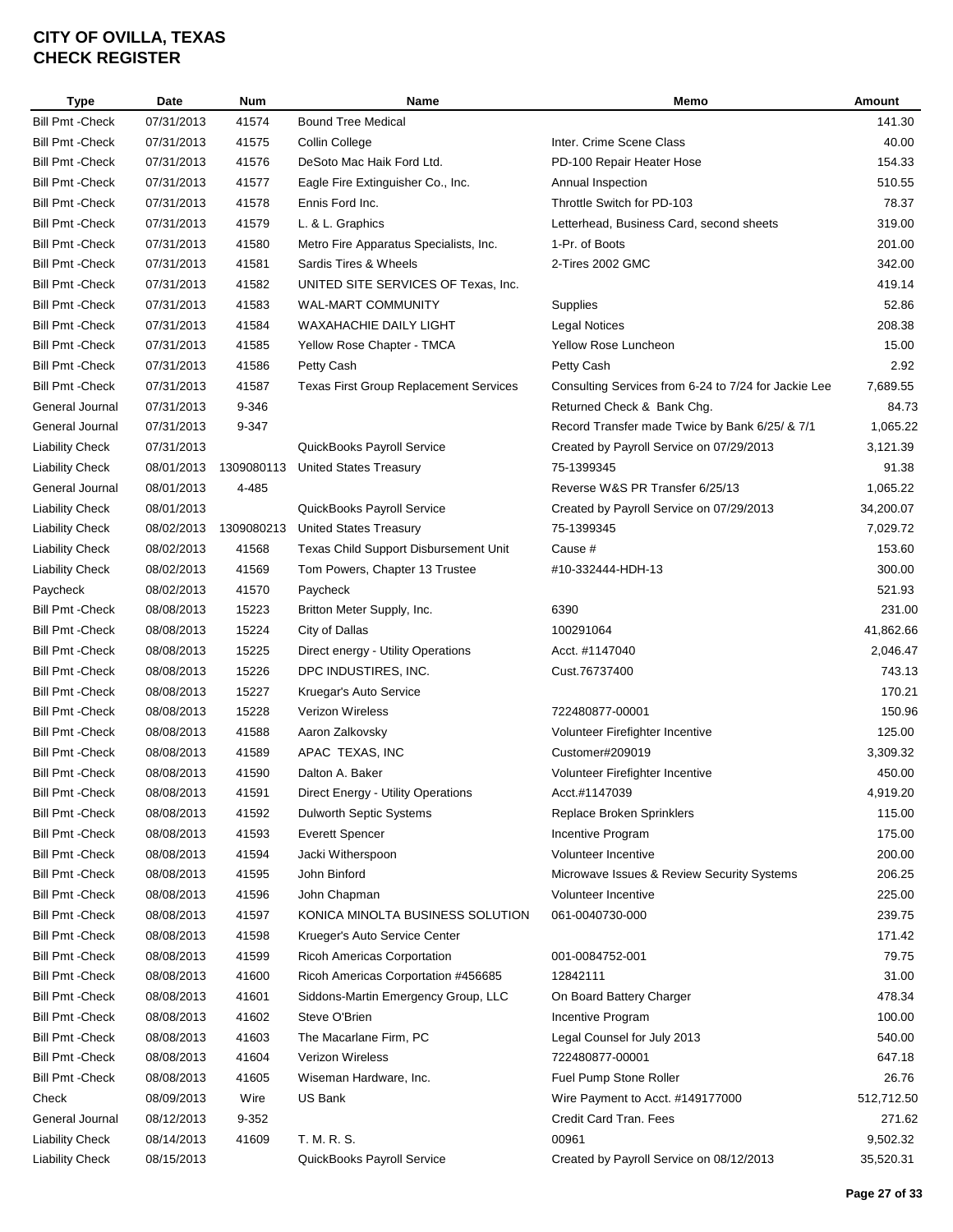| Type                    | Date                     | <b>Num</b> | Name                                     | Memo                                              | Amount   |
|-------------------------|--------------------------|------------|------------------------------------------|---------------------------------------------------|----------|
| Liability Check         | 08/16/2013               | 1309081613 | <b>United States Treasury</b>            | 75-1399345                                        | 7,339.00 |
| <b>Liability Check</b>  | 08/16/2013               | 41606      | Texas Child Support Disbursement Unit    | Cause #                                           | 153.60   |
| <b>Liability Check</b>  | 08/16/2013               | 41607      | Tom Powers, Chapter 13 Trustee           | #10-332444-HDH-13                                 | 300.00   |
| Paycheck                | 08/16/2013               | 41608      | Paycheck                                 |                                                   | 622.73   |
| Check                   | 08/16/2013               | Draft      | <b>State Comptroller</b>                 | Sales Tax Payable for July 2013                   | 1,188.16 |
| <b>Bill Pmt - Check</b> | 08/19/2013               | 15229      | Citibank                                 | 8639                                              | 1,018.91 |
| <b>Bill Pmt - Check</b> | 08/19/2013               | 15230      | Continental Research Corp.               | Wasp Away                                         | 348.00   |
| <b>Bill Pmt - Check</b> | 08/19/2013               | 15231      | DPC INDUSTIRES, INC.                     | Cust.76737400                                     | 30.00    |
| <b>Bill Pmt - Check</b> | 08/19/2013               | 15232      | <b>First Check</b>                       | <b>Applicant Screening</b>                        | 37.00    |
| <b>Bill Pmt - Check</b> | 08/19/2013               | 15233      | Grainger                                 | 802424754                                         | 279.75   |
| <b>Bill Pmt - Check</b> | 08/19/2013               | 15234      | John Binford                             | <b>Public Works PC Issues</b>                     | 37.50    |
| <b>Bill Pmt - Check</b> | 08/19/2013               | 15235      | Keith Ace Hardware                       |                                                   | 87.38    |
| <b>Bill Pmt - Check</b> | 08/19/2013               | 15236      | <b>Trinity River Authority</b>           | CTR000610                                         | 2,620.00 |
| <b>Bill Pmt - Check</b> | 08/19/2013               | 15237      | Sardis Tire & Wheel                      | 1-Tire Golf Cart                                  | 57.00    |
| <b>Bill Pmt - Check</b> | 08/19/2013               | 41610      | APAC TEXAS, INC                          |                                                   | 2,276.76 |
| <b>Bill Pmt - Check</b> | 08/19/2013               | 41611      | AT&T 515-3390                            | 972 515-3390 980 3                                | 82.21    |
| <b>Bill Pmt - Check</b> | 08/19/2013               | 41612      | <b>ATMOS Energy</b>                      | 3034206231                                        | 45.74    |
| <b>Bill Pmt - Check</b> | 08/19/2013               | 41613      | BIRKHOFF, HENDRICKS, & Carter, L.L.P.    | Ovilla Rd. Baptist & Bryson Manor Plan Review     | 2,328.28 |
| <b>Bill Pmt - Check</b> | 08/19/2013               | 41614      | <b>Brent Davis</b>                       | Repair Sheet Rock in Fire Dept. Bay               | 485.00   |
| <b>Bill Pmt - Check</b> | 08/19/2013               | 41615      | Bureau Veritas North America, Inc.       |                                                   | 1,325.36 |
| <b>Bill Pmt - Check</b> | 08/19/2013               | 41616      | Citibank                                 | 8639                                              | 1,645.81 |
| <b>Bill Pmt - Check</b> | 08/19/2013               | 41617      | City of Waxahachie                       | Animal Control Services for July                  | 366.00   |
| <b>Bill Pmt - Check</b> | 08/19/2013               | 41618      | <b>Ellis County Records</b>              | Filing Fee for Mid-Year Adjusted 2012-2013 Budget | 160.00   |
| <b>Bill Pmt - Check</b> | 08/19/2013               | 41619      | John Binford                             | Issue with Property Tax Files                     | 37.50    |
| <b>Bill Pmt - Check</b> | 08/19/2013               | 41620      | Keith Ace Hardware                       |                                                   | 54.13    |
| <b>Bill Pmt - Check</b> | 08/19/2013               | 41621      | MES - Texas                              | 32402                                             | 102.75   |
| <b>Bill Pmt - Check</b> | 08/19/2013               | 41622      | Nichols, Jackson, Dillard, Hager & Smith | Prosecutor for July 2013                          | 243.37   |
| <b>Bill Pmt - Check</b> | 08/19/2013               | 41623      | <b>Quality Air Products</b>              | <b>Cylinder Rental</b>                            | 21.87    |
| <b>Bill Pmt - Check</b> | 08/19/2013               | 41624      | QUILL                                    |                                                   | 633.48   |
| <b>Bill Pmt - Check</b> | 08/19/2013               | 41625      | Texas Commission on Fire Protection      |                                                   | 170.00   |
| <b>Bill Pmt - Check</b> | 08/19/2013               | 41626      | <b>WAXAHACHIE DAILY LIGHT</b>            | <b>Legal Notices</b>                              | 60.40    |
|                         |                          |            | Zep Manufacturing Co.                    |                                                   | 92.53    |
| <b>Bill Pmt - Check</b> | 08/19/2013<br>08/19/2013 | 41627      |                                          | NA0001903                                         | 1,032.72 |
| Check                   |                          | Draft      | AFLAC                                    | Insurance                                         |          |
| Check                   | 08/20/2013               | 2453       | Costco                                   | Supplies                                          | 44.68    |
| Bill Pmt -Check         | 08/23/2013               | 15238      | <b>Blue Cross Blue Shield</b>            | 028829                                            | 905.12   |
| <b>Bill Pmt - Check</b> | 08/23/2013               | 15239      | Cbeyond                                  | 37994                                             | 179.34   |
| <b>Bill Pmt - Check</b> | 08/23/2013               | 15240      | Hilco Electric Cooperative, Inc.         | 5605450                                           | 76.47    |
| <b>Bill Pmt - Check</b> | 08/23/2013               | 15241      | Shell                                    | 80-728-0062-9                                     | 1,283.77 |
| <b>Bill Pmt - Check</b> | 08/23/2013               | 41628      | <b>ASCAP</b>                             | License Fee                                       | 50.00    |
| <b>Bill Pmt - Check</b> | 08/23/2013               | 41629      | <b>Blue Cross Blue Shield</b>            | 028829                                            | 5,305.68 |
| <b>Bill Pmt - Check</b> | 08/23/2013               | 41630      | <b>CBEYOND Communications</b>            | 37994                                             | 674.64   |
| <b>Bill Pmt - Check</b> | 08/23/2013               | 41631      | <b>Colonial Life Processing Center</b>   | E3281110                                          | 87.40    |
| <b>Bill Pmt - Check</b> | 08/23/2013               | 41632      | GST Public Safety Supply, LLC            |                                                   | 452.00   |
| <b>Bill Pmt - Check</b> | 08/23/2013               | 41633      | HILCO ELECTRIC COOPERATIVE, INC.         | 4400864000                                        | 330.30   |
| <b>Bill Pmt - Check</b> | 08/23/2013               | 41634      | John Binford                             | Set up two new Police Employees                   | 37.50    |
| <b>Bill Pmt - Check</b> | 08/23/2013               | 41635      | Night Line Janitorial Services, Inc.     | Janitorial Services for August 2013               | 265.00   |
| <b>Bill Pmt - Check</b> | 08/23/2013               | 41636      | Petty Cash                               | Petty Cash                                        | 3.14     |
| <b>Bill Pmt - Check</b> | 08/23/2013               | 41637      | QUILL                                    |                                                   | 234.79   |
| Bill Pmt - Check        | 08/23/2013               | 41638      | <b>Shell Card Services</b>               | 80-728-0062-9                                     | 4,162.47 |
| <b>Bill Pmt - Check</b> | 08/23/2013               | 41639      | <b>Tiffany Lynette Trimble</b>           | Refund on overpayment of Traffice Fine            | 2.90     |
| Bill Pmt - Check        | 08/23/2013               | 41640      | UNITED SITE SERVICES OF Texas, Inc.      | HBI-05767                                         | 209.57   |
| <b>Bill Pmt - Check</b> | 08/23/2013               | 41641      | WAXAHACHIE DAILY LIGHT                   | <b>Legal Notices</b>                              | 61.91    |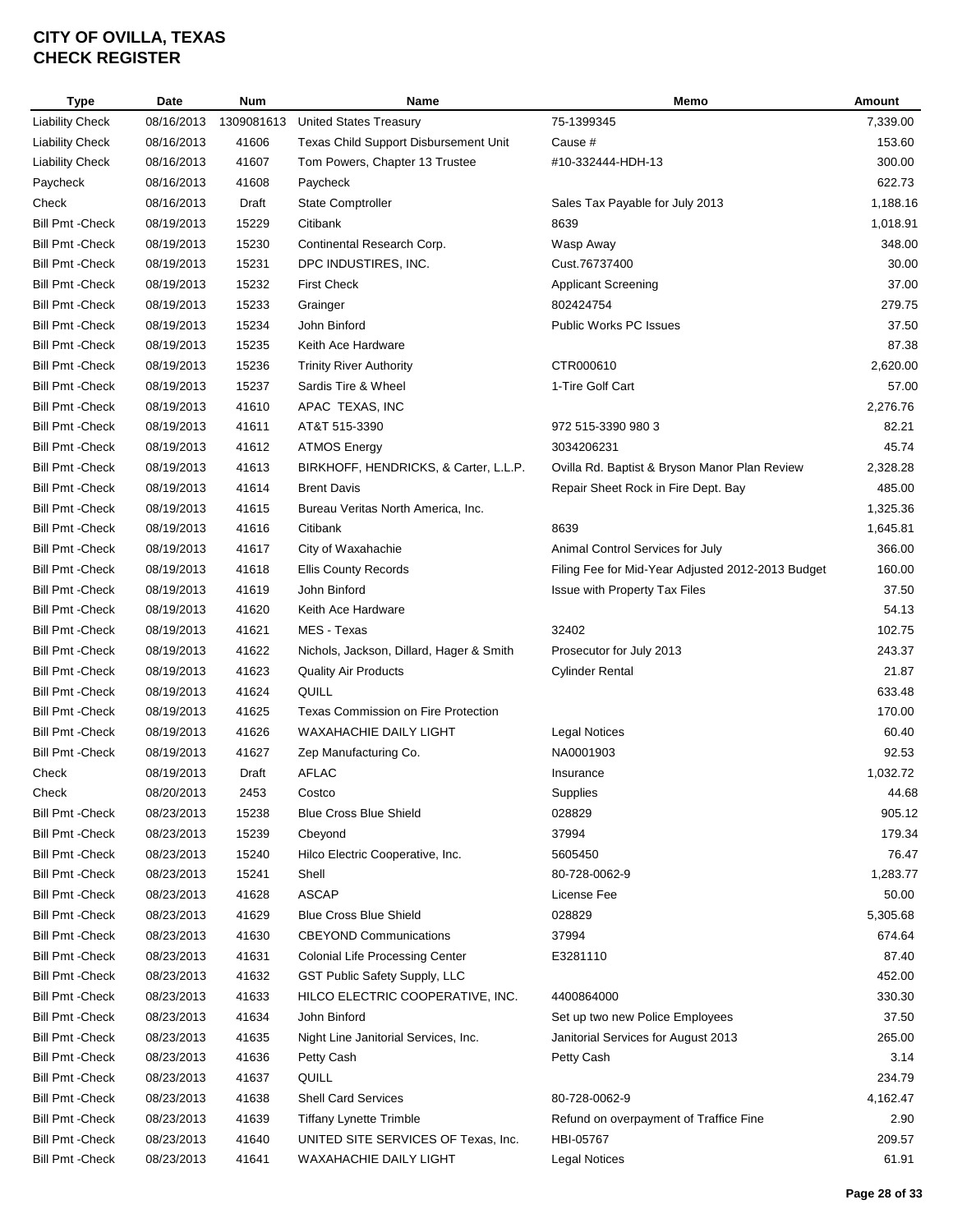| <b>Type</b>             | Date       | <b>Num</b>   | Name                                           | Memo                                                  | Amount    |
|-------------------------|------------|--------------|------------------------------------------------|-------------------------------------------------------|-----------|
| <b>Bill Pmt - Check</b> | 08/26/2013 | 41642        | Scott Kurth                                    | Judicial Fees for August 2013                         | 440.00    |
| <b>Liability Check</b>  | 08/29/2013 |              | QuickBooks Payroll Service                     | Created by Payroll Service on 08/26/2013              | 35,281.04 |
| <b>Liability Check</b>  | 08/29/2013 |              | QuickBooks Payroll Service                     | Created by Payroll Service on 08/27/2013              | 3,121.41  |
| <b>Liability Check</b>  | 08/30/2013 |              | 11090830132 United States Treasury             | 75-1399345                                            | 91.34     |
| <b>Liability Check</b>  | 08/30/2013 | 1309083013   | <b>United States Treasury</b>                  | 75-1399345                                            | 7,229.32  |
| <b>Bill Pmt - Check</b> | 08/30/2013 | 15242        | Ashburne Glen Homeowners Assoc.Inc.            | Ashburne Glen HOA Fees Collected in August 2013       | 1,559.74  |
| <b>Bill Pmt - Check</b> | 08/30/2013 | 15243        | Homeowners of Meadow Glen                      | Meadow Glen HOA Dues Collected in August 2013         | 286.87    |
| <b>Bill Pmt - Check</b> | 08/30/2013 | 15244        | City of Ovilla General Fund                    | Garbage transfer for August                           | 16,263.44 |
| <b>Bill Pmt - Check</b> | 08/30/2013 | 15245        | Kruegar's Auto Service                         | <b>Washer Fulid</b>                                   | 8.67      |
| <b>Bill Pmt - Check</b> | 08/30/2013 | 15246        | Trinity Rivier Authority of Texas              | CTR000610                                             | 55.00     |
| <b>Liability Check</b>  | 08/30/2013 | 41643        | Texas Child Support Disbursement Unit          | Cause #                                               | 153.60    |
| <b>Liability Check</b>  | 08/30/2013 | 41644        | Tom Powers, Chapter 13 Trustee                 | #10-332444-HDH-13                                     | 300.00    |
| Paycheck                | 08/30/2013 | 41645        | Paycheck                                       |                                                       | 514.24    |
| <b>Bill Pmt - Check</b> | 08/30/2013 | 41646        | Aetna                                          | Acct#81628978                                         | 298.80    |
| <b>Bill Pmt - Check</b> | 08/30/2013 | 41647        | <b>Bound Tree Medical</b>                      | 202701                                                | 154.47    |
| <b>Bill Pmt - Check</b> | 08/30/2013 | 41648        | <b>Community Waste Disposal</b>                | 102326-001                                            | 33,197.20 |
| <b>Bill Pmt - Check</b> | 08/30/2013 | 41649        | <b>Grant Stanfield</b>                         | Hay For Heritage Day                                  | 200.00    |
| <b>Bill Pmt - Check</b> | 08/30/2013 | 41650        | Metro Fire Apparatus Specialists, Inc.         | 2- Roof Hooks                                         | 448.00    |
| <b>Bill Pmt - Check</b> | 08/30/2013 | 41651        | MIPA Enterprises, LLC                          | <b>Business Cards &amp; Letterhead</b>                | 225.00    |
| <b>Bill Pmt - Check</b> | 08/30/2013 | 41652        | Petty Cash                                     | Petty Cash                                            | 98.80     |
| <b>Bill Pmt - Check</b> | 08/30/2013 | 41653        | QUILL                                          |                                                       | 285.88    |
| <b>Bill Pmt - Check</b> | 08/30/2013 | 41654        | Quill Corporation #C5342336                    | Account C5342336                                      | 151.96    |
| <b>Bill Pmt - Check</b> | 08/30/2013 | 41655        | Ricoh Americas Corportation #456685            | Copier Pmt. Cust. #12842111                           | 255.36    |
| <b>Bill Pmt - Check</b> | 08/30/2013 | 41656        | Sardis Tires & Wheels                          | 2-Tires PD-103                                        | 300.00    |
| <b>Bill Pmt - Check</b> | 08/30/2013 | 41657        | Stephen B. Trammell DO                         | 2665                                                  | 65.00     |
| <b>Bill Pmt - Check</b> | 08/30/2013 | 41658        | The Pollice and Sheriffs Press                 | ID Cards-                                             | 12.46     |
| <b>Bill Pmt - Check</b> | 08/30/2013 | 41659        | U. S. Postal Service                           | Newsletter Postage                                    | 322.48    |
| <b>Bill Pmt - Check</b> | 08/30/2013 | 41660        | WAL-MART COMMUNITY                             | Supplies                                              | 24.36     |
| <b>Bill Pmt - Check</b> | 08/30/2013 | 41661        | Krueger's Auto Service Center                  | Oil Filters Mowers                                    | 15.94     |
| <b>Bill Pmt - Check</b> | 08/30/2013 | 41662        | SA-SO                                          | Road Sign                                             | 98.53     |
| General Journal         | 08/30/2013 | 9-353        |                                                |                                                       | 281.95    |
| Check                   | 08/31/2013 | <b>DRAFT</b> | <b>TEXAS EMERGNCY SERVICES RETIREMEN #1219</b> | Returned Checks & Bank Charges                        | 108.00    |
|                         |            |              |                                                |                                                       |           |
| <b>Bill Pmt - Check</b> | 09/05/2013 | 15247        | B2O & Associates                               | 10- Water Meters                                      | 499.50    |
| <b>Bill Pmt - Check</b> | 09/05/2013 | 15248        | City of Dallas                                 | 100291064                                             | 45,850.20 |
| <b>Bill Pmt - Check</b> | 09/05/2013 | 15249        | CL2 Equipment Co.                              |                                                       | 1,101.50  |
| <b>Bill Pmt - Check</b> | 09/05/2013 | 15250        | DPC INDUSTIRES, INC.                           | Cust.76737400                                         | 637.69    |
| <b>Bill Pmt - Check</b> | 09/05/2013 | 15251        | Dr. Trammell                                   | Drug Test -Joaquin                                    | 65.00     |
| <b>Bill Pmt - Check</b> | 09/05/2013 | 15252        | Lower Colorado River Authority                 | 003979                                                | 30.00     |
| <b>Bill Pmt - Check</b> | 09/05/2013 | 15253        | <b>Ricoh Americas Corporation</b>              | Quarterly Copier Payment                              | 657.00    |
| <b>Bill Pmt - Check</b> | 09/05/2013 | 15254        | Verizon Wireless                               | 722480877-00001                                       | 276.95    |
| <b>Bill Pmt - Check</b> | 09/05/2013 | 15255        | <b>WHECO Electric, Inc.</b>                    |                                                       | 2,781.10  |
| <b>Bill Pmt - Check</b> | 09/05/2013 | 15256        | Keith Ace Hardware                             |                                                       | 115.60    |
| <b>Bill Pmt - Check</b> | 09/05/2013 | 41663        | Aaron Zalkovsky                                | Volunteer Firefighter Incentive                       | 75.00     |
| <b>Bill Pmt - Check</b> | 09/05/2013 | 41664        | APAC TEXAS, INC                                | Customer#209019                                       | 1,499.12  |
| <b>Bill Pmt - Check</b> | 09/05/2013 | 41665        | AT&T-Mobility                                  | 872461924                                             | 21.77     |
| <b>Bill Pmt - Check</b> | 09/05/2013 | 41666        | CASCO INDUSTRIES, INC.                         |                                                       | 7,486.50  |
| <b>Bill Pmt - Check</b> | 09/05/2013 | 41667        | Dalton A. Baker                                | Volunteer Firefighter Incentive                       | 400.00    |
| <b>Bill Pmt - Check</b> | 09/05/2013 | 41668        | Dixie Flag                                     | Repair Heritage Day Banner                            | 102.00    |
| <b>Bill Pmt - Check</b> | 09/05/2013 | 41669        | <b>Dulworth Septic Systems</b>                 | 3 Year contract to Monitor Police Dept. Sceptic Syste | 300.00    |
| <b>Bill Pmt - Check</b> | 09/05/2013 | 41670        | <b>Everett Spencer</b>                         | Incentive Program                                     | 140.00    |
| <b>Bill Pmt - Check</b> | 09/05/2013 | 41671        | George Ray Mount                               | Psych. Evaluation for Erin Guerrero                   | 100.00    |
| <b>Bill Pmt - Check</b> | 09/05/2013 | 41672        | <b>Hamilton Press</b>                          |                                                       | 985.00    |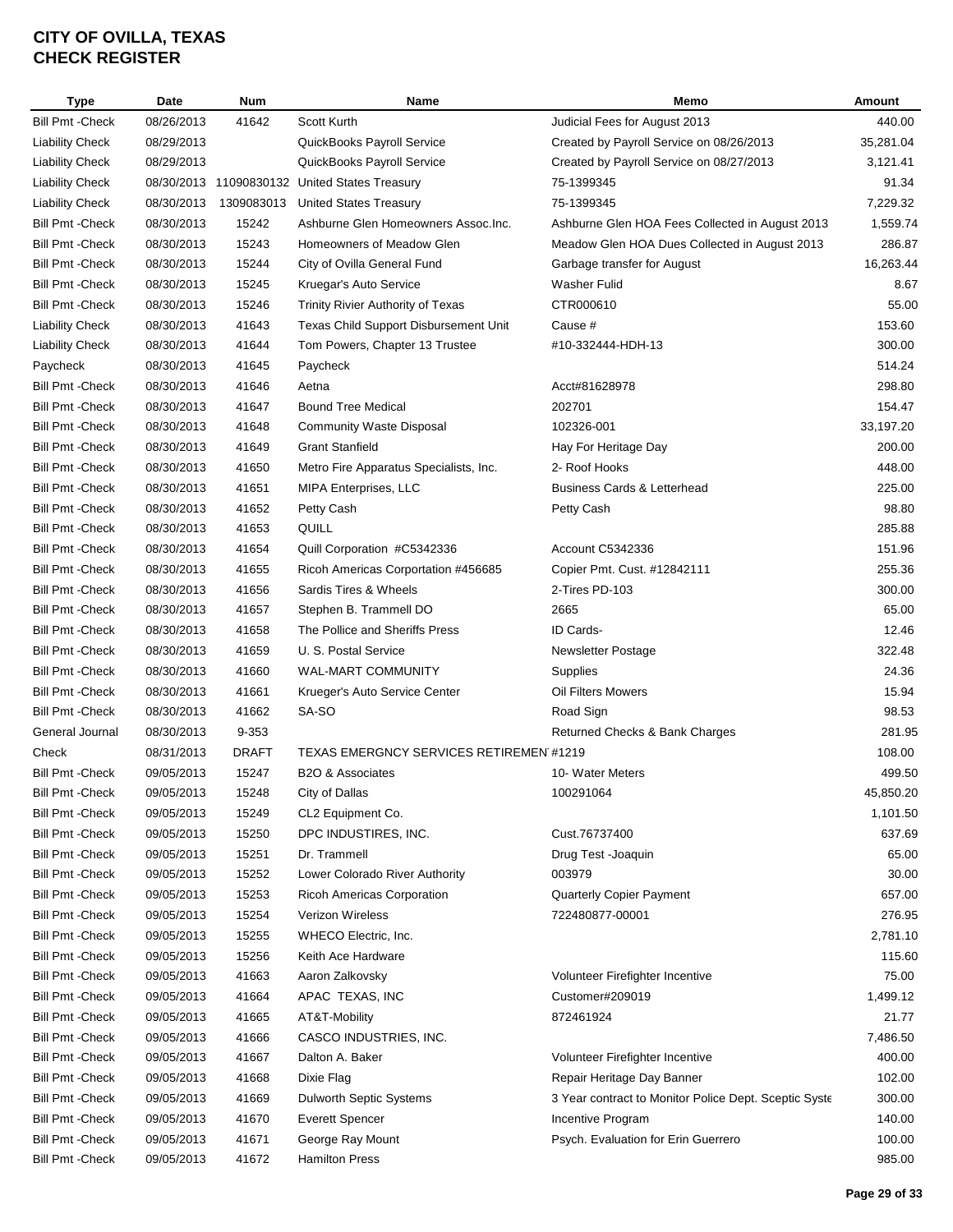| <b>Type</b>             | Date       | <b>Num</b> | Name                                          | Memo                                                  | Amount    |
|-------------------------|------------|------------|-----------------------------------------------|-------------------------------------------------------|-----------|
| <b>Bill Pmt - Check</b> | 09/05/2013 | 41673      | <b>Impact Promotional Services</b>            | Uniforms                                              | 86.06     |
| <b>Bill Pmt - Check</b> | 09/05/2013 | 41674      | Jacki Witherspoon                             | Volunteer incentive Program                           | 250.00    |
| <b>Bill Pmt - Check</b> | 09/05/2013 | 41675      | Jimmy C. Holder                               | Fix plumbing in Fire Dept.                            | 245.60    |
| <b>Bill Pmt - Check</b> | 09/05/2013 | 41676      | John Binford                                  | Fire Dept e-mail & Crimes                             | 112.50    |
| <b>Bill Pmt - Check</b> | 09/05/2013 | 41677      | John Chapman                                  | Volunteer Incentive Program                           | 100.00    |
| <b>Bill Pmt - Check</b> | 09/05/2013 | 41678      | Joshua Lee Krajca                             | Labor for Potholing on 8-31-13                        | 200.00    |
| <b>Bill Pmt - Check</b> | 09/05/2013 | 41679      | Keith Ace Hardware                            |                                                       | 178.32    |
| <b>Bill Pmt - Check</b> | 09/05/2013 | 41680      | KONICA MINOLTA BUSINESS SOLUTION              | 061-0040730-000                                       | 264.06    |
| <b>Bill Pmt - Check</b> | 09/05/2013 | 41681      | Leo Grifaldo                                  | Labor for Potholing on 8-31-13                        | 200.00    |
| <b>Bill Pmt - Check</b> | 09/05/2013 | 41682      | Matthew Bender & Co                           | <b>Reference Material</b>                             | 186.18    |
| <b>Bill Pmt - Check</b> | 09/05/2013 | 41683      | Mike Dooly                                    | Dog Food Purchased at Wal-Mart                        | 24.88     |
| <b>Bill Pmt - Check</b> | 09/05/2013 | 41684      | Nicolas Ray Guffey                            | Volunteer Incentive Program                           | 150.00    |
| <b>Bill Pmt - Check</b> | 09/05/2013 | 41685      | Ovilla Rd. Baptist Church                     | Refund for Variance Application for Sign              | 200.00    |
| <b>Bill Pmt - Check</b> | 09/05/2013 | 41686      | PETE'S TIRE & AUTO SERVICE                    | Service Call on E702                                  | 131.25    |
| <b>Bill Pmt - Check</b> | 09/05/2013 | 41687      | <b>Quality Air Products</b>                   | <b>Cylinder Rental</b>                                | 22.60     |
| <b>Bill Pmt - Check</b> | 09/05/2013 | 41688      | Ricoh Americas Corportation                   | 001-0084752-001                                       | 79.75     |
| <b>Bill Pmt - Check</b> | 09/05/2013 | 41689      | Rob Wiedemann                                 | 12 Prs. of Gloves                                     | 71.88     |
| <b>Bill Pmt - Check</b> | 09/05/2013 | 41690      | Siddons-Martin Emergency Group, LLC           | Vehicle Repairs #E701                                 | 810.94    |
| <b>Bill Pmt - Check</b> | 09/05/2013 | 41691      | Stephen B. Trammell DO                        | 2665                                                  | 65.00     |
| <b>Bill Pmt - Check</b> | 09/05/2013 | 41692      | Steve O'Brien                                 | Incentive Program                                     | 75.00     |
| <b>Bill Pmt - Check</b> | 09/05/2013 | 41693      | <b>Texas First Group Replacement Services</b> | Consultant services for Jackie Lee for 7/25/13 to 8/3 | 4,400.19  |
| <b>Bill Pmt - Check</b> | 09/05/2013 | 41694      | The Macarlane Firm, PC                        | Legal Fees for August                                 | 1,575.00  |
| <b>Bill Pmt - Check</b> | 09/05/2013 | 41695      | U.S. Bank                                     | Paying Agent Admin. Fee                               | 300.00    |
| <b>Bill Pmt - Check</b> | 09/05/2013 | 41696      | Verizon Wireless                              | 722480877-00001                                       | 641.93    |
| <b>Bill Pmt - Check</b> | 09/05/2013 | 41697      | Vidacare                                      | <b>Needles</b>                                        | 346.17    |
| <b>Bill Pmt - Check</b> | 09/05/2013 | 41698      | <b>WAXAHACHIE DAILY LIGHT</b>                 |                                                       | 663.76    |
| <b>Bill Pmt - Check</b> | 09/05/2013 | 41699      | <b>William Neal Holt</b>                      | Incentive Program                                     | 105.00    |
| <b>Bill Pmt - Check</b> | 09/05/2013 | 41700      | Keith Ace Hardware                            | Supplies                                              | 35.99     |
| <b>Liability Check</b>  | 09/12/2013 | 41704      | T. M. R. S.                                   | 00961                                                 | 13,323.93 |
| <b>Liability Check</b>  | 09/12/2013 |            | QuickBooks Payroll Service                    | Created by Payroll Service on 09/09/2013              | 35,953.66 |
| <b>Liability Check</b>  | 09/13/2013 | 1309091313 | <b>United States Treasury</b>                 | 75-1399345                                            | 7,229.84  |
| <b>Bill Pmt - Check</b> | 09/13/2013 | 15257      | Direct energy - Utility Operations            | Acct. #1147040                                        | 2,190.72  |
| <b>Bill Pmt - Check</b> | 09/13/2013 | 15258      | Dr. Trammell                                  | Drug Test - Meilton                                   | 65.00     |
| <b>Liability Check</b>  | 09/13/2013 | 41701      | Texas Child Support Disbursement Unit         | Cause #                                               | 153.60    |
| Liability Check         | 09/13/2013 | 41702      | Tom Powers, Chapter 13 Trustee                | #10-332444-HDH-13                                     | 300.00    |
| Paycheck                | 09/13/2013 | 41703      | Paycheck                                      |                                                       | 579.70    |
| <b>Bill Pmt - Check</b> | 09/13/2013 | 41705      | Al's Pest Control Services, Inc.              | 1552                                                  | 140.00    |
| <b>Bill Pmt - Check</b> | 09/13/2013 | 41706      | <b>American Communications</b>                | Radio Equipment                                       | 16,983.92 |
| <b>Bill Pmt - Check</b> | 09/13/2013 | 41707      | AT&T 515-3390                                 | 972 515-3390 980 3                                    | 81.95     |
| <b>Bill Pmt - Check</b> | 09/13/2013 | 41708      | AUGUST INDUSTRIES, INC.                       | Customer#9OVILL                                       | 306.50    |
| <b>Bill Pmt - Check</b> | 09/13/2013 | 41709      | BIRKHOFF, HENDRICKS, & Carter, L.L.P.         | Ovilla Rd. Baptist Plan Review                        | 571.16    |
| <b>Bill Pmt - Check</b> | 09/13/2013 | 41710      | <b>Bound Tree Medical</b>                     |                                                       | 250.04    |
| <b>Bill Pmt - Check</b> | 09/13/2013 | 41711      | Bureau Veritas North America, Inc.            |                                                       | 7,164.05  |
| <b>Bill Pmt - Check</b> | 09/13/2013 | 41712      | Citibank                                      | 8639                                                  | 2,154.48  |
| <b>Bill Pmt - Check</b> | 09/13/2013 | 41713      | City of Waxahachie                            | Animal Control Services for August                    | 160.00    |
| <b>Bill Pmt - Check</b> | 09/13/2013 | 41714      | Dallas Central Appraisal District             | 1st Qtr Budget Allocation for Tax Collection          | 184.00    |
| <b>Bill Pmt - Check</b> | 09/13/2013 | 41715      | Direct Energy - Utility Operations            | Acct. #1147039                                        | 4,923.78  |
| <b>Bill Pmt - Check</b> | 09/13/2013 | 41716      | Doug Hunt                                     | UV Cards for Heritage Day                             | 143.02    |
| <b>Bill Pmt - Check</b> | 09/13/2013 | 41717      | Ellis County Precinct #4                      | <b>Material for Potholing</b>                         | 625.00    |
| <b>Bill Pmt - Check</b> | 09/13/2013 | 41718      | <b>Glennell Miller</b>                        | Uniform shirts                                        | 31.88     |
|                         |            |            | John Binford                                  |                                                       |           |
| <b>Bill Pmt - Check</b> | 09/13/2013 | 41719      |                                               | Meeting for Security Systems                          | 131.25    |
| Bill Pmt - Check        | 09/13/2013 | 41720      | Joshua Lee Krajca                             | Labor For Potholing 9-7-13                            | 200.00    |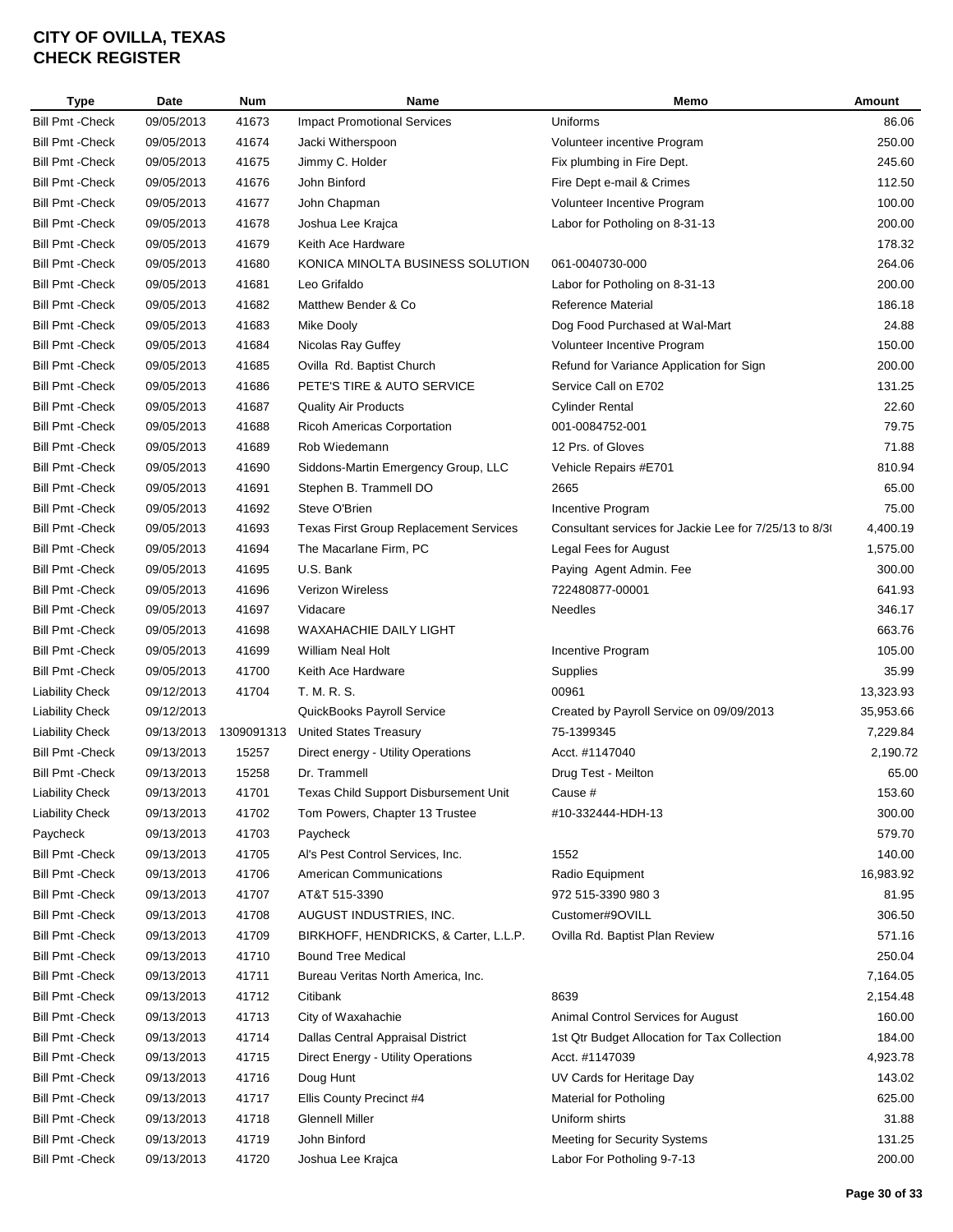| <b>Type</b>                                        | Date       | <b>Num</b> | Name                                     | Memo                                               | Amount    |
|----------------------------------------------------|------------|------------|------------------------------------------|----------------------------------------------------|-----------|
| <b>Bill Pmt - Check</b>                            | 09/13/2013 | 41721      | L. & L. Graphics                         | <b>Business Cards for Phillip</b>                  | 54.00     |
| <b>Bill Pmt - Check</b>                            | 09/13/2013 | 41722      | Leo Grifaldo                             | Labor for Potholing 9-7-13                         | 200.00    |
| <b>Bill Pmt - Check</b>                            | 09/13/2013 | 41723      | Pam Woodall                              | Uniform Shirt                                      | 26.99     |
| <b>Bill Pmt - Check</b>                            | 09/13/2013 | 41724      | Petty Cash                               | Petty Cash                                         | 46.00     |
| <b>Bill Pmt - Check</b>                            | 09/13/2013 | 41725      | <b>WAXAHACHIE DAILY LIGHT</b>            |                                                    | 270.29    |
| Check                                              | 09/13/2013 | Draft      | AFLAC                                    | Insurance                                          | 1,032.72  |
| <b>Bill Pmt - Check</b>                            | 09/16/2013 | 41726      | Vision Printing Inc.                     | Heritage Day Post Cards                            | 2,285.30  |
| General Journal                                    | 09/16/2013 | 9-361      |                                          | Credit Card Fees for Sept.                         | 309.36    |
| Check                                              | 09/16/2013 | Draft      | <b>State Comptroller</b>                 | Sales Tax Payable for August 2013                  | 1,011.36  |
| <b>Bill Pmt - Check</b>                            | 09/19/2013 | 15259      | B2O & Associates                         | <b>Gas Dectector Sensor</b>                        | 330.00    |
| <b>Bill Pmt - Check</b>                            | 09/19/2013 | 15260      | CL2 Equipment Co.                        | Service Call to Repair CL2 Regulator & Parts       | 498.63    |
| <b>Bill Pmt - Check</b>                            | 09/19/2013 | 15261      | <b>First Check</b>                       | <b>Applicant Screening</b>                         | 18.50     |
| <b>Bill Pmt - Check</b>                            | 09/19/2013 | 15262      | Grainger                                 | 802424754                                          | 40.42     |
| <b>Bill Pmt - Check</b>                            | 09/19/2013 | 15263      | Hilco Electric Cooperative, Inc.         | 5605450                                            | 82.64     |
| <b>Bill Pmt - Check</b>                            | 09/19/2013 | 15264      | Shell                                    | 80-728-0062-9                                      | 1,102.20  |
| <b>Bill Pmt - Check</b>                            | 09/19/2013 | 15265      | WHECO Electric, Inc.                     | Repair to Scada                                    | 531.00    |
| <b>Bill Pmt - Check</b>                            | 09/19/2013 | 41727      | Adam Pettit                              |                                                    | 630.00    |
| <b>Bill Pmt - Check</b>                            | 09/19/2013 | 41728      | APAC TEXAS, INC                          | Customer#209019                                    | 1,529.92  |
| <b>Bill Pmt - Check</b>                            | 09/19/2013 | 41729      | <b>ATMOS Energy</b>                      | 3034206231                                         | 46.77     |
|                                                    |            | 41730      | <b>Bound Tree Medical</b>                | 202701                                             | 168.94    |
| <b>Bill Pmt - Check</b><br><b>Bill Pmt - Check</b> | 09/19/2013 |            |                                          |                                                    |           |
|                                                    | 09/19/2013 | 41731      | Dell Marketing L.P.                      | 1-Dell Optiplex 7010 Desktop Computer for Fire Dep | 1,191.34  |
| <b>Bill Pmt - Check</b>                            | 09/19/2013 | 41732      | DeSoto Janitorial Supply, Inc.           | <b>Laundry Detergent</b>                           | 44.47     |
| <b>Bill Pmt - Check</b>                            | 09/19/2013 | 41733      | Ellis County Precinct #4                 |                                                    | 3,250.00  |
| <b>Bill Pmt - Check</b>                            | 09/19/2013 | 41734      | HILCO ELECTRIC COOPERATIVE, INC.         | 4400864000                                         | 596.66    |
| <b>Bill Pmt - Check</b>                            | 09/19/2013 | 41735      | John Binford                             | Work on Crimes & Printer for Fire Dept.            | 112.50    |
| <b>Bill Pmt - Check</b>                            | 09/19/2013 | 41736      | Nichols, Jackson, Dillard, Hager & Smith | Prosecutor for August 2013                         | 386.22    |
| <b>Bill Pmt - Check</b>                            | 09/19/2013 | 41737      | Petty Cash                               | Petty Cash                                         | 2.15      |
| <b>Bill Pmt - Check</b>                            | 09/19/2013 | 41738      | Phillip Matthew Brancato                 | Reimbursement for Gas                              | 81.01     |
| <b>Bill Pmt - Check</b>                            | 09/19/2013 | 41739      | QUILL                                    | <b>Office Supplies</b>                             | 183.35    |
| <b>Bill Pmt - Check</b>                            | 09/19/2013 | 41740      | Sardis Tires & Wheels                    |                                                    | 328.00    |
| <b>Bill Pmt - Check</b>                            | 09/19/2013 | 41741      | <b>Shell Card Services</b>               | 80-728-0062-9                                      | 4,032.06  |
| <b>Bill Pmt - Check</b>                            | 09/19/2013 | 41742      | Tammy Jean. McCoy                        | Decorations for Front Lobby                        | 52.41     |
| <b>Bill Pmt - Check</b>                            | 09/19/2013 | 41743      | The Pollice and Sheriffs Press           |                                                    | 213.50    |
| <b>Bill Pmt - Check</b>                            | 09/19/2013 | 41744      | UNITED SITE SERVICES OF Texas, Inc.      | HBI-05767                                          | 209.57    |
| <b>Bill Pmt - Check</b>                            | 09/19/2013 | 41745      | WAXAHACHIE DAILY LIGHT                   | Legal Notices                                      | 43.79     |
| Check                                              | 09/19/2013 | Draft      | QuickBooks Payroll Service               | Annual Payroll Subscription for Quickbooks Payroll | 429.00    |
| <b>Bill Pmt - Check</b>                            | 09/20/2013 | 41747      | Scott Kurth                              | Legal Services for Sept.                           | 440.00    |
| <b>Bill Pmt - Check</b>                            | 09/20/2013 | 41748      | Pam Woodall                              | Uniform Shirt                                      | 33.58     |
| Bill Pmt -Check                                    | 09/23/2013 | 41749      | Jessica Foresman                         | reimbursement                                      | 62.96     |
| Check                                              | 09/26/2013 | 1214       | The Emblem Authority                     | Ovilla Police Shoulder Emblem                      | 266.00    |
| Bill Pmt -Check                                    | 09/26/2013 | 15266      | AVR Inc.                                 | <b>Postcards for Water Bills</b>                   | 691.28    |
| Bill Pmt -Check                                    | 09/26/2013 | 15267      | <b>Blue Cross Blue Shield</b>            |                                                    | 2,105.92  |
| <b>Bill Pmt - Check</b>                            | 09/26/2013 | 15268      | Cbeyond                                  | 37994                                              | 178.97    |
| <b>Bill Pmt - Check</b>                            | 09/26/2013 | 15269      | Ismael Lopezcardona                      | Water Deposit Refund                               | 105.47    |
| Bill Pmt - Check                                   | 09/26/2013 | 15270      | Shane Saladino                           | Water Deposit Refund                               | 63.56     |
| <b>Bill Pmt - Check</b>                            | 09/26/2013 | 41754      | Aetna                                    | Acct#81628978                                      | 488.40    |
| <b>Bill Pmt - Check</b>                            | 09/26/2013 | 41755      | Alexander Tent Rentals, Inc              | Tent, Chairs & Tables                              | 1,410.80  |
| <b>Bill Pmt - Check</b>                            | 09/26/2013 | 41756      | Azle Communication Solutions, LP         | Radio equipment for Fire Dept.                     | 16,963.47 |
| <b>Bill Pmt - Check</b>                            | 09/26/2013 | 41757      | <b>Blue Cross Blue Shield</b>            | 028829                                             | 7,051.88  |
| <b>Bill Pmt - Check</b>                            | 09/26/2013 | 41758      | CASCO INDUSTRIES, INC.                   | supplies                                           | 465.00    |
| <b>Bill Pmt - Check</b>                            | 09/26/2013 | 41759      | <b>CBEYOND Communications</b>            | 37994                                              | 673.27    |
| <b>Bill Pmt - Check</b>                            | 09/26/2013 | 41760      | Chuck Maze                               | Refund for Heritage Day Booth                      | 60.00     |
|                                                    |            |            |                                          |                                                    |           |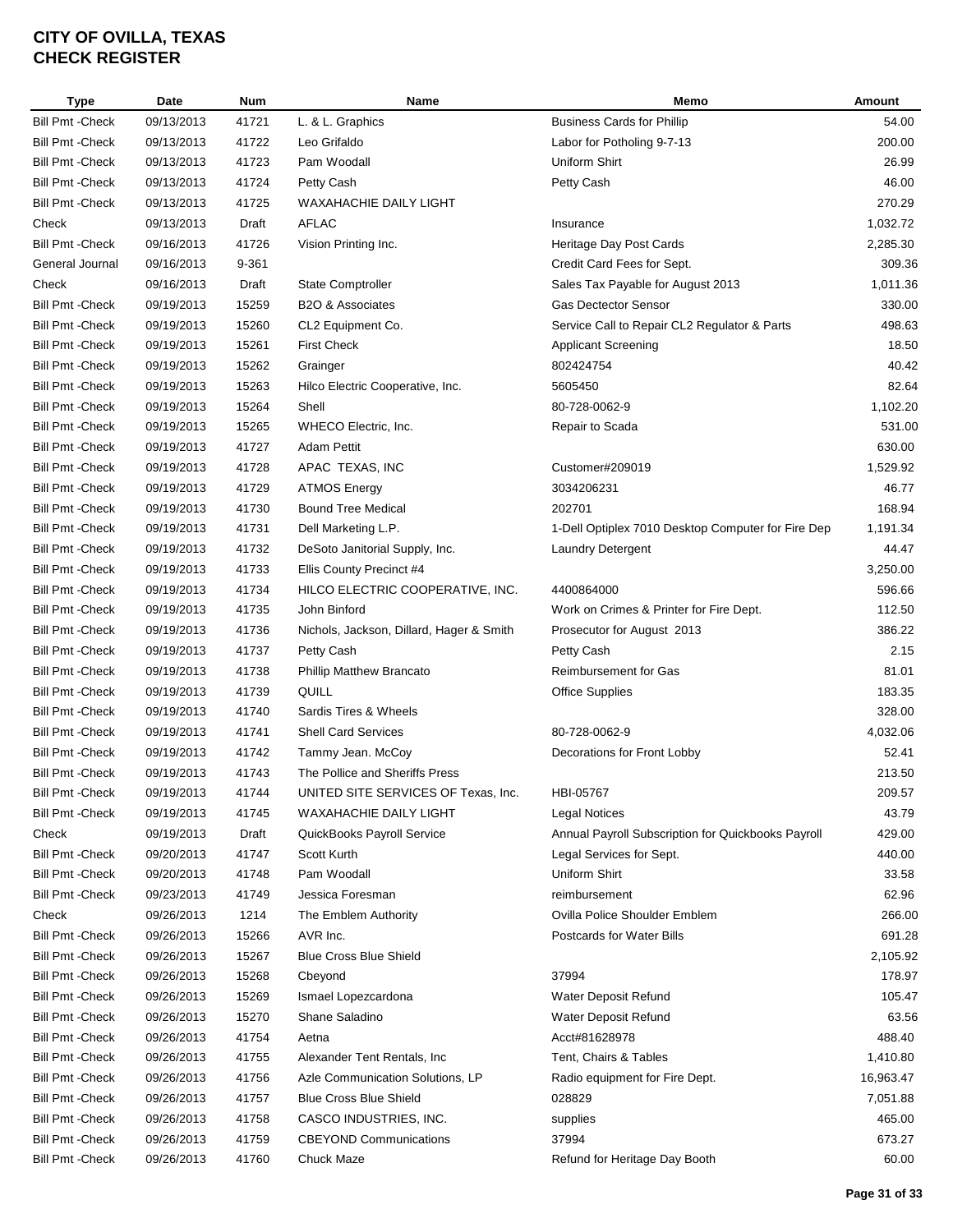| <b>Type</b>                                        | Date       | <b>Num</b>     | Name                                     | Memo                                             | Amount            |
|----------------------------------------------------|------------|----------------|------------------------------------------|--------------------------------------------------|-------------------|
| <b>Bill Pmt - Check</b>                            | 09/26/2013 | 41761          | <b>Colonial Life Processing Center</b>   | E3281110                                         | 87.40             |
| <b>Bill Pmt - Check</b>                            | 09/26/2013 | 41762          | Costco Wholesale                         | Business membership & Execuetive Upgrade         | 220.00            |
| <b>Bill Pmt - Check</b>                            | 09/26/2013 | 41763          | <b>Cyndy Powell</b>                      |                                                  | 102.88            |
| <b>Bill Pmt - Check</b>                            | 09/26/2013 | 41764          | Donald Fullerton                         | Ovilla Night Out Door Prizes                     | 150.00            |
| <b>Bill Pmt - Check</b>                            | 09/26/2013 | 41765          | <b>Jeanette Sanders</b>                  | Dusti The Clown for Heritage Day                 | 100.00            |
| <b>Bill Pmt - Check</b>                            | 09/26/2013 | 41766          | MES - Texas                              | 32402                                            | 456.95            |
| Bill Pmt - Check                                   | 09/26/2013 | 41767          | Nichols Service Company                  | Tune up on 98 Chev. Suburban                     | 122.00            |
| <b>Bill Pmt - Check</b>                            | 09/26/2013 | 41768          | Night Line Janitorial Services, Inc.     | Janitorial Services for Sept. 2013               | 265.00            |
| <b>Bill Pmt - Check</b>                            | 09/26/2013 | 41769          | One of a Kind Pony Party                 | Appeareance fee for Heritage Day                 | 200.00            |
| <b>Bill Pmt - Check</b>                            | 09/26/2013 | 41770          | QUILL                                    | <b>Office Supplies</b>                           | 32.84             |
| <b>Bill Pmt - Check</b>                            | 09/26/2013 | 41771          | Ricoh Americas Corportation #456685      | Copier Pmt.                                      | 255.36            |
| <b>Bill Pmt - Check</b>                            | 09/26/2013 | 41772          | <b>Taser International</b>               | Cartridge 21'                                    | 191.55            |
| <b>Bill Pmt - Check</b>                            | 09/26/2013 | 41773          | Terry Morgan & Associates, P.C.          | Legal Assistance with Development Extractions    | 1,542.00          |
| <b>Bill Pmt - Check</b>                            | 09/26/2013 | 41774          | The Management Connection, Inc.          | 2315565                                          | 7,000.00          |
| <b>Bill Pmt - Check</b>                            | 09/26/2013 | 41775          | Waxahachie Music Revue LLC               | Red Oak Opry performances for Heritage Day       | 1,100.00          |
| <b>Bill Pmt - Check</b>                            | 09/26/2013 | 41776          | Yellow Rose Chapter - TMCA               | Annual Dues TMCA Yellow Rose Chapter             | 50.00             |
| General Journal                                    | 09/26/2013 | 9-360          |                                          | Bank Service Chargeand Returned Checks for Sept. | 417.48            |
| <b>Liability Check</b>                             | 09/26/2013 |                | QuickBooks Payroll Service               | Created by Payroll Service on 09/23/2013         | 36,857.86         |
| <b>Liability Check</b>                             | 09/27/2013 | 41750          | Texas Child Support Disbursement Unit    | Cause #                                          | 153.60            |
| <b>Liability Check</b>                             | 09/27/2013 | 41751          | Tom Powers, Chapter 13 Trustee           | #10-332444-HDH-13                                | 300.00            |
| Paycheck                                           | 09/27/2013 | 41752          | Paycheck                                 |                                                  | 475.46            |
| <b>Bill Pmt - Check</b>                            | 09/27/2013 | 41777          | Jorge Sixtos                             | Bounce Houses for Heritage Day                   | 200.00            |
| <b>Liability Check</b>                             | 09/27/2013 | 913092713      | <b>United States Treasury</b>            | 75-1399345                                       | 7,135.26          |
| <b>Liability Check</b>                             | 09/27/2013 |                | QuickBooks Payroll Service               | Created by Payroll Service on 09/24/2013         | 2,962.67          |
| Check                                              | 09/28/2013 | 2454           | Costco                                   | Supplies                                         | 234.42            |
| Check                                              | 09/30/2013 | 1213           | The Emblem Authority                     |                                                  | 233.00            |
| <b>Liability Check</b>                             | 09/30/2013 | 1309093013     | <b>United States Treasury</b>            | 75-1399345                                       | 328.72            |
| <b>Bill Pmt - Check</b>                            | 09/30/2013 | 15271          | Ashburne Glen Homeowners Assoc.Inc.      | Ashburne Glen HOA Fees Collected in Sept. 2013   | 1,464.03          |
| <b>Bill Pmt - Check</b>                            | 09/30/2013 | 15272          | Homeowners of Meadow Glen                | Meadow Glen HOA Dues Collected in September 20   | 363.40            |
| <b>Bill Pmt - Check</b>                            | 09/30/2013 | 15273          | <b>Trinity River Authority</b>           | CTR000610                                        | 2,620.00          |
| <b>Bill Pmt - Check</b>                            | 09/30/2013 | 15274          | <b>B2O &amp; Associates</b>              | 30- Water Meters                                 | 1,485.00          |
| <b>Bill Pmt - Check</b>                            | 09/30/2013 | 15275          | DPC INDUSTIRES, INC.                     | Cust.76737400                                    | 30.00             |
| <b>Bill Pmt - Check</b>                            | 09/30/2013 | 15276          | <b>Trinity Rivier Authority of Texas</b> | CTR000610                                        | 55.00             |
| <b>Bill Pmt - Check</b>                            | 09/30/2013 | 15277          | City of Ovilla General Fund              |                                                  | 32,892.04         |
| Bill Pmt -Check                                    | 09/30/2013 | 15278          | City of Ovilla General Fund              | Quarterly Transfer from W&S To GF                | 29,075.25         |
| <b>Bill Pmt - Check</b>                            | 09/30/2013 | 15279          | HD Supply Waterworks, LTD                | Sample Cell                                      | 45.50             |
| <b>Bill Pmt - Check</b>                            | 09/30/2013 | 41778          | Anthony Thomas Metcalfe                  | Sound System for Heritage Day                    | 495.00            |
|                                                    | 09/30/2013 |                |                                          |                                                  |                   |
| <b>Bill Pmt - Check</b><br><b>Bill Pmt - Check</b> | 09/30/2013 | 41779<br>41780 | APAC TEXAS, INC<br>AT&T-Mobility         | 872461924                                        | 1,545.60<br>21.89 |
|                                                    | 09/30/2013 |                |                                          |                                                  |                   |
| <b>Bill Pmt - Check</b>                            |            | 41781          | Azle Communication Solutions, LP         | Hand Held Radio Batteries                        | 3,618.55          |
| <b>Bill Pmt - Check</b>                            | 09/30/2013 | 41782          | <b>Community Waste Disposal</b>          | 102326-001                                       | 16,650.56         |
| <b>Bill Pmt - Check</b>                            | 09/30/2013 | 41783          | Daniel Garza                             | Overpayment of Police Fine                       | 0.90              |
| <b>Bill Pmt - Check</b>                            | 09/30/2013 | 41784          | Ellis County Precinct #4                 | 2.4 Miles of Roads in Ovilla Oaks                | 60,000.00         |
| <b>Bill Pmt - Check</b>                            | 09/30/2013 | 41785          | <b>Impact Promotional Services</b>       | Uniforms                                         | 29.99             |
| <b>Bill Pmt - Check</b>                            | 09/30/2013 | 41786          | John Binford                             | Set up 3 new I-Pads                              | 93.75             |
| <b>Bill Pmt - Check</b>                            | 09/30/2013 | 41787          | Megan Wright                             | Refund for Overpayment                           | 12.90             |
| <b>Bill Pmt - Check</b>                            | 09/30/2013 | 41788          | Metro Fire Apparatus Specialists, Inc.   | Supplies                                         | 368.00            |
| <b>Bill Pmt - Check</b>                            | 09/30/2013 | 41789          | Petty Cash                               | Petty Cash                                       | 73.77             |
| <b>Bill Pmt - Check</b>                            | 09/30/2013 | 41790          | QUILL                                    | <b>Office Supplies</b>                           | 24.29             |
| <b>Bill Pmt - Check</b>                            | 09/30/2013 | 41791          | Sardis Tires & Wheels                    |                                                  | 355.00            |
| <b>Bill Pmt - Check</b>                            | 09/30/2013 | 41792          | Texas Comptroller of Public Accounts     | State of Texas CO-OP Dues Acct. # M8484          | 100.00            |
| <b>Bill Pmt - Check</b>                            | 09/30/2013 | 41793          | The Pollice and Sheriffs Press           | ID Cards-                                        | 12.46             |